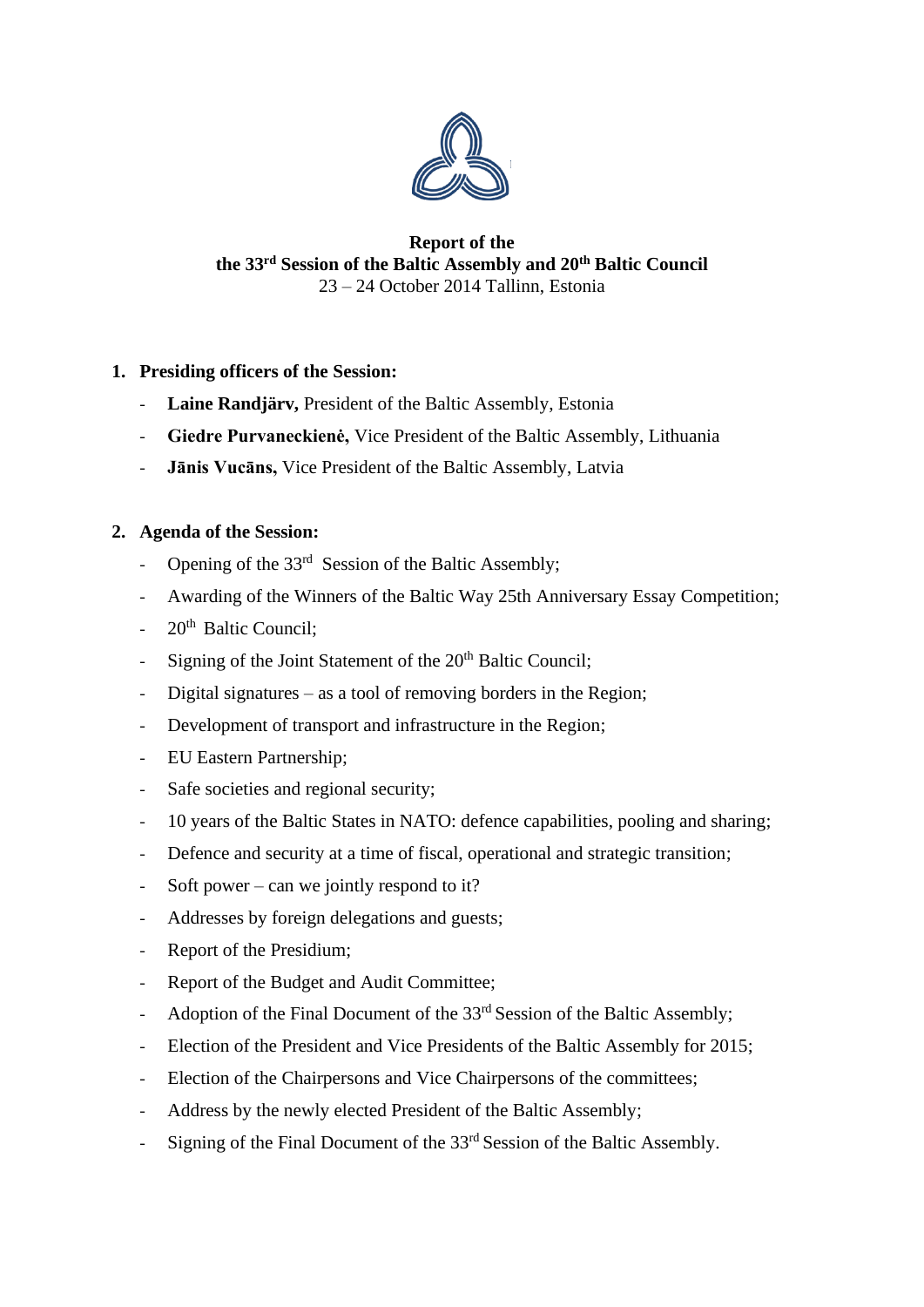# **Opening of the 33rd Session of the Baltic Assembly Awarding of the Winners of the Baltic Way 25th Anniversary Essay Competition**

President of the Baltic Assembly **Laine Randjärv** opened the 33<sup>rd</sup> Session of the Baltic Assembly.

*After the welcoming address of the President of the Baltic Assembly, the national anthems of the three Baltic Republics were played.*

President of the Baltic Assembly **Laine Randjärv** informed that the Baltic Assembly organised an essay competition to mark the  $25<sup>th</sup>$  anniversary of the Baltic Way. The aim of essay competition for the youth was to motivate young people to get involved into political, economic and social processes, to raise their interests and collect values on historical heritage. Competition was very tense, pupils from different regions and towns of the Baltic States took participation.

President of the Baltic Assembly **Laine Randjärv** introduced to the winners of the Baltic Way 25<sup>th</sup> Anniversary Essay Competition.

Form 10: Katre Kärner, Estonia; Gabrielė Vitkauskaitė, Lithuania; Līga Kone, Latvia; Form 11: Kadi Lõhmus, Estonia; Viktorija Vaičekauskytė, Lithuania; Madara Višņova, Latvia;

Form 12: Indrek Valgma, Estonia; Kazimieras Tičkus, Lithuania; Inese Muceniece, Latvia.

Winners of the essay competition were awarded with diplomas of the Baltic Assembly.

President of the Baltic Assembly **Laine Randjärv** underlined that the world has changed dramatically. During the Estonian Presidency, nations of the Baltic States have experienced both - positive and negative developments. On 1 January 2014,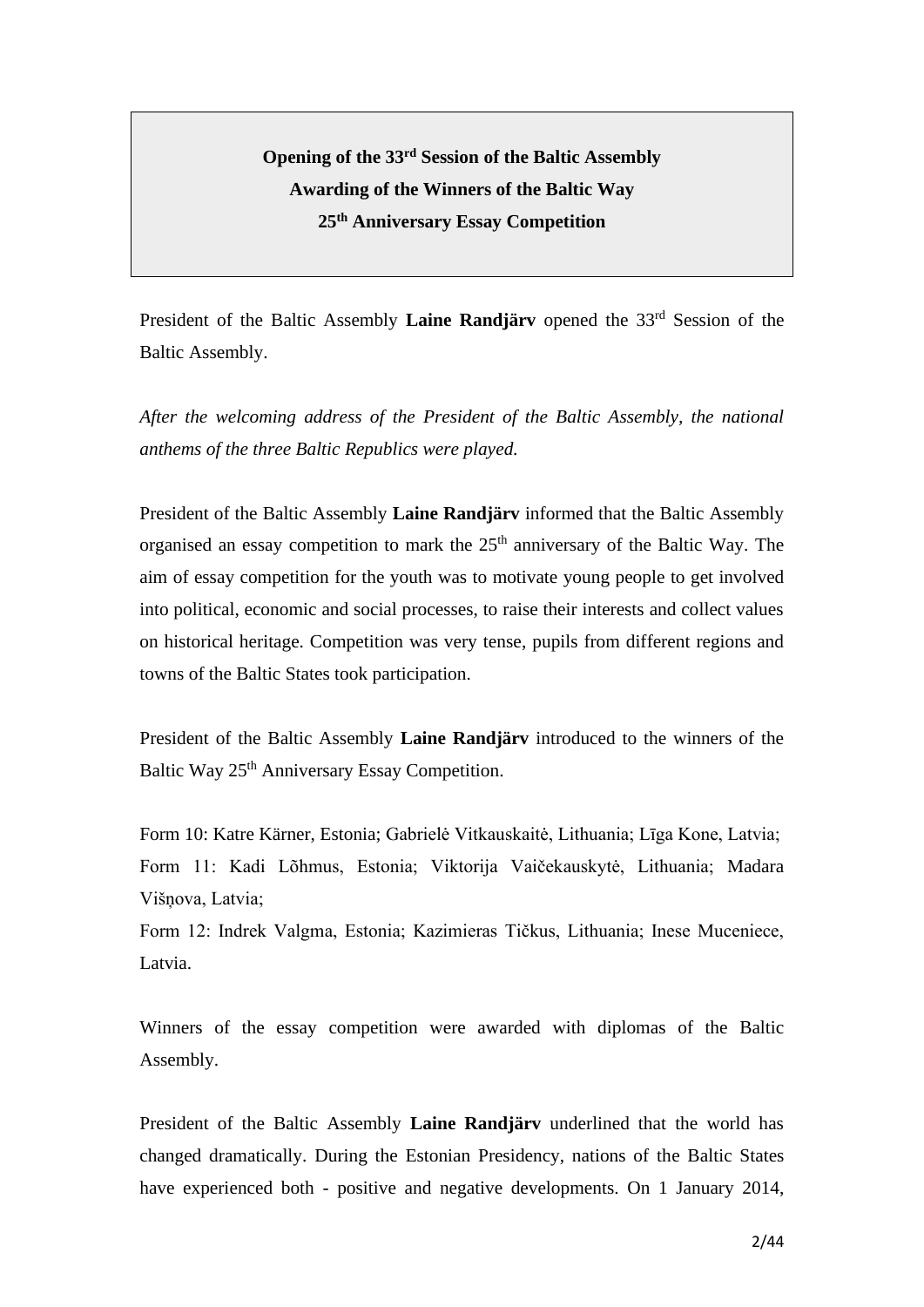Latvia joined the Eurozone. Later in spring, the Baltic States marked the  $10<sup>th</sup>$ anniversary of joining to the European Union (EU) and North Atlantic Treaty Organization (NATO). On 3 July 2014, the EU General Affairs Council of Ministers adopted the final decision on Lithuania's membership and euro area from the 1 January 2015. Month later, on 23 August 2014, the Baltic States celebrated the 25<sup>th</sup> anniversary of the Baltic Way. Besides these positive events, the Baltic States have experienced the profound changes in the global security situation. The geopolitical situation has changed. Aggression of Russia against Ukraine has showed that agreements and commitments do not matter. Russia repeatedly ignores and manipulates international opinion. These actions can only be qualified as a threat to global peace and security.

Current geopolitical developments have clear reflection on the agenda of the Baltic Assembly's Session. Beside debates on cooperation in transport and infrastructure, health care and research, energy sector and digital market the focus of parliamentary debates will be put on regional security, defence capabilities, soft power and EU Eastern Partnership.

President of the Baltic Assembly **Laine Randjärv** welcomed all participants of the 33<sup>rd</sup> Session of the Baltic Assembly, and on behalf of the Baltic Assembly expressed special gratitude to H.E. Eiki Nestor, President of the Riigikogu, H.E. Loreta Graužinienė, Speaker of the Seimas and H.E. Solvita Āboltiņa, Speaker of the Saeima.

President of the Riigikogu **H.E. Eiki Nestor** underlined that the Baltic Assembly was established at the same time when the independence of the Republic of Estonia was restored in 1991. The situation was still intense in the region. Nevertheless, the darkest days were left in past and new opportunities were already waiting. The Baltic States managed to restore their independence to found the Baltic Assembly as well as to join other cooperation organizations. Foundation of the Baltic regional organisation was the first serious step towards security of the region. At that time foreign army was still based in territories of the Baltic States and no defence structures were created. Western democracies were silent.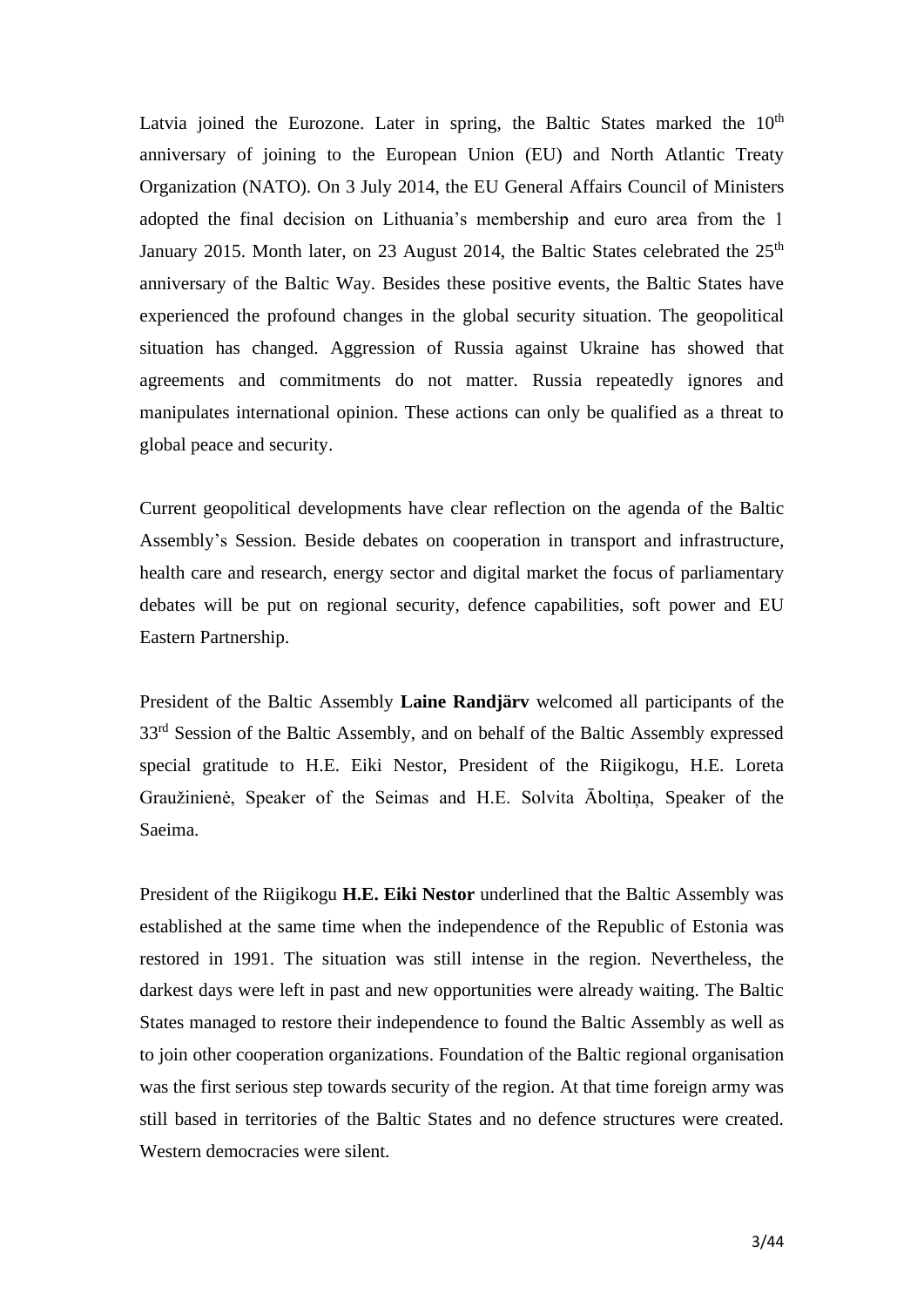If the Baltic States would use opportunities after Second World War, many lines in the history would be different. Security situation in Europe again is intense. By occupying and annexing Crimea and starting war in Eastern Europe and Ukraine, Russia has seriously challenged western democracy.

The Baltic States should be cautious about what has happened before and what may happen in future. It is important that now the Baltic States are not alone. The Baltic States are bound by the membership in UN and NATO, thus having possibility to contribute to the Western position about Russia's aggression.

The agenda of the Baltic Assembly such includes issues as, development of transport and infrastructures, adoption of cross border digital signatures, improvement of joint defence capabilities and cooperation with Eastern Partnership countries. Cooperation in these areas can significantly improve the competitiveness and security of the Baltic States. The Baltic States want to be modern, capable and efficient. The quick implementation of decisions, agreements and cooperation mechanisms confirms the cooperation capability between the Baltic States. In the 1990's and the first years of the 21<sup>st</sup> century, EU and NATO were attractive goals that encouraged the Baltic States to cooperate actively and efficiently. Currently, the Baltic States are members of the EU and NATO for more than a decade and are leaders of innovation and technologies. Many new technologies can be first implemented in the Baltic States. The Baltic States can serve as a model for other countries, therefore the Baltic States need to go along the time and maintain status of modern states. Several organizational sectors, including the Baltic Assembly, need improvements.

Speaker of the Seimas **H.E. Loreta Graužinienė** underlined that the Baltic Assembly has not only 20 years old history, but is also initiator and developer for politically significant activities. More than a quarter of century, the Baltic States joined efforts for restoration of independence. Today, the Baltic States are united by the aim to build a safe and secure future for their inhabitants. Therefore, today there is a need for discussions not only about historical and geographical highs of the past but also about future prospects and challenges.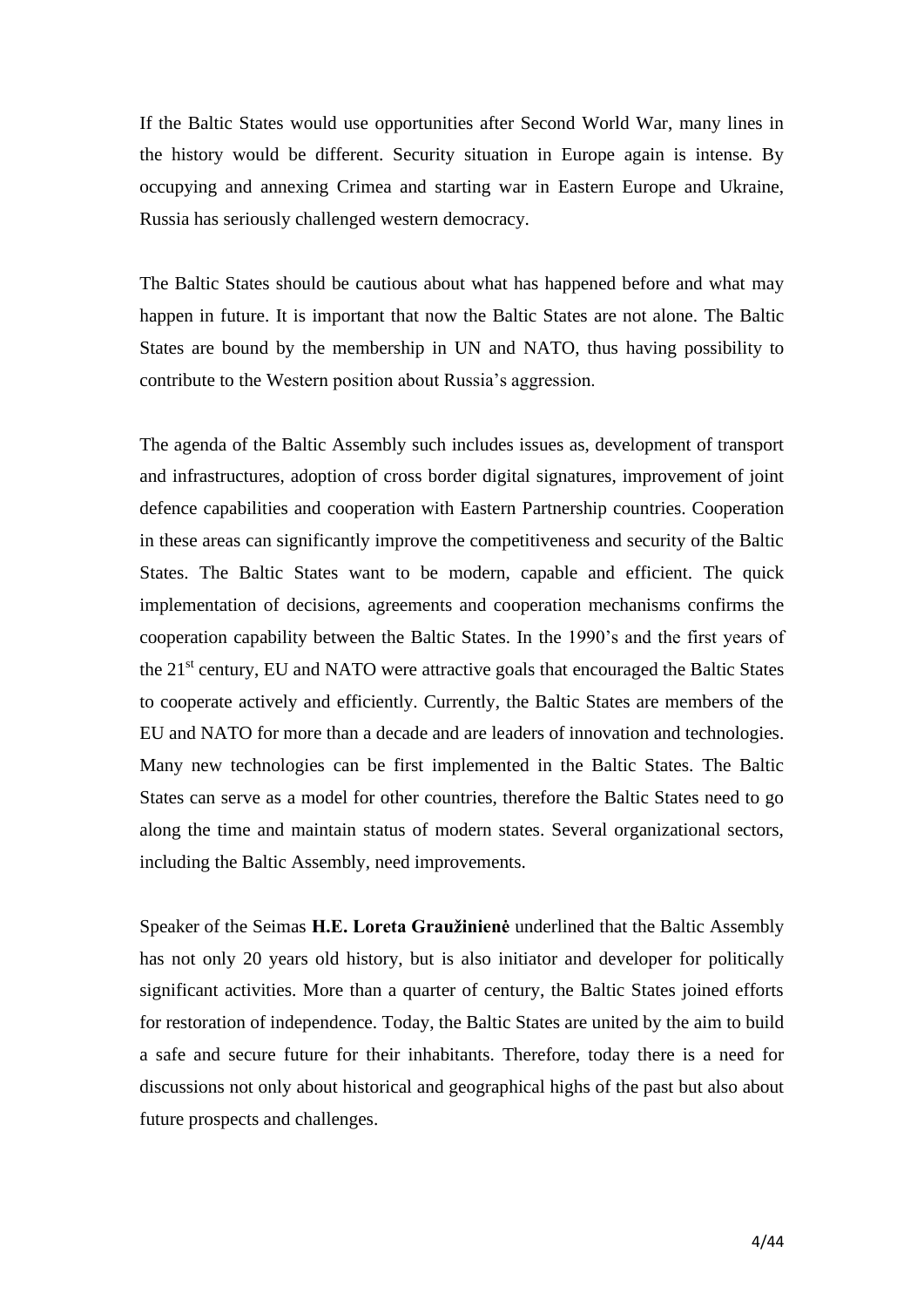Currently, geopolitical developments are not comforting. The Baltic States - both individually and regionally, feel a cold economic and political "wind" blowing from the East. Ukraine has chosen the way of European integration and signed the Association Agreement with the EU. This decision has led Ukraine to face challenges and threats with regard to its territorial integrity. The bloodshed in Ukraine needs to be ceased and aggressors need to be stopped. Since Russia takes no concrete actions to resolve the conflict in line with the cease-fire agreements signed in Minsk, the EU sanctions remain valid. While the peaceful result of conflict resolution is to be found, the Baltic States need to provide all necessary support to Ukraine, including humanitarian, technical and financial aid. The Baltic States need to encourage Ukraine to carry out necessary reforms. The Baltic States are ready to share their experience not only with Ukraine, but also with other Eastern Partnership countries.

Speaker of the Seimas underlined the importance of programme of the upcoming Latvian Presidency of the European Council, in which the Eastern Partnership is one of the main priorities. Priorities of the Lithuanian Presidency confirm the support for strengthening of the security of the whole region.

Safe societies is one of the key priorities of the Baltic Assembly for 2014 and one of the priorities in the Lithuanian Presidency programme in the Baltic Assembly. Clear defence policy, strong military cooperation and increased share of GDP allocated for defence budget are the key priorities that need to be enforced.

In March 2014, political parties of the Seimas developed strategic guidelines on foreign security and defence. The 2014 budget for national security has been increased and it is planned to increase it also in the following years. In Lithuania, rapid response forces are being formed and NATO exercises are taking place. In the face of threats, citizens of Lithuania demonstrate support and understanding for security and defence issues. The key state government authorities of Lithuania - the Seimas, the President and the government - are united in their efforts in maintenance of security goals.

On 27 October 2014, the floating storage and regasification unit, vessel named Independence floated in the port of Klaipeda. The liquefied gas terminal in Klaipeda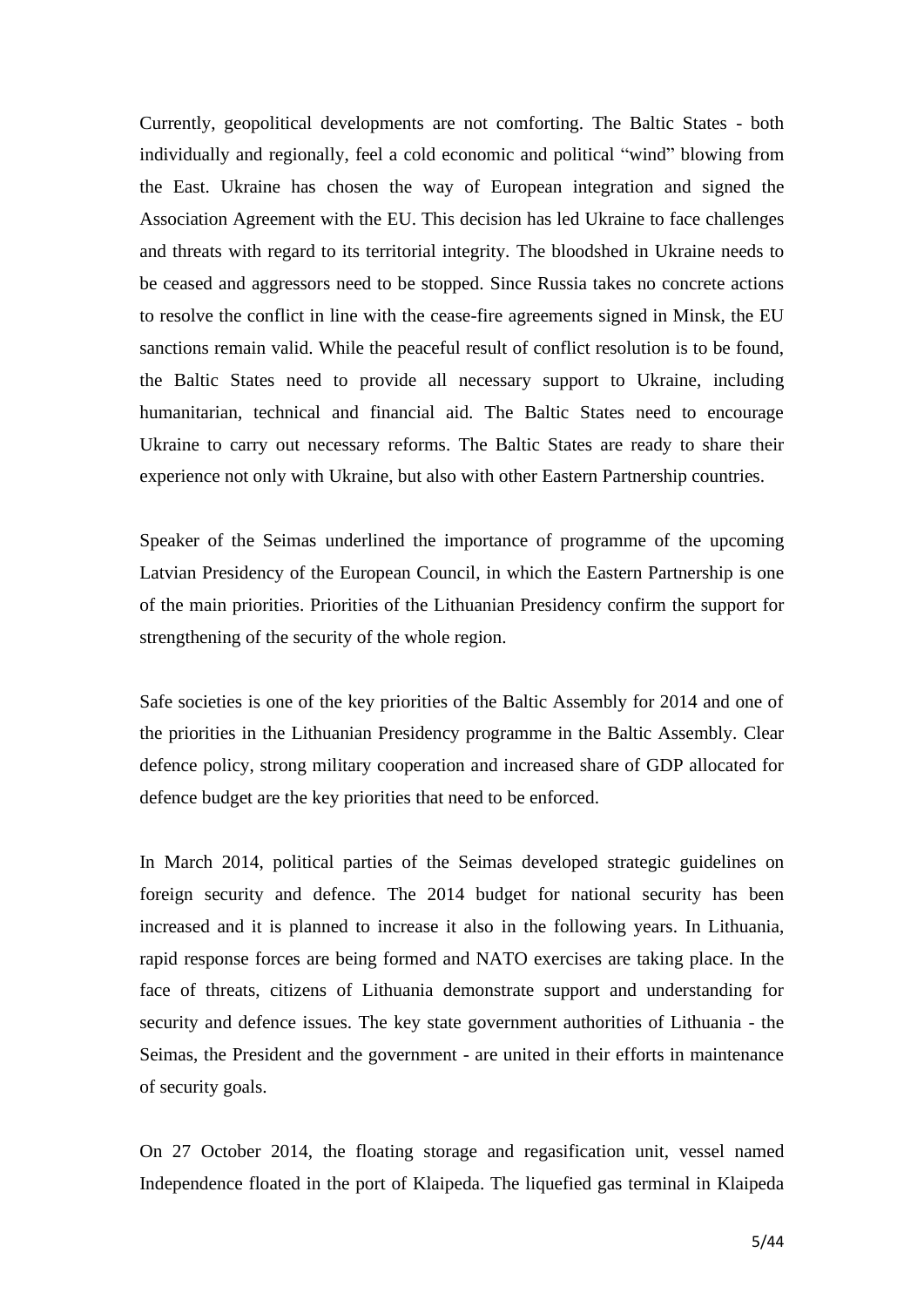gives real prospects not only for Lithuania, but also for the whole region to secure an alternative gas supply and at the same time to maintain energy independence from Russia. Following this example, other regional projects need to be implemented.

The next step is to establish a common regional energy market and to continue development and join electricity grids as well as to integrate the gas market of the Baltic States into the EU system. There are also no doubts for the need of the common transport infrastructure and specially the need to implement the *Rail Baltic/Rail Baltica* project. It is of utmost importance to involve Poland and Finland in the *Rail Baltic/Rail Baltica* project.

On 1 January 2015, Lithuania will join the Eurozone that will guarantee economic security, financial stability and open better opportunities for development of trade and financial possibilities with other members of the Eurozone.

The Baltic region is an open, dynamic and competitive partner for other countries. 25 years ago, the human chain joined three Baltic nations demonstrating power and determination to be independent and united. The strength of the Baltic States lies in ties of the past and future cooperation in the EU.

Speaker of the Saeima **H.E. Solvita Āboltiņa** noted that year 2014 is special to the Baltic States. In summer, the  $25<sup>th</sup>$  anniversary of the Baltic Way was celebrated It was a beautiful and festive moment that inspired to assess achievements in the course of a quarter of a century and outline the future prospects and common challenges. Life stories of the Baltic States can be written as one due to common history and joint decisions. It is worth to assess the past by analysing what the first decade of the EU membership has given to the Baltic States. A view from a distance gives an opportunity to see the whole picture. One of the conclusions is that during ten years the internal security and welfare has increased in the Baltic States.

The Baltic States have become more active and visible. Diplomacy has reached beyond the European and transatlantic partners. The officials from EU, NATO and other organizations, more frequently visit the Baltic States. Common values and deep sense of partnership accumulated during past years should be protected and uphold.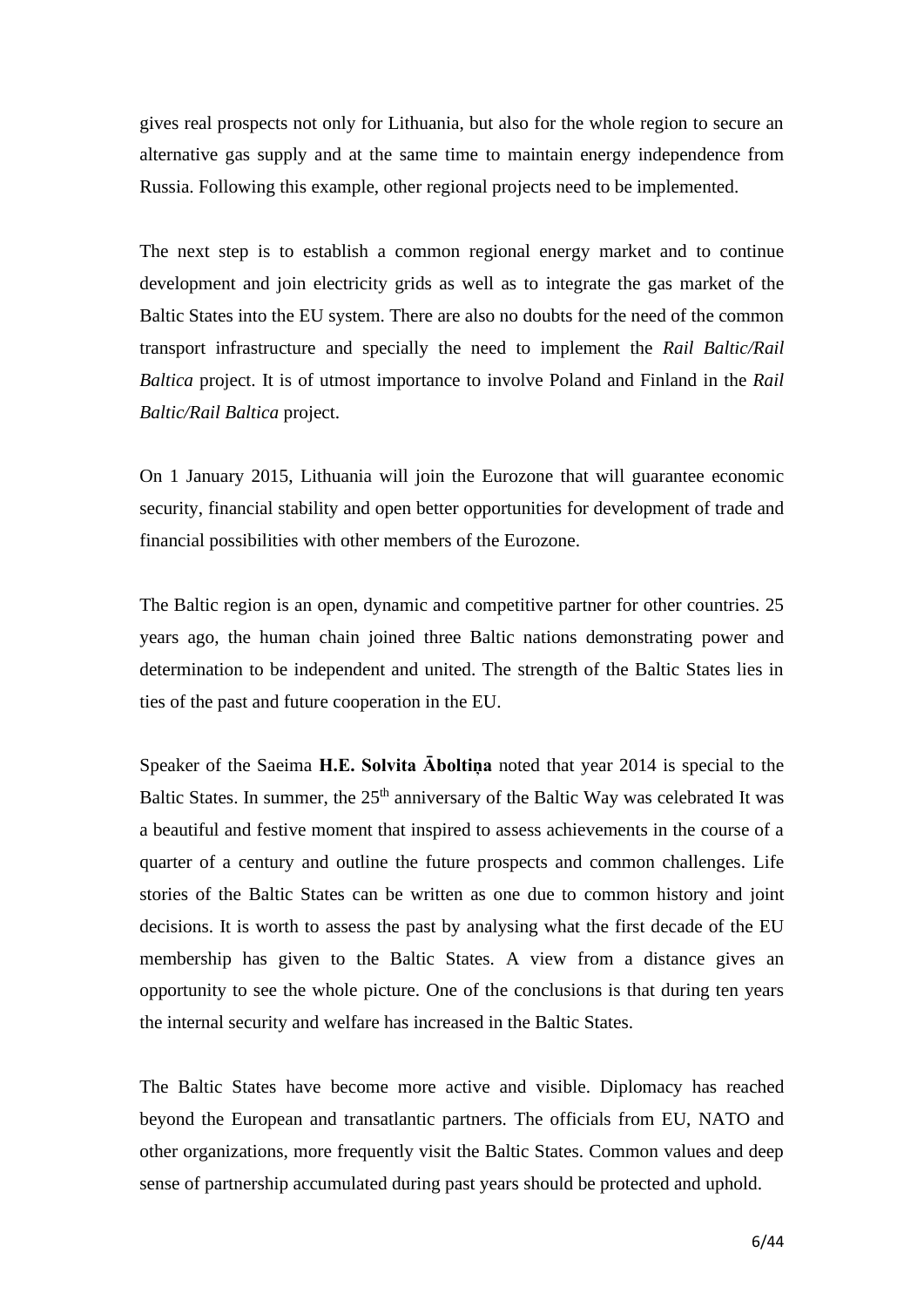The Baltic Assembly makes a great contribution in the process of coordination of the Baltic States parliamentary cooperation. Its role has not decreased over the years. The Baltic Assembly has acted as a tool for the Parliaments of the Baltic States and has increased the common solidarity and mutual ties.

The next year will mark the  $25<sup>th</sup>$  anniversary of restoration of independence of the Baltic States. The time has not changed the priorities of the Baltic States: 1) economic development; 2) political competitiveness; 3) increase of security; 4) strengthening of transatlantic ties and cooperation in the Baltic Sea Region.

Introduction of euro in Lithuania will provide stability for further economic growth and ensure better life for inhabitants of the Baltic States. Therefore, the Baltic States need to look for rational and strong position as well as support each other on international level. The Baltic States need to work jointly in fulfilment of the duties during the Presidencies in the EU Council. Long-term stability and economic growth of the region can be ensured only through joint efforts. Beside economic dimension, the Baltic States should actively act in the sphere of energy. The key to closer cooperation of the Baltic States in the EU is developed transport infrastructure and availability of transport connections. Latvia fully support the implementation of the *Rail Baltic/Rail Baltica* project and other infrastructure projects, because they are needed not only for development of the Baltic States' infrastructure but also for full inclusion into European transport network.

Alarming and controversial titles of the newspapers oppresses the world. Peace and understanding among nations is tested every day. Therefore, the firm voice of the Baltic States is an example to other European countries. The strength of the Baltic States lies in the unity and weakness in separation.

The Baltic States have walked a long way towards independence and democracy. The restoration of democracy restored self-esteem of the Baltic States and regained strengths to achieve significant achievements over a short period of time.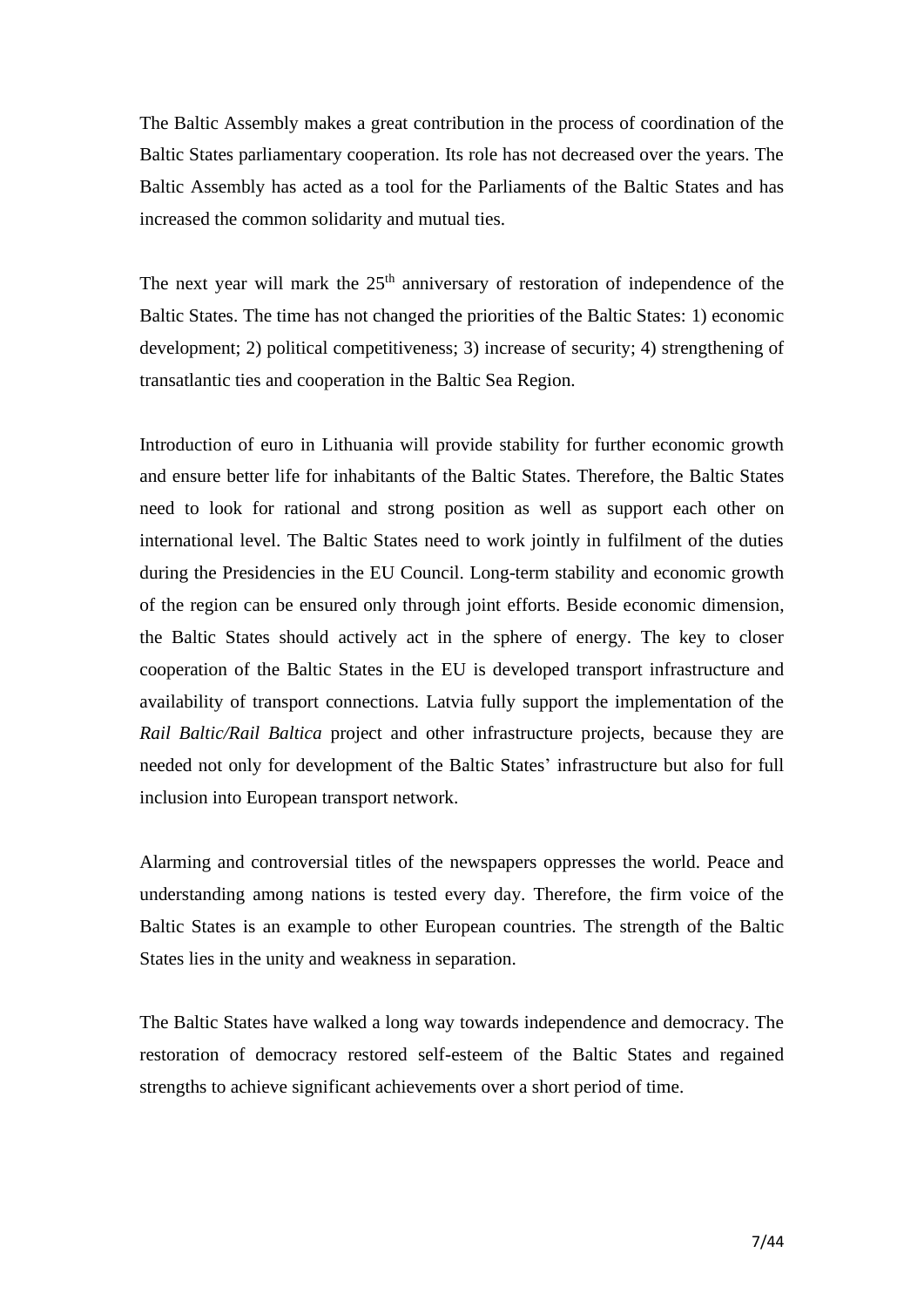Speaker of the Saeima extended appreciation to the winners of the Baltic Way  $25<sup>th</sup>$ Anniversary Essay Competition, who managed to grasp the crucial role of the Baltic Way in the restoration of independence of the Baltic States.

### **The 20th Baltic Council**

President of the Baltic Assembly **Laine Randjärv** opened the 20<sup>th</sup> Session of the Baltic Council. The Baltic Council was established on the basis of parliamentary initiative of the Baltic Assembly back in 1992. On 13 June 1994, an agreement by the governments of the Baltic States on establishment of the Baltic Council of Ministers was signed. Close coordination among parliaments and executive branch is important for successful and efficient cooperation of the Baltic States. Under the Estonian Presidency the Baltic Assembly and Council of Ministers cooperated on the following priority fields: 1) enhancement of cooperation in IT policy, especially with regard to digital signature; 2) development of the regional energy market; 3) improvement of transport infrastructure connections; 4) promotion of cohesion process between Nordic-Baltic cooperation.

Estonian Minister for Foreign Affairs **H.E. Urmas Paet** noted that the Baltic States have been in EU and NATO for already 10 years. In 2013, security situation in Europe has worsened and the Baltic States should contribute increasing security stability. In 2012, Lithuania's Presidency in the EU Council was successful and a good example for other countries.

When Lithuania will join the Eurozone, the influence of the Baltic States is assumed to increase. Recently, Latvia has received the accession invitation to the Organization for Economic Cooperation and Development (OECD) and it is expected that Lithuania will also receive it in future.

In 2013, Estonia has chaired meetings in several regional cooperation formats: 1) Baltic cooperation; 2) Baltic-Nordic cooperation and 3) Council of the Baltic Sea States. Therefore, this year was called "the Baltic Sea Year".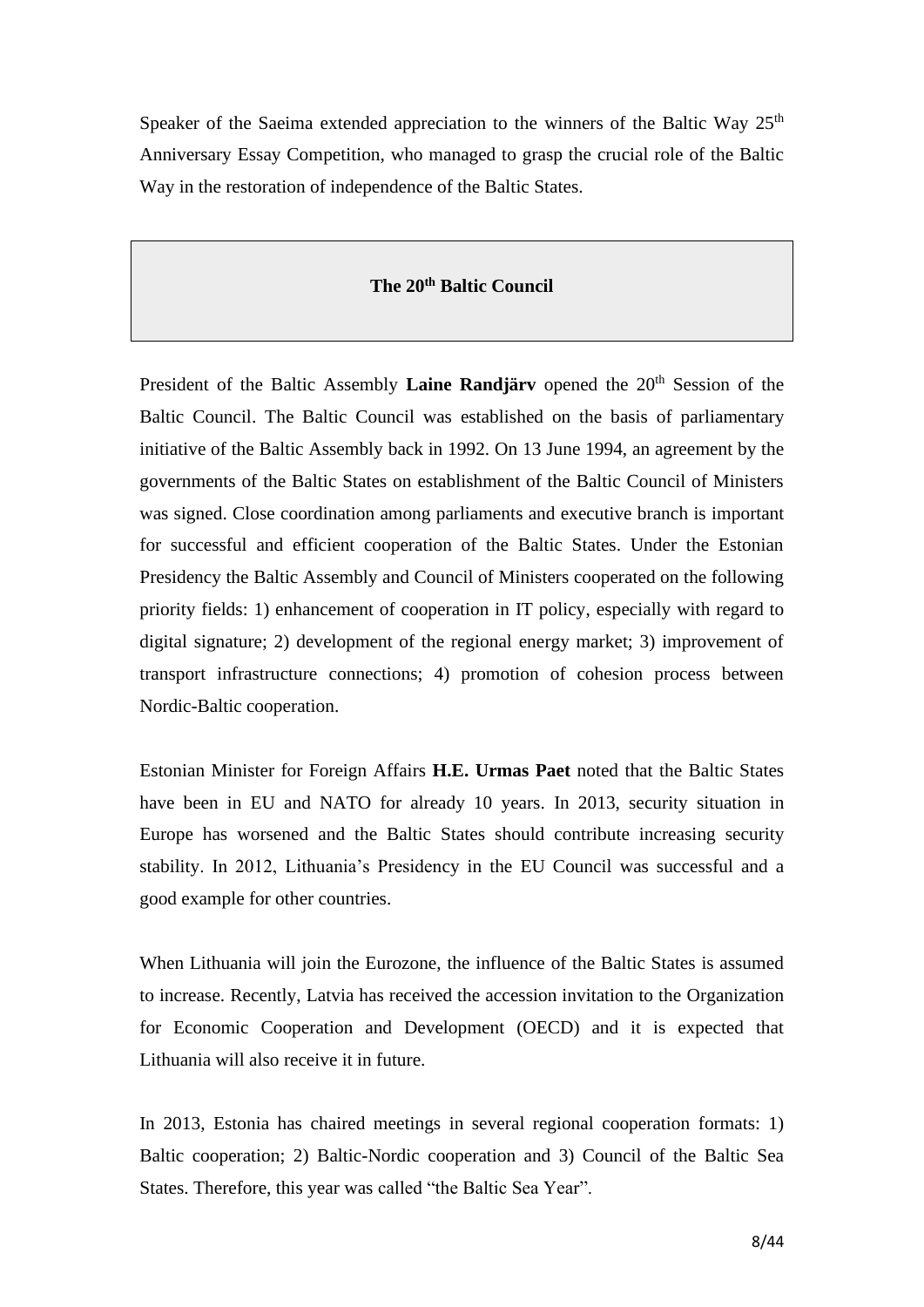Cooperation in information technology, development of energy sector and transport infrastructure were main priorities for the Estonian presidency in the Baltic Council of Ministers. With regard to relations between Baltic and Nordic countries there is a need to continue mutual integration based on common economic and security interests.

Unfortunately, increased aggression by Russia has made a negative shade on international area. The Baltic States together with the EU and NATO partners have explicitly condemned Russia's aggression in Eastern Ukraine and annexation of Crimea. EU and NATO have unanimously agreed that violations of international laws and agreements by Russia are not acceptable for the rest of the international community. Joined sanctions and pressure in regard to Russia need to be continued until tangible results will be reached. Withdrawal of Russian troops and restoration of Ukrainian control over its borders and territory is strongly supported. The Baltic States have already experienced negative measures used by Russia. For example, Russia has several times violated air space borders of the Baltic States, opened more than 20 years old court cases against Lithuanian citizens who have refused to serve in Soviet army as well as detained Lithuanian fishing boats.

NATO is the key security guarantee for Europe and the Baltic Sea region. On 6 September 2014, the annual NATO summit took place in Wales. Together with NATO allies, a significant progress with regard to security of the Baltic States has been reached. During the summit, the NATO "Readiness Action Plan" has been adopted. "Readiness Action Plan" will work as a security frame for the Baltic States, therefore its implementation is crucial for the regional security. During 2013, several NATO trainings were held. In Lithuania, number of Baltic air-policing plains has been increased and several missions have been made in Estonia.

Special attention should be devoted to regional military preparation. For many years the Baltic Defence College has provided good training and drilling. In 2015, military troops from the Baltic States will participate in NATO trainings, which will be held in Spain. It is also important to implement the Nordic-Baltic training programme and establish regional defence centre.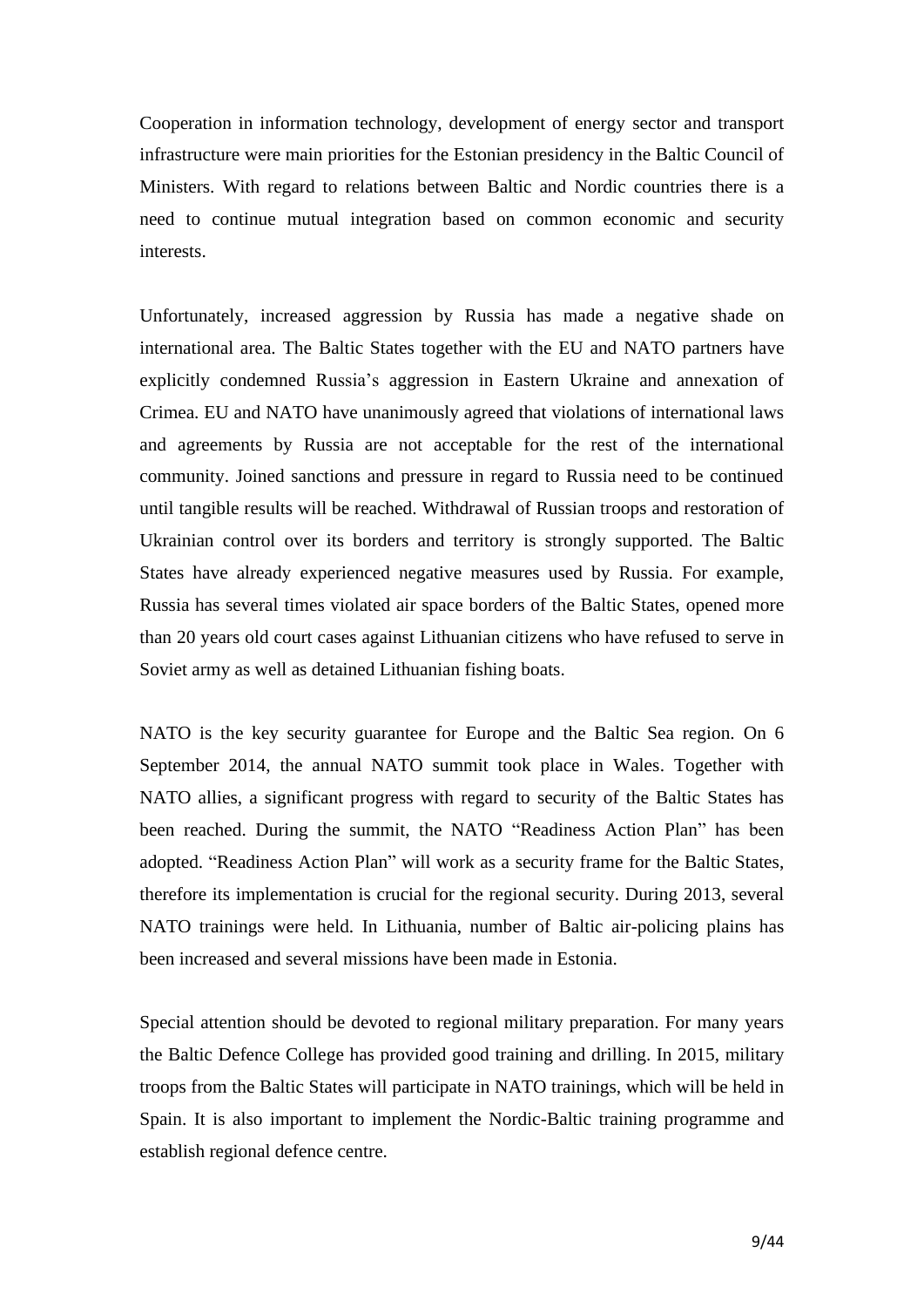Estonia is spending 2% of GDP for national defence and security policy. Minister of Foreign Affairs H.E. Urmas Paet expressed hope that other Baltic States will reach the same GDP share for national defence and security. The Baltic States are considered as active contributors to NATO actions. Performance of the NATO Cooperative Cyber Defence Centre of Excellence (CCD COE) in Tallinn has been also highly assessed by international partners. NATO Energy Security Centre of Excellence, which in Lithuania and NATO Strategic Communications Centre of Excellence (STRATCOM) in Latvia play an important role in increasing security in the region.

Several high level meetings on cybersecurity and defence with participants of US experts have been held in Tallinn. It gave a possibility to develop the cybersecurity dialogue among US, Nordic and Baltic countries. As a result, joint Baltic-US initiative to protect infrastructure of cybersecurity has been launched.

Protection of power stations and transmission networks need to be increased, therefore, the Baltic States are interested in participation of joint trainings.

Estonia, Latvia and Lithuania are successfully cooperating on the EU level. Digital single market and full fundamental liberties are important for the economies of the Baltic States. It is necessary to convince EU that in the framework of Digital single market the E-Estonia, E-Latvia and E-Lithuania are reliable partners. A Working Group of the Baltic States on Digital Single Market has been established and in December, joined Agreement on Digital Single Market will be signed.

International agreements will be successful, if the Baltic States will continue to cooperate effectively among themselves and with other EU neighbours.

The *Rail Baltic/Rail Baltica* project needs to be implemented. There are no doubts about necessity of the project in the Baltic region. Therefore, the *Rail Baltic/Rail Baltica* joint venture needs to start as soon as possible. Estonia has already signed documents in regard to joined venture. It is important that the Baltic States demonstrate joint position and readiness to allocate necessary funds to implement the project. The Baltic States need to join efforts and act in order to be ready to apply for the EU funding for the *Rail Baltic/Rail Baltica* project.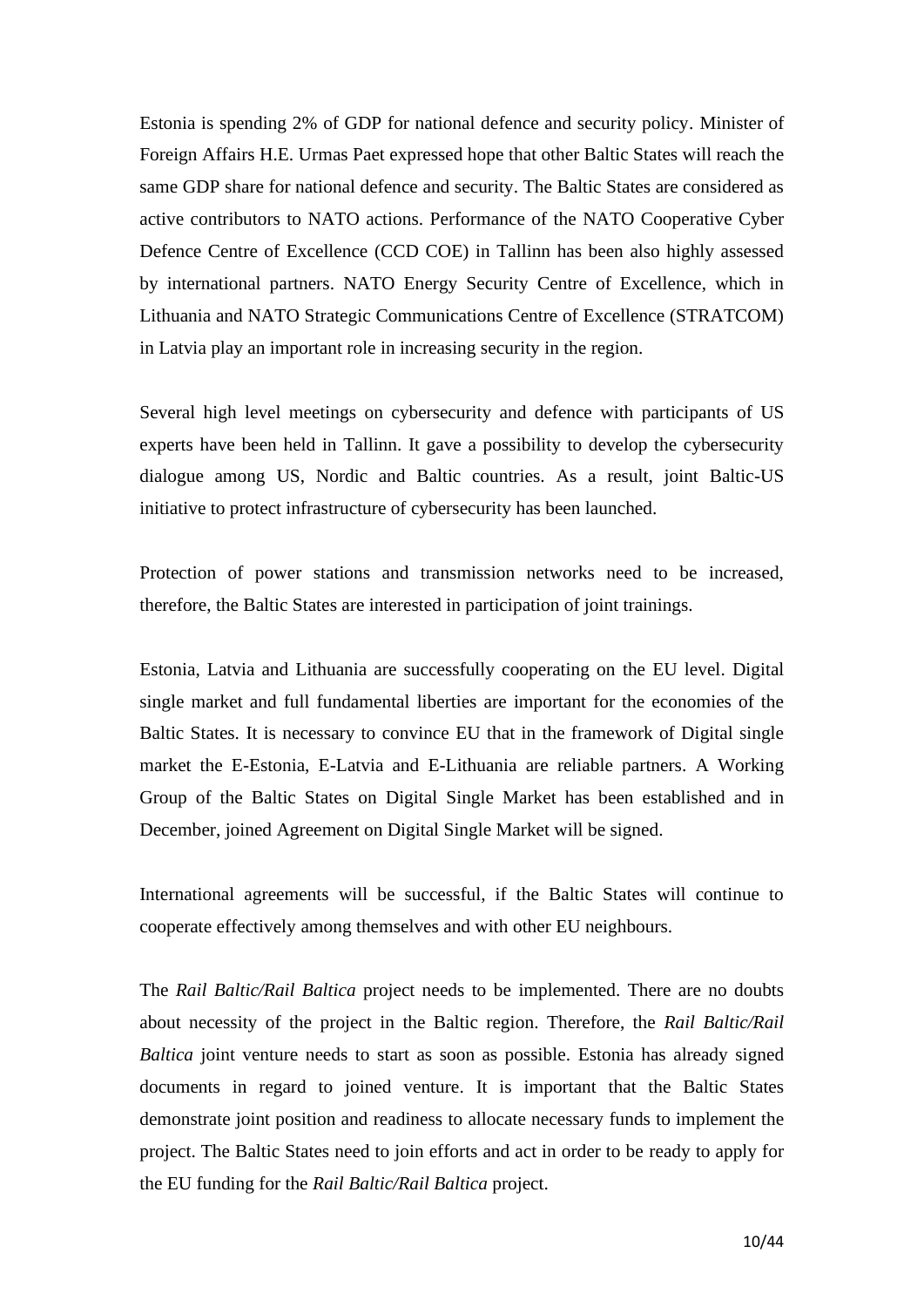Crisis in Ukraine has highlighted the necessity to continue strengthening of the security of energy market. It is important to promote connection of the Baltic Energy Market with European market. Monopoly and dependence from foreign suppliers need to be decreased and new connections need to be built. Currently, the Baltic region is 100% dependent on one natural gas supplier – Russia. It is highly important to continue work on agreement that would reduce the possible risk of disturbance of gas supply. Therefore, opening of LNG terminal in Klaipėda is a very positive step. It is expected that import of gas through the terminal will increase the energy security of the Baltic region.

Raise of capacity of the regional power transmission lines and synchronization of electric frequencies with European markets will be beneficial to the Baltic States. Due to the effort done in energy network connection plan of the EU, the Baltic States have made a long step towards connecting energy market of Europe. Development of the EstLink1 interconnection with Finland has increased level of the regional electricity situation. Nevertheless, the third connection between Estonia and Latvia, Nord-Balt connection between Lithuania and Sweden as well as the Polish connection need to be finished.

With regard to the Estonian Presidency in the Baltic Council of Ministers, the "Baltic Sea Year" has been successful. Nevertheless, several goals still need to be achieved.

Lithuanian Vice Minister of Foreign Affairs **H.E. Neris Germanas** noted that the Baltic Council of Ministers is held for the  $20<sup>th</sup>$  time. Extensive experience has been accumulated during the years of cooperation.

In 2015, Lithuanian will join the Euro zone. The growing household consumption will ensure stable hold of economic development within the Baltic States. According to forecasts, the growth of the region is going to remain the highest in the EU.

Russia's embargo on Lithuanian goods has affected the market. Therefore, Lithuania is looking for the new markets. Stable growth of economy will help to become member of the prestigious OECD. Latvia has achieved excellent results with regard to accession to the OECD. Lithuania is determined to harmonize economic policy within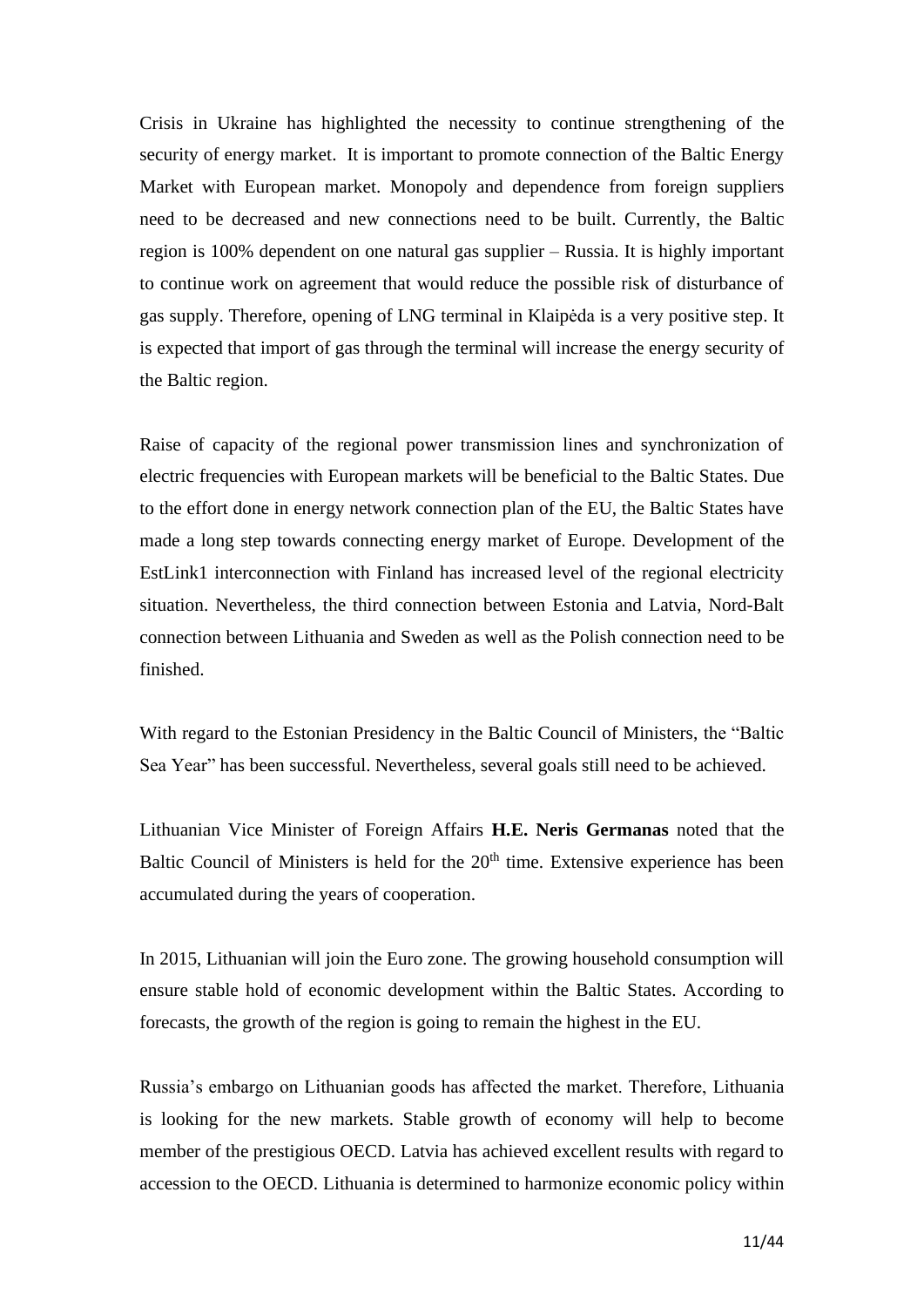the OECD standards. Membership of the Baltic States in the OECD will contribute to regional economic stability and attracting more. The Baltic States are progressively integrating within the EU and Western community.

Security guarantees of NATO are important for the Baltic States, nevertheless the Baltic States should remain unified withstanding the security challenges. Russia's aggression in Georgia back in 2008 and the current military actions against Ukraine are proofs of Russia's ambitions and violation of basic principles of international law and peaceful coexistence. To decrease future challenges there is a need to reinforce measures for security and ensure military presence in the Baltic States. The Readiness Action Plan needs to be implemented. Moreover, there is a need to defend not only from physical threats but also from increased information attacks that come from Russia on a daily basis. These information attacks are shattering trust of the Baltic States societies as well as the whole EU's. Therefore, the Baltic States should undertake joint actions to cope with information threats and strengthen information security in the region and the entire EU. Firstly, trust worth information, which is an alternative in Russian language for Russian-speaking minorities, needs to be established. Secondly, society needs to be encouraged to critically assess information and avoid manipulations from media. Thirdly, more extensive use of the NATO competence centres in the Baltic States should be made. These centres are important sources for NATO strategic communication for whole Europe. Capabilities of joint actions should be strengthened. The Baltic States need to deepen cooperation in energy security, information security and military security fields at the same time.

Additional support should also be devoted to the EU Eastern Partnership by providing necessary assistance in political and social reforms and EU integration. Unanimous position of the EU member states and new leadership of the EU could facilitate further integration of Eastern countries in to the EU.

Lithuania highly supports Latvia to continue Lithuania's work on further integration of Eastern countries into the EU by arranging meetings, ensuring common events and discussions on topics related. Good practices of the Baltic States should be shared with other EU member states.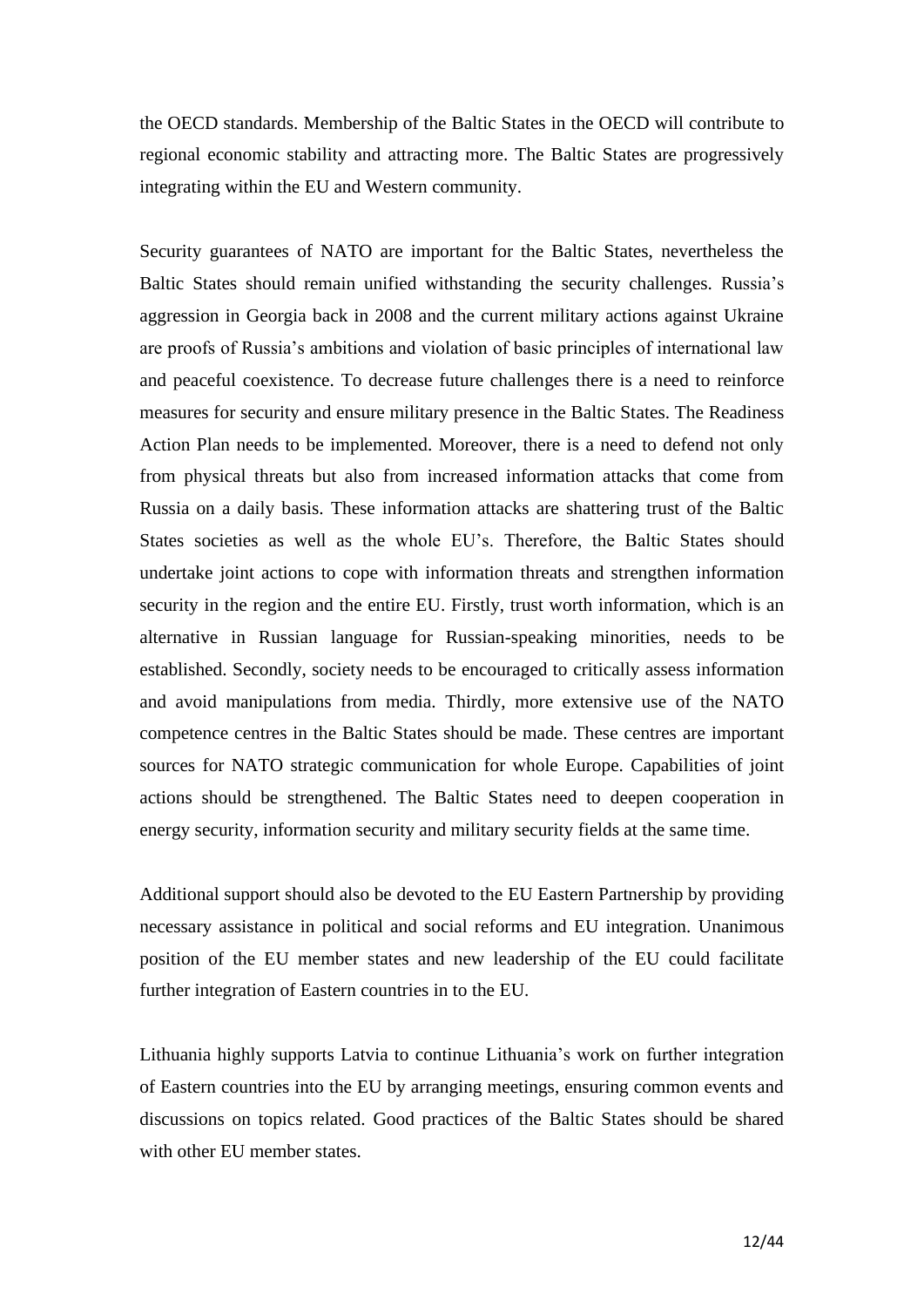In the nearest future Ukraine will experience a difficult period determining its further future. Relations with Russia are one of the biggest challenges for the future. Due to historic events, the Baltic States have experience of close cooperation with Russia; therefore the Baltic States should assist and lead other EU member states.

On 1 January 2015, the new LNG terminal will start to operate in Klaipėda. This will be the first alternative energy source in the Baltic States and it will eliminate reliance on sole gas supplier from Russia. Issues raised by the Baltic States are discussed on the EU level.

Adequate responses to the climate changes need to be carried out. Close cooperation and unified performance of the Baltic States on the international area is needed. The borders of the Baltic States are not only of national significance but also of European. Borders of the Baltic States mark the EU external border line, therefore unified actions of the Baltic States border guards in securing borders are needed. Possibility to form joint EU border guard cooperation should be considered.

Lithuania's priorities in the Baltic Council of Ministers for 2015 have been set: 1) strengthening measures together with NATO allies; 2) implementation of Readiness Action Plan; 3) cooperation to implement EU Eastern Partnership policy; 4) acceleration of the Baltic States integration and connection to the EU markets; 5) strengthening of the Baltic States security, information and energy market; 6) cooperation in the field of information security.

Latvian Minister for Culture **Dace Melbārde** noted that several important events marked the year of 2014. Extensive programme and festive events to mark the  $25<sup>th</sup>$ anniversary of the Baltic Way were organized. In Saločiai, Speakers of the Baltic States unveiled the monument devoted to the Baltic Way. In Riga, a foundation stone for a monument devoted to the Baltic Way was laid. In 2015, the Baltic States will celebrate the 25th anniversary of the adoption of Declaration of Independence.

The strength of the Baltic States lies in unity. Lithuania held its EU Presidency in 2012; Latvia will hold it in 2015 and Estonia in 2018. Cooperation and exchange of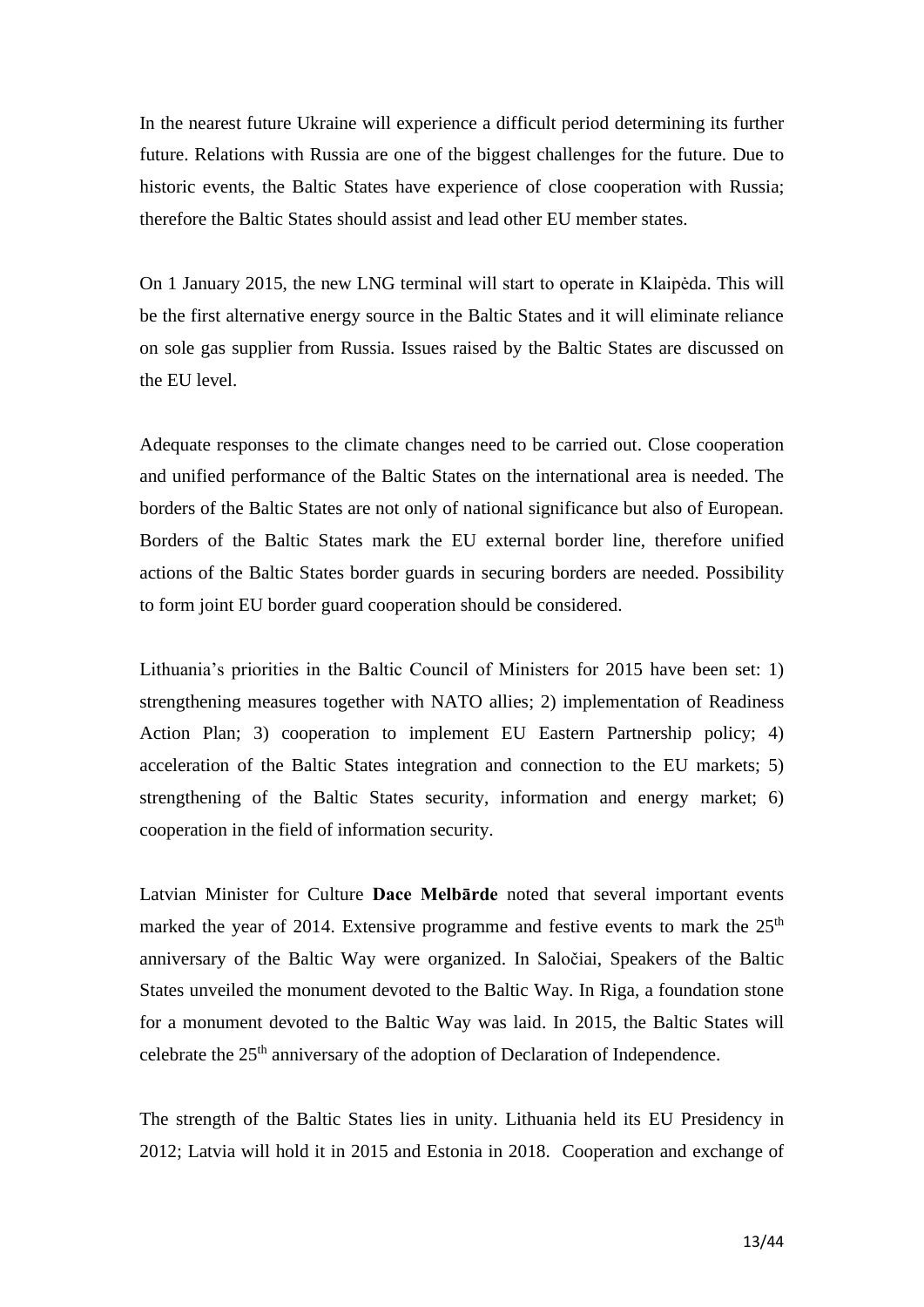information is needed on a daily basis and in relations with the EU. Joint actions will help to achieve higher results in regard to security and geopolitical matters.

This year Riga is a European Capital of Culture. This year the new National Library of Latvia was opened. As a part of festive events to celebrate Riga as the European Capital of Culture, Latvians of all ages formed a 1,2 kilometres long human chain and passed books from the building of old library to the new. In summer, during the World Choir Games, more than 25 000 choir participants visited Latvia. Celebrations devoted to Riga as the European Capital of Culture will conclude with the European Film Awards Ceremony that will bring together internationally known filmmakers.

The Baltic States have taken the lead in economic growth in the EU. Estonia and Lithuania are Latvia's largest and most active economic and tourism partners for several years. Joint participation of the Baltic States in the largest and important tourism conferences gives impression of unity and attractiveness for foreign tourists on international area.

The Baltic States need to continue cooperation on establishment of the digital single market that will bring progress in modern areas of economic policy. Authentic authorization system and digital signatures need to be established.

On 1 January 2015, Lithuania's accession to the Euro zone will deepen the mutual economic relations of the Baltic States and will make the Baltic States more attractive for investments as a unified region. It is expected that cooperation and mutual economic integration will increase the amount of concluded deals that would boost economic activities and raise level of income and welfare level. The next step will be unified incorporation within the Organisation for Economic Co-operation and Development (OECD).

Despite achievements, the Baltic States are still vulnerable with regard to sanctions imposed by Russia in regard to the agricultural producers and outbreak of African swine fever. In order to overcome these challenges, the Baltic States need to act jointly, exchange information and express joint position. Good example of joint action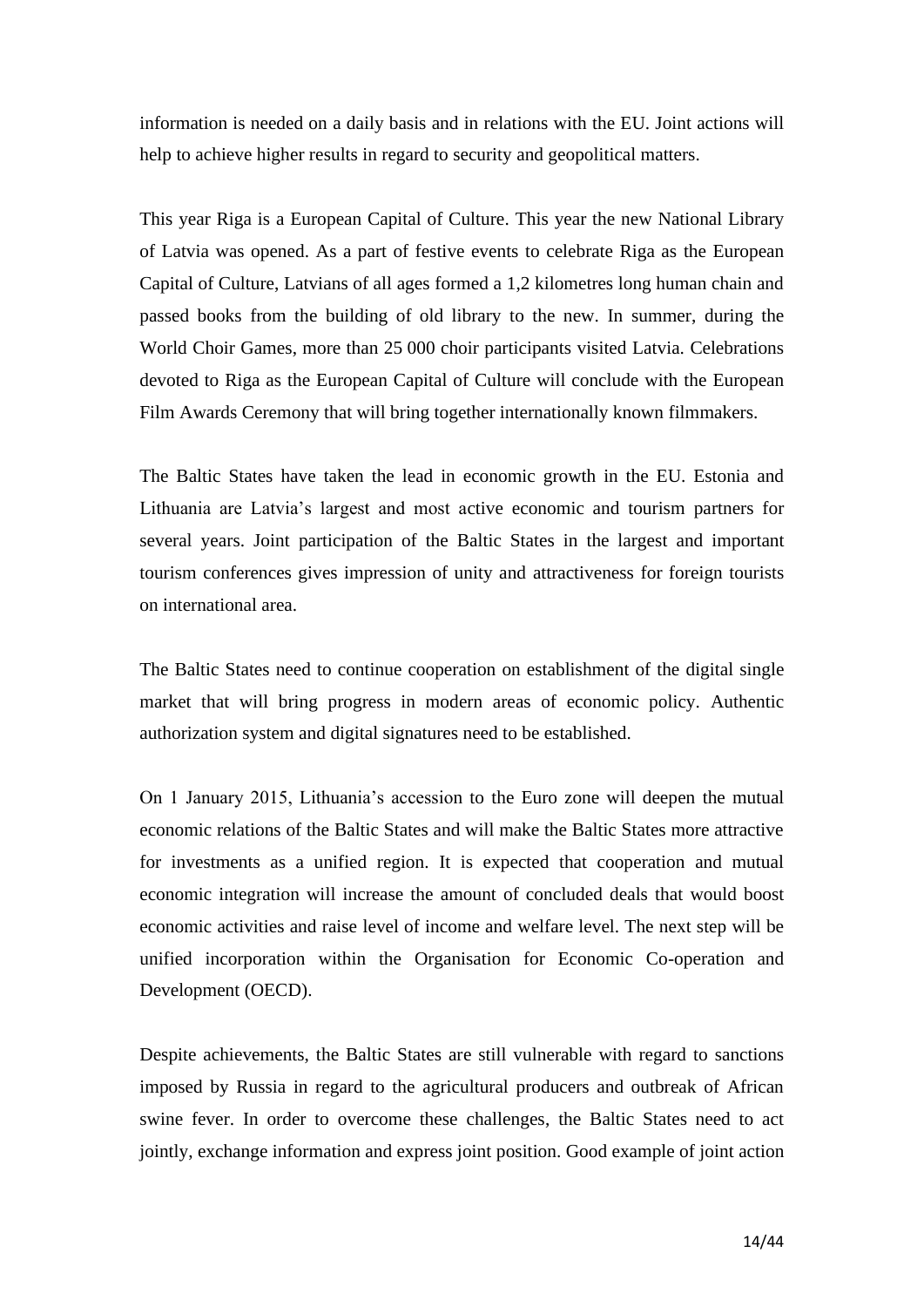is the procurement of medicaments. All stakeholders need to act constructively in order to finalize the procurement documents in the nearest future.

Regional energy project policy needs to be supplemented with element of security. Latvia supports the Gas Interconnection Poland – Lithuania (GIPL) project that in future will end the isolation of the gas market. This project and the Third Energy Package for energy and gas markets need to be implemented. In April 2017, it is planned to fully liberalize Latvia's energy market. In nearest future Latvia's underground gas storage will be modernized and its capacity will be increased.

Development of integrated transport infrastructure is prerequisite for deeper EU integration. Therefore, the *Rail Baltic/Rail Baltica* project is very significant for the Baltic States and the whole EU transport network. Work on the joint of the *Rail Baltic/Rail Baltica* venture will be completed and soon the agreement will be signed.

Current geopolitical situation and Russia's aggression against Ukraine urge to reconsider security and defence policy of the Baltic States. Information war initiated by Russia, essentially affects security of the Baltic States. Therefore, appropriate response should be made. Appropriate information should be translated through the existing mass media. It is necessary to consider possibility to establish alternative channel in Russian language. NATO Centres of Excellence in the Baltic States play a significant role in maintaining the necessary support and analysis.

Military presence, cooperation and air policing of NATO allies should be continued.

Crisis in Ukraine has facilitated closer cooperation between Baltic and Nordic countries. Cooperation has become more target-oriented by aiming on resource consolidation and closer economic integration.

There are three main priority fields for Latvian Presidency of the European Council: 1) growth facilitation; 2) maximum use of digital potential in promoting EU growth; 3) strengthening of EU role on international arena. In order to strengthen the EU role on international level, the following events will be organized: 1) "European Year of Development"; 2) the Fifth Meeting of the Ministers of Education of the Asian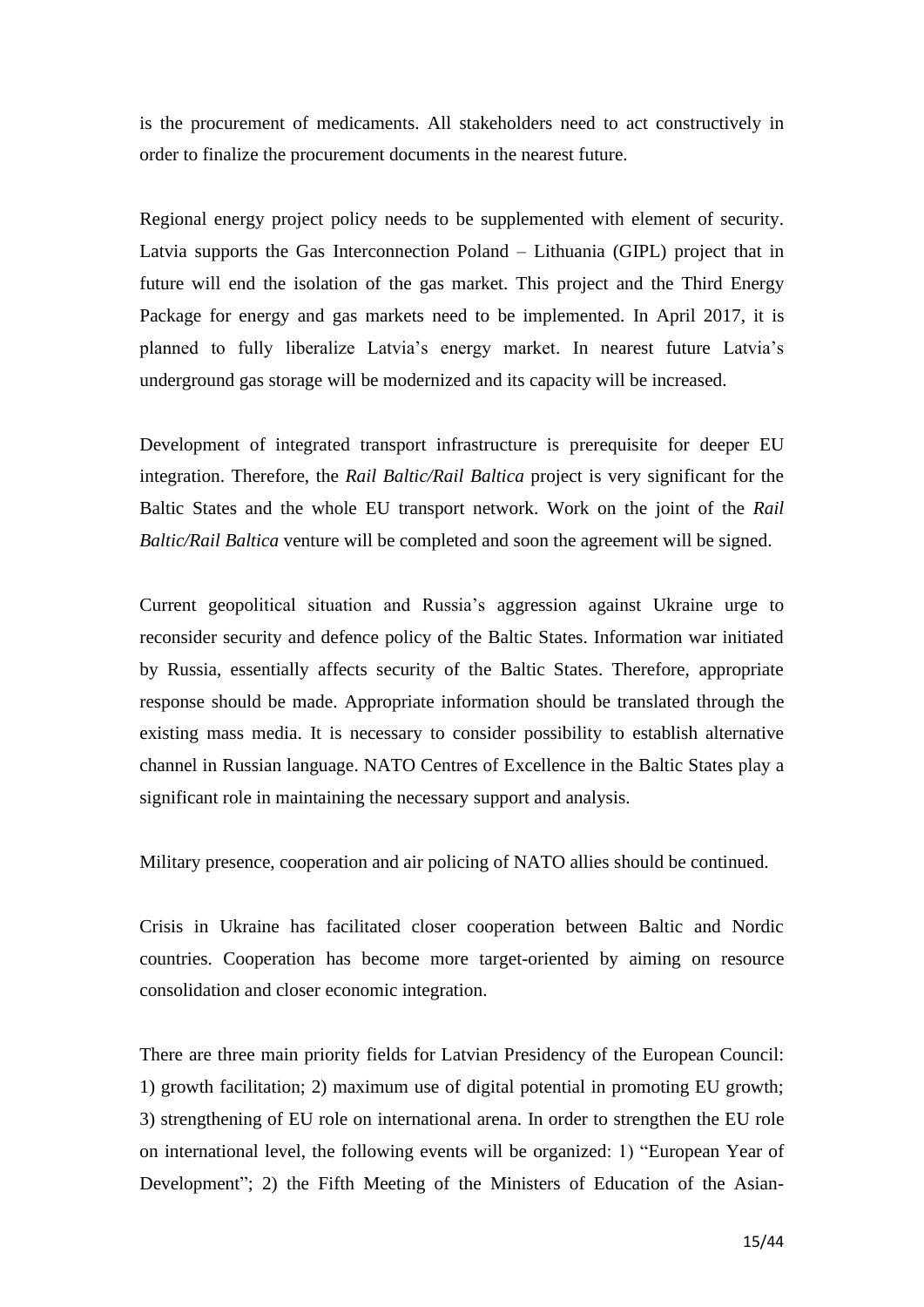Europe Meeting (ASEM) on 27-28 April 2015; 3) celebrations of United Nations Educational, Scientific and Cultural Organization (UNESC) World Press Freedom Day event in May 2015; 4) Eastern Partnership Summit in May; 5) the Digital Agenda Assembly in June 2015; 6) the Conference of European standardization; 7) high level e-health summit. Overall, the Latvian Presidency will hold around 200 meetings and events on different levels.

#### **Debate**

Member of the Economics, Energy and Innovation Committee of the Baltic Assembly **Linas Balsys** informed that Lithuanian people held a referendum during which the idea to promote establishment of Visaginas NPP was rejected. He asked Ministers of the Baltic States whether the debates on the development at Visaginas NPP should be continued.

Estonian Minister for Foreign Affairs **H.E. Urmas Paet** underlined that the nuclear energy is one of many possibilities that could strengthen energy security of the Baltic States. Lithuanian people do not have clear conviction that the Visaginas NPP project should be carried out quickly. Another important factor is the economic viability to implement the project.

Latvian Minister for Culture **Dace Melbārde** noted that in the BCM all important energy projects are discussed. The Visaginas NPP could have a significant role in ensuring the Baltic States energy's independence. Latvia supports the Visaginas Power Plant project and would be ready to participate in the project. Nevertheless, the final Latvian response will depend on whether the project will be proved as economically viable.

Vice Chairman of the Economics, Energy and Innovation Committee of the Baltic Assembly **Atis Lejiņš** informed that three years ago an agreement on establishment of the regional LNG terminal was reached. This agreement was a fiasco. There is no regional LNG terminal and there will be no regional LNG terminal in the future.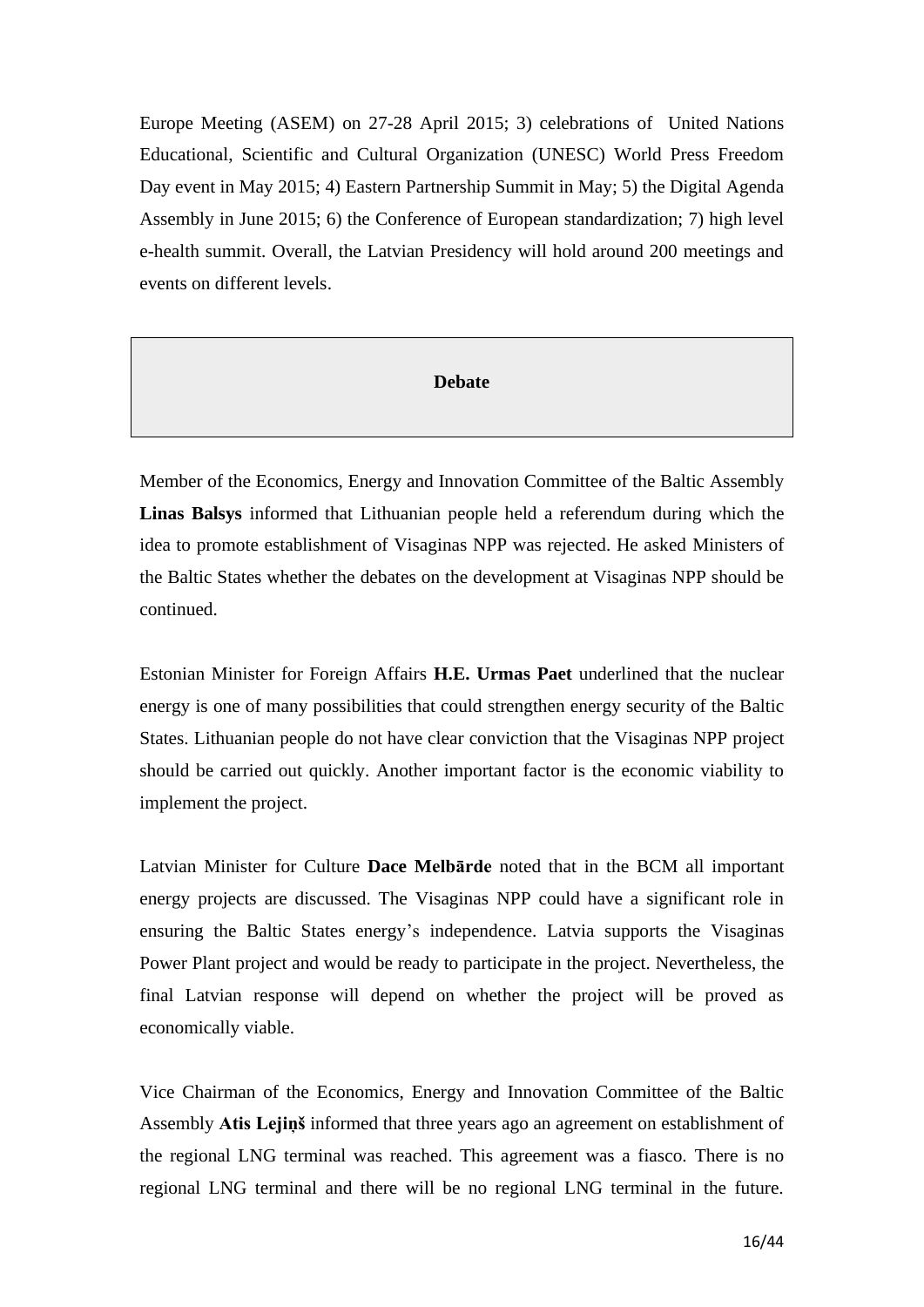However, a high possibility exists that there will be national LNG terminals. It needs to be admitted that sometimes Resolutions of the Baltic States are not fully implemented due to several obstacles and reasons.

With regard to recent security threats, full reliance on NATO assistance is not relevant. There is a need to have regional security measures.

Atis Lejiņš, asked about process of implementation of the GIPL project and about problems which need to be addressed on the parliamentary level.

Lithuanian Vice Minister of Foreign Affairs **H.E. Neris Germanas** underlined that in the following days the new LNG terminal in Klaipeda will be opened. This terminal will produce 5 million cubic meters and will be able to respond to regional electricity demands. With regard to GIPL, the work is ongoing and full implementation of the project could be reached in the future.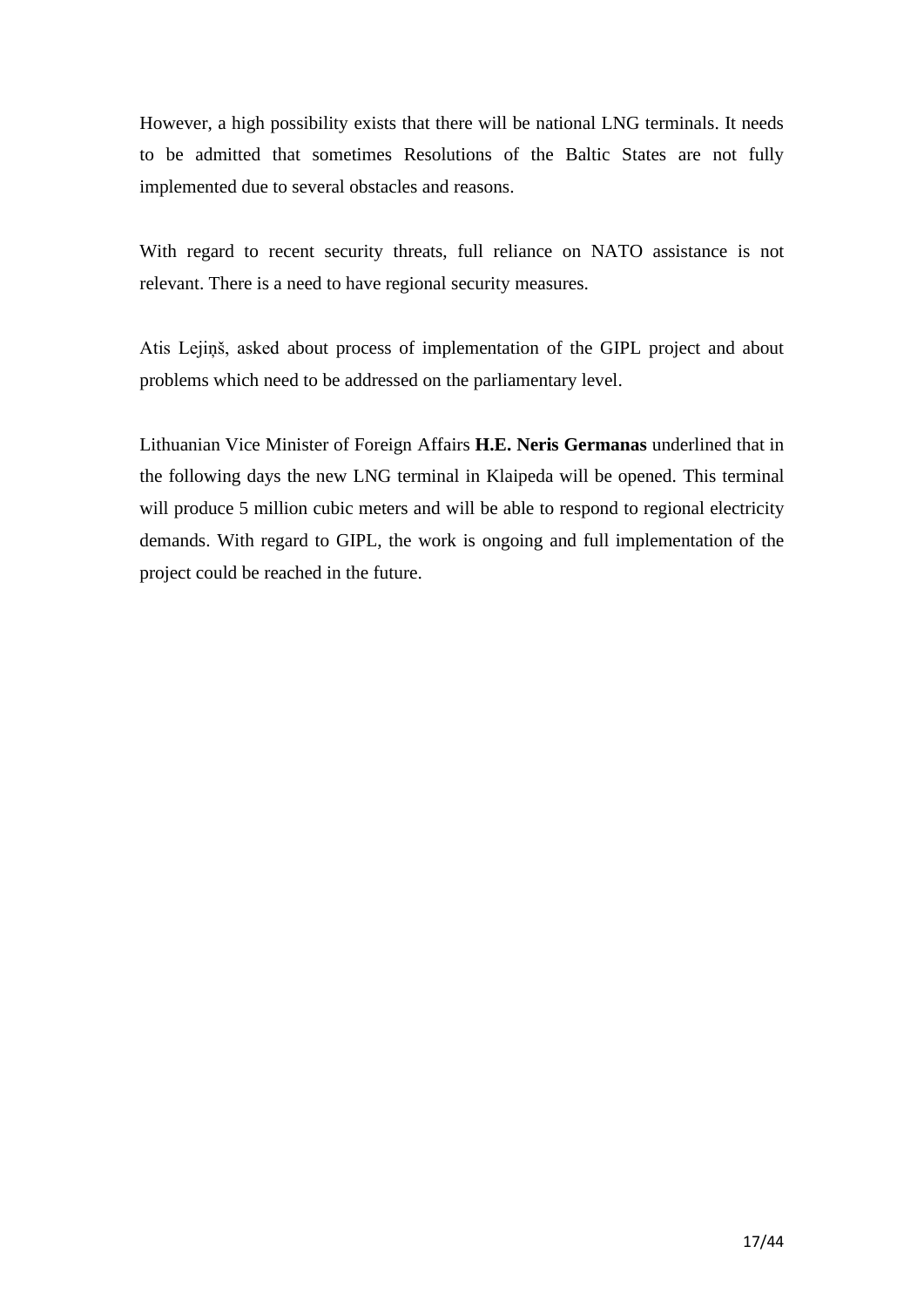#### **Session 1**

**Digital signatures – as a tool of removing borders in the Region**

Vice Chairman of the Estonia delegation to the Baltic Assembly **Aivar Riisalu**  underlined that digital revolution has already changed the world. However, the totality of changes, that information technology will bring, cannot be assessed. Opportunities, that the digital environment offers, are limitless. Development of digital economy has already started and will continue to create new jobs, offer the opportunity to work away from the actual work place. Main direction of IT-related cooperation among the Baltic States should be directed towards the adoption of cross-border digital signatures. Digital signatures are already being used in all of the Baltic States. The Baltic States must work to take advantage of this opportunity and use it across borders. There are already many national-level IT-solutions in Europe. However, the limitations imposed by differences between European countries prevent cooperation and the spread of those solutions. The Baltic States can be flexible and clever trendsetters in the creation of a digital single market in the European Union. Moreover, the actual adoption of secure cross-border electronic identification and digital signatures would be very profitable for the economy of the EU.

Head of Interoperability Section, Architecture Department, Estonian Information System Authority **Hannes Kiivet** informed that in February 2014 Prime Ministers of the Baltic States noted that digital identification (ID) cards for cross border digital signatures should be used. ID cards will increase the amount of cross border business activities and will ensure smooth operation. Estonian, Latvian and Lithuanian ID cards should be accepted in all Baltic States and other EU member states. The goal of the Estonian Information System Authority is to have access to different Baltic States government services and sign the services provided by foreign countries. Long-term road map on mutual cooperation and development should be made.

Estonia has developed national software, which is able to recognize ID cards of different countries. Nevertheless, some improvements of the software are being made.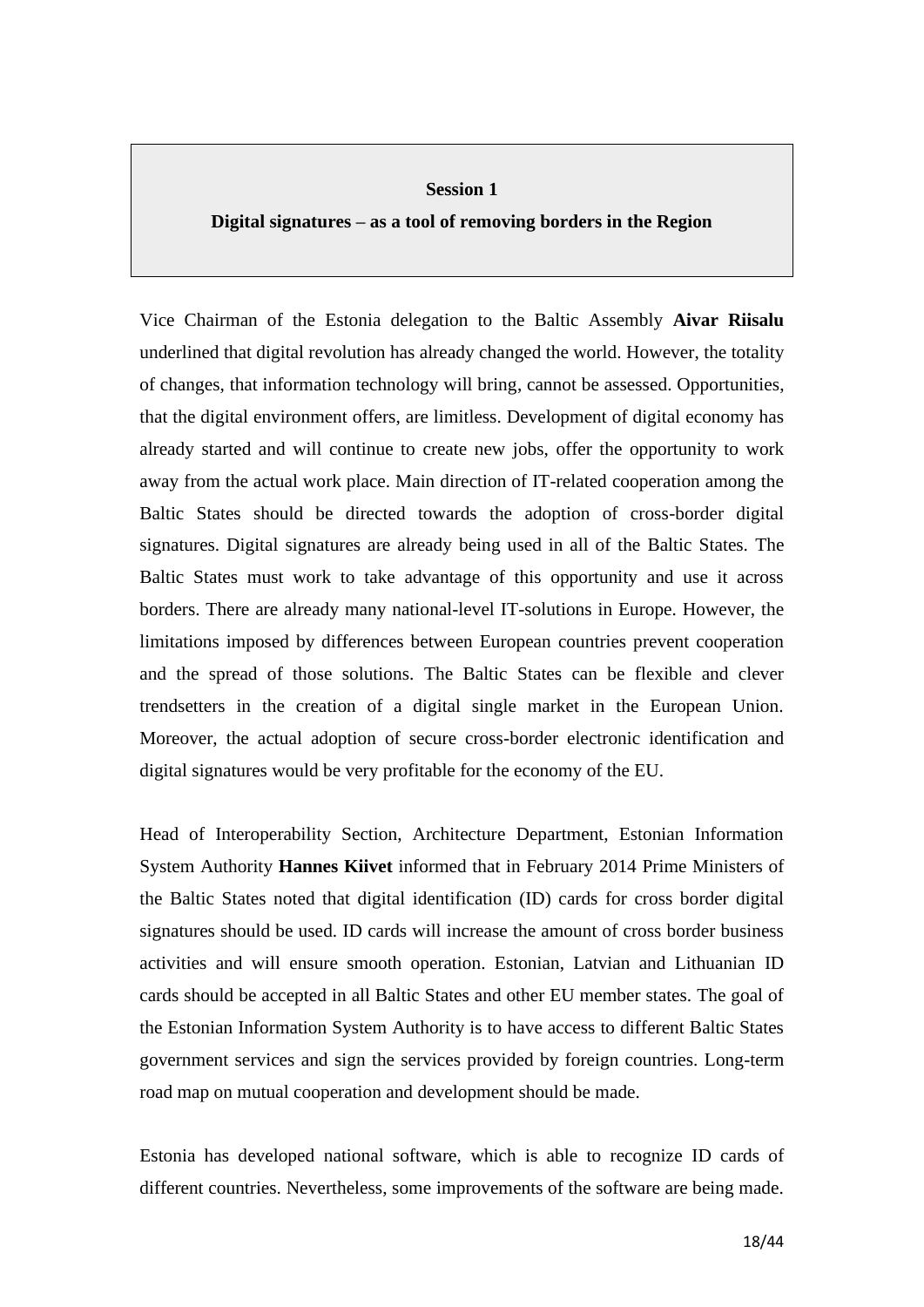Estonia is actively working on worldwide programme Secure Identity Across Borders Linked (STORK) and implementation of the programme will be finished in 2015. However, some obstacles have been seen. Currently, Latvia and Lithuania have also developed their own programme file formats and the outcome is that formats of Estonia, Latvia and Lithuania are not fully compatible. Therefore, common compromise and technical solutions should be found. Lithuania has also adopted national additional requirement for receiving digital files, which is an obstacle for cross-border digital progress. Cross-border different file formats are forbidden in Lithuania and this means that if Estonian digital document is made, it is not usable in Lithuania.

Nevertheless, in the end of 2014 Estonian citizens will be able to sign for different Lithuanian government E-services and visa versa. Latvia will implement this possibility in the beginning of 2015. Estonians, Latvians and Lithuanians are able to sign cross border documents within the Baltic States with their own digital ID cards. The possibility to use document in one country even if it is signed in another exists only in private sector. Further development plan foresees the establishment of unified document format that is accepted in all governmental sectors of the Baltic States.

### **Debate**

Chairman of the Saeima Foreign Affairs Committee **Ojārs Ēriks Kalniņš** informed that recent report underlined some difficulties within the new electronic system in Estonia and asked weather it is connected with digital ID card system and are there security problems in regard to E-voting in national elections.

Head of Interoperability Section, Architecture Department, Estonian Information System Authority **Hannes Kiivet** informed that electronic system in Estonia is directly connected with digital ID cards, because they are used in electronic voting. In order to avoid security problems, some technical improvements and new solutions have been made. Nevertheless, during the six years of electronic ID cards use no real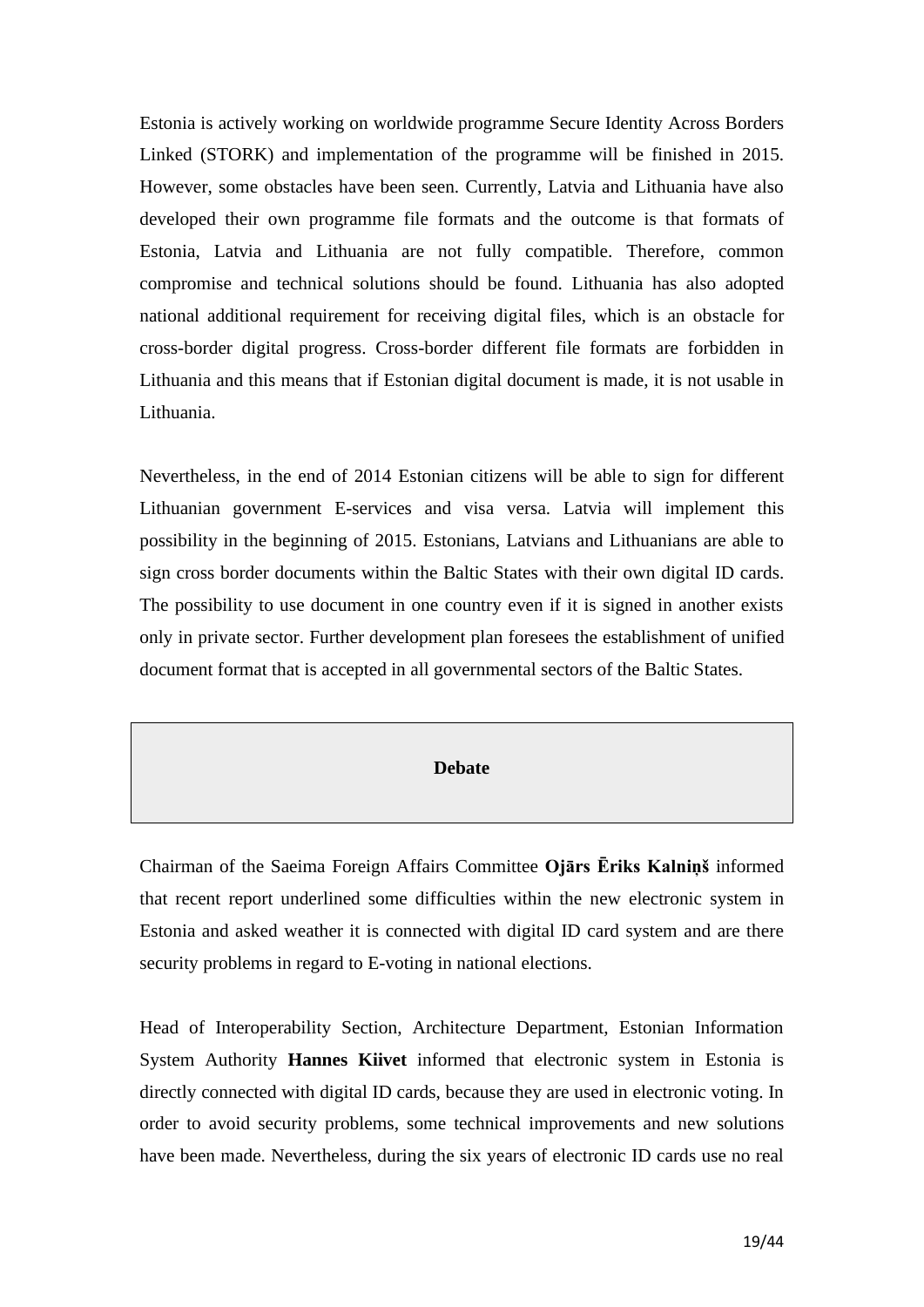security violations have been observed. The process of E-voting is highly monitored and secured. Only threats that have been observed are those of theoretical basis.

Vice Chairman of the Economics, Energy and Innovation Committee of the Baltic Assembly **Atis Lejiņš** informed that in Latvia for already two years discussions on electronic voting system are going on. There was a situation when a group of American experts came to Estonia and for several days penetrated the Estonian electronic system and Estonians were not aware of it. Afterwards, Americans informed on actions taken and Estonian centres were surprised. Atis Lejiņš asked to elaborate on this information.

Head of Interoperability Section, Architecture Department, Estonian Information System Authority **Hannes Kiivet** informed that there is no information about this situation. However, during previous Estonian elections a group of foreign scientists and experts were evaluating the E-voting system. This system is made in an open format, and it enables all interested persons to look on source code and analyse the system or inform on possible system holes. Theoretical threats exist if s person is using virus-infected computer during E-voting process. Therefore, people are being informed and educated about the existing risks and promotion of anti-virus computer protection is performed.

#### **Session 2**

### **Development of transport and infrastructure in the Region**

Vice Chairman of the Lithuanian delegation to the Baltic Assembly **Rytas Kupčinskas** underlined that in the scope of cooperation and integration into EU markets the land transport has essential impact. The transport line Via Baltica is used on high intensity level. Overlooking the Resolutions of the Baltic Assembly the main focus is put on the *Rail Baltic/Rail Baltica* project. This project would facilitate the internal movement and number of flights. Prime Ministers of the Baltic States have agreed on the inclusion of Vilnius connection in the *Rail Baltic/Rail Baltica* project.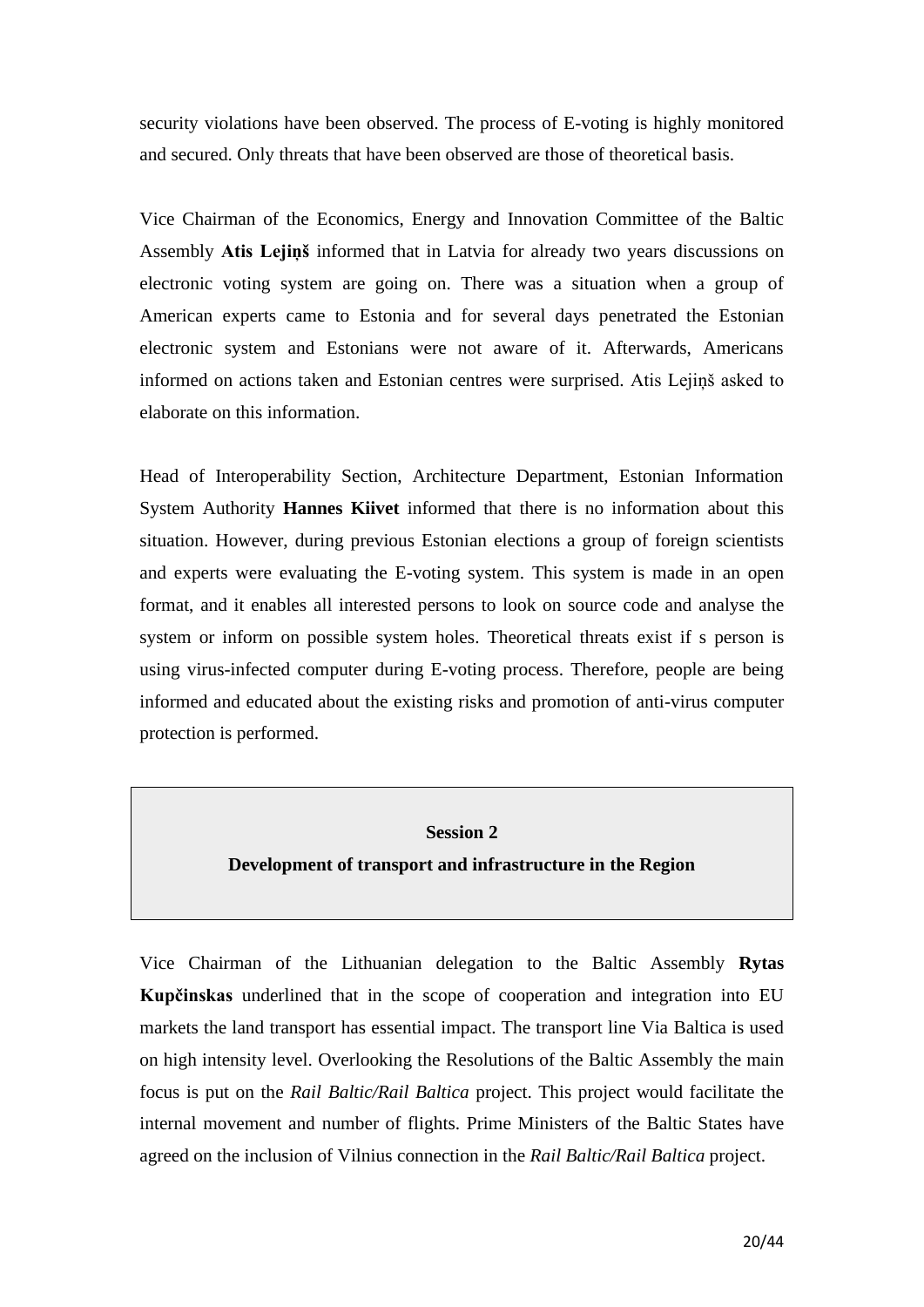Director of Development and International Relations Department of the Lithuanian Ministry of Transport and Communications **Arenijus Jackus** underlined that it is important to take into consideration provisions and instruments of the European Transport Policy. The implementation of policy foresees establishment of transport corridors. Key transport elements of the Baltic States transport infrastructure fall under the Baltic –Nordic sea transport corridor and it connects the ports of the Nordic sea with ports of the Baltic States and connects capitals. Ports of the Baltic States produce significant share of GDP, therefore improvements in order to achieve maximum benefits should be made.

The *Rail Baltic/Rail Baltica* project is the most important Baltic seas project, which the Baltic States are jointly implementing. Inclusion of Vilnius will benefit economic indicators of the Baltic States. Common consensus on all essential project matters has been reached. Lithuania has already established national company and has allocated funding for the share of the joint venture implementation. On 22 October 2014 in Riga, a Task Force meeting between the Baltic States was hold. During the meeting Estonia, Latvia and Lithuania expressed readiness to sign documents on establishing of a joint venture. On 28 October 2014, Ministers of Transport of the Baltic States will take part in the ceremony of signing documents on establishment of joint venture. The task of the joint venture is the actual implementation of the *Rail Baltic/Rail Baltica* project by 2024 and providing railway up to 240 km/h speed.

Actual plans on establishment will depend on the EU position and available funding for the project. All political documents affirm the implementation of the *Rail Baltic/Rail Baltica* project, however by a condition that the EU financial support will provide 85% funding of total costs. Otherwise, the economic burden to cover expected expenses is to be considered too high for the Baltic States. Therefore, joint venture will play a crucial role in the process of application for the EU funds.

Several actions should be taken to ensure the implementation of *Rail Baltic/Rail Baltica*: 1) coordination of actions; 2) detailed territory planning; 3) nationalization of necessary land plots; 4) conduction of other necessary procedures. The most important work should be done by the national governments; it is necessary to ensure that all necessary conditions are met in order to be applicable to receive the EU funds.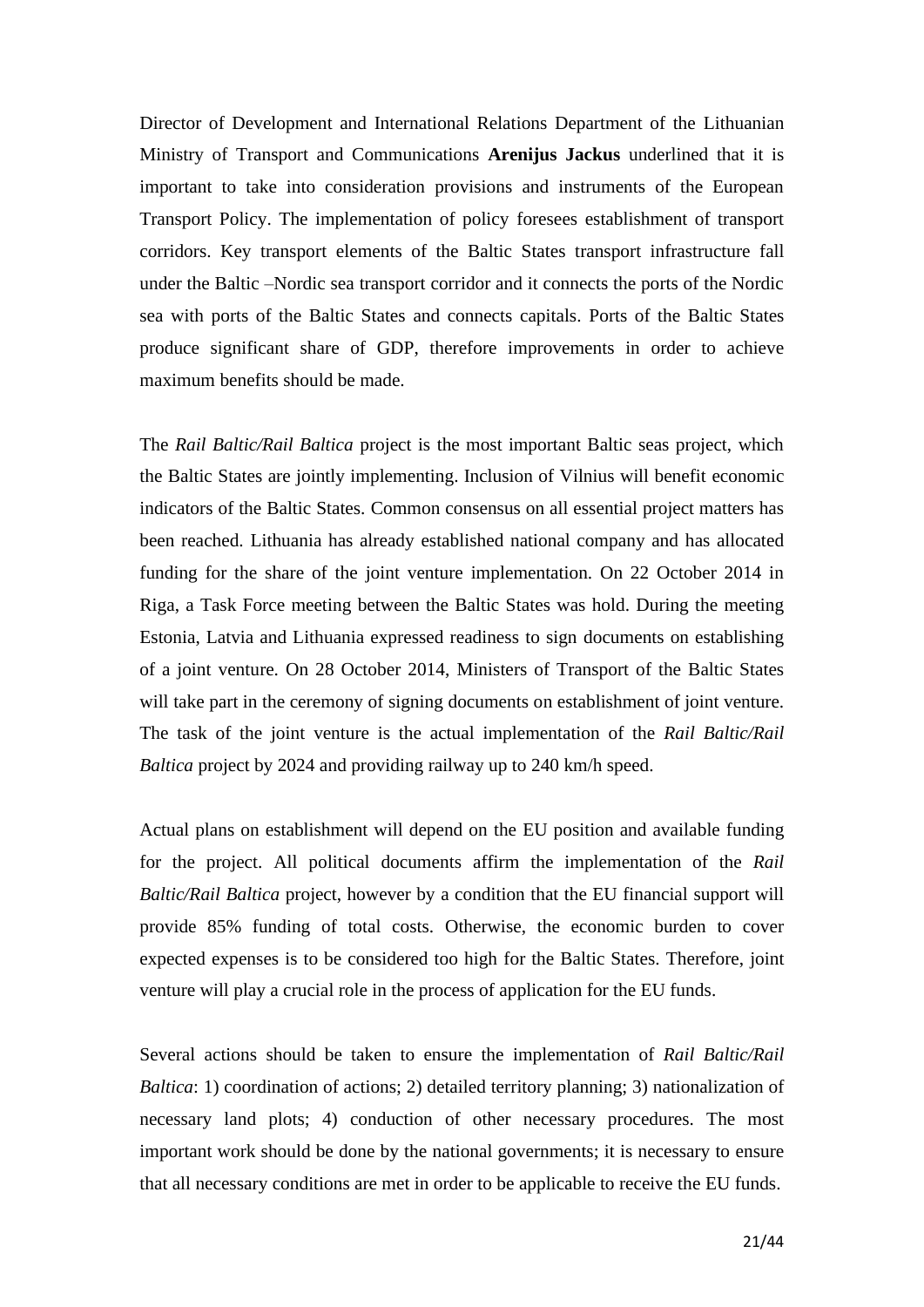Lithuania is ready to complete the first stage of the *Rail Baltic/Rail Baltica* project. The *Rail Baltic/Rail Baltica* project will develop larger integration of services; improve accessibility and development of sustainable mobility in the Baltic region.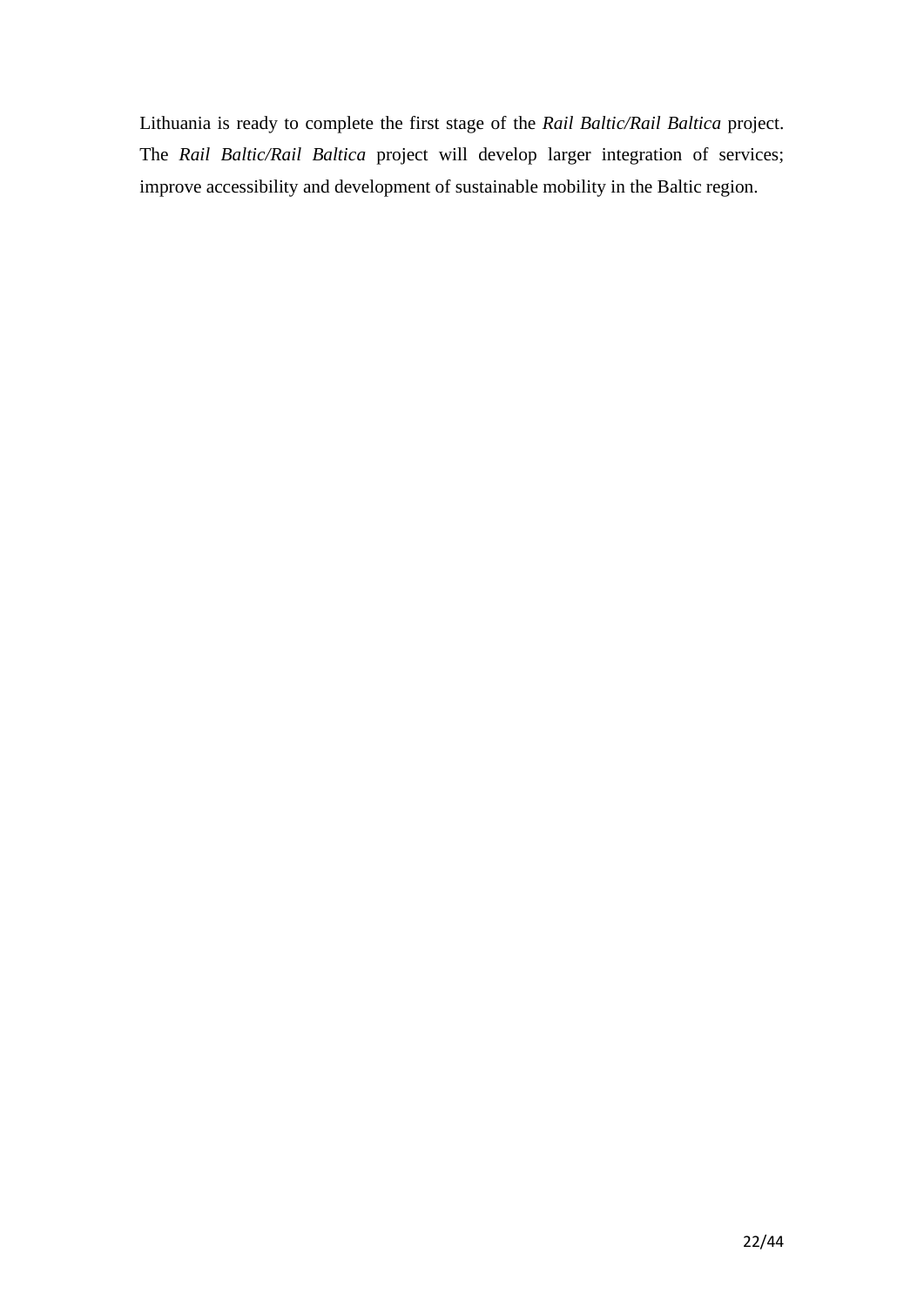### **Debate**

Member of the Natural Resources and Environment Committee **Aurelija Stancikienė** informed that issue concerning railway line from Mažekiai (Lithuania) by municipalities, companies and other shareholders was raised for several times. She asked about current development with regard to railway line from Mažekiai.

Director of Development and International Relations Department of the Lithuanian Ministry of Transport and Communications **Arenijus Jackus** noted that he is not the relevant person to answer about railway line Mažekiai. Nevertheless, the recent argument from the involved shareholders underlined the lack of funds available for renovation of the railway line.

Vice Chairman of the Economics, Energy and Innovation Committee of the Baltic Assembly **Atis Lejiņš** informed that the next *Rail Baltic/Rail Baltica* needs to be funded from the present EU budget and not from the following. Continuously, the next EU budget is expected to cover funding for inclusion of the Vilnius-Kaunas and railway line extensions in Poland. Lithuania has completed the *Rail Baltic/Rail Baltica* project up to Polish border. He asked about the current position of Poland in regard to *Rail Baltic/ Rail Baltica* project.

Director of Development and International Relations Department of the Lithuanian Ministry of Transport and Communications **Arenijus Jackus** clarified that taking into consideration the practical implementation of the whole *Rail Baltic/Rail Baltica* project, all issues and preparation works related to it will need the funds of the current EU budget 2020 and most likely the next one, after the EU 2020.

With regard to Vilnius connection, the possibility that it will be funded during this period of budget exists. Ministers of the Baltic States may take appropriate actions and refer the issue to the EU responsible institutions to be revised during current budget period.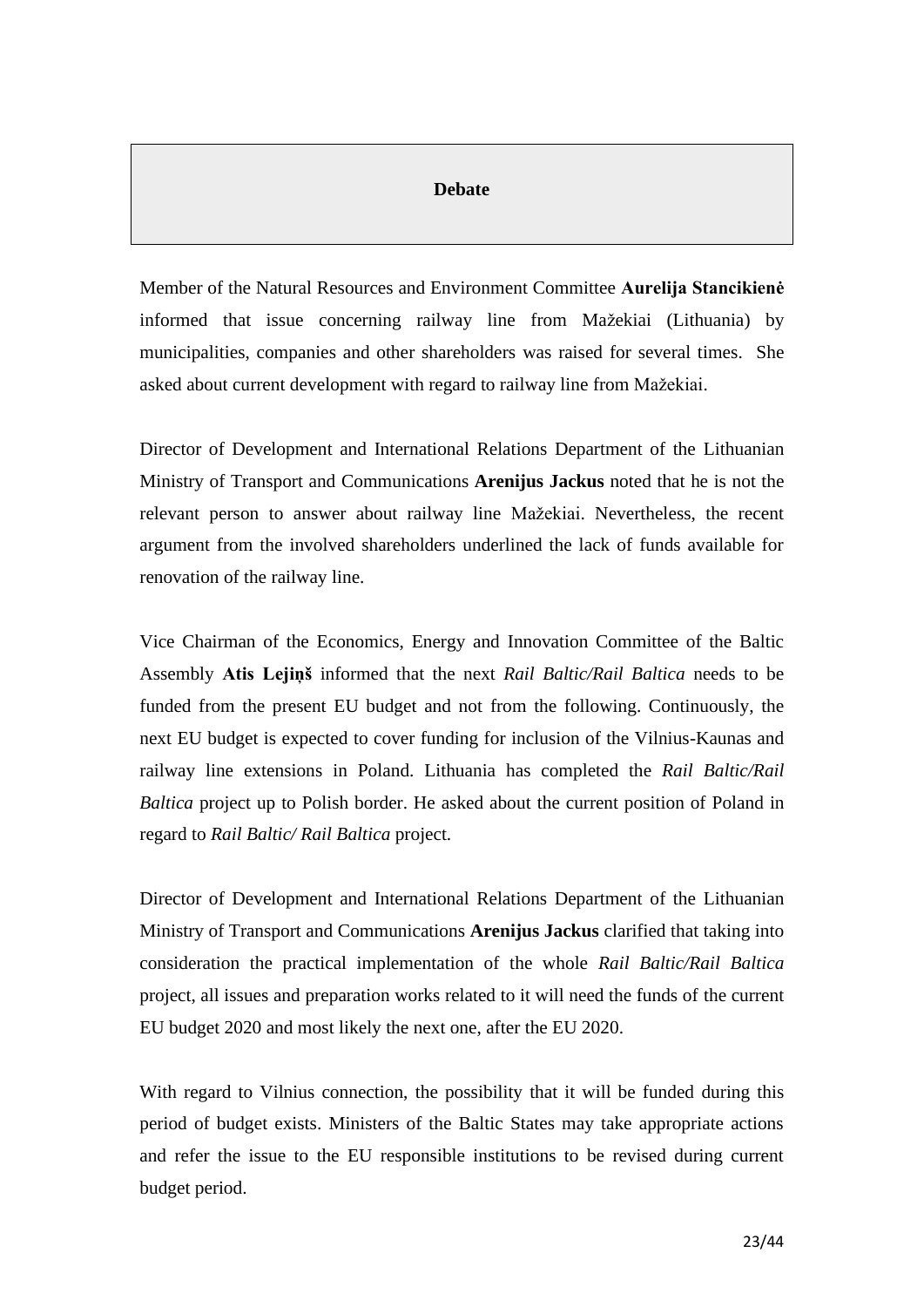Poland has expressed strong commitment to invest in the Warsaw – Bialystok railway line and to develop railway line approximately up to 160 km/h and from Bialystok – Vilnius develop railway line by up to 120 km/h. However, it is not clear whether these goals will be implemented during this financial period. Current speed limitation in several Polish railways lines is 40 km/h, therefore the Prime Ministers of the Baltic States are committed to discuss and improve operational issues of railway connection with Poland.

President of the Benelux Parliament **Marcel Oberweis** informed that there is no common transport link connecting Luxembourg, France, Germany and Poland. It would be fruitful to join forces of Benelux and Baltic States to develop common initiative on railway line and present this commitment to the EU Commission.

Director of Development and International Relations Department of the Lithuanian Ministry of Transport and Communications **Arenijus Jackus** informed that the EU transport infrastructure in linked through the corridors and it could be possible to develop joint initiative with Benelux countries. This issue should be brought to parliamentary level and common discussion need to be made with Poland.

# **Session 3 EU Eastern Partnership**

Vice Chairman of the Economics, Energy and Innovation Committee of the Baltic Assembly **Atis Lejiņš** noted when European politicians – Carl Bildt and Radoslaw Sikorski - suggested the idea of the EU Eastern Partnership to the European colleagues; nobody believed that a closer partnership between the EU and these six EU Eastern Partnership countries would immediately change the world. The main goal of the EU Eastern Partnership was to establish a more ambitious framework for European integration and European reforms for eastern neighbours who genuinely wanted to move forward in the direction of democracy, prosperity and the rule of law. The Eastern Partnership was finally launched at a summit in Prague in 2009, where the EU agreed with the six Eastern European partner countries to promote a process of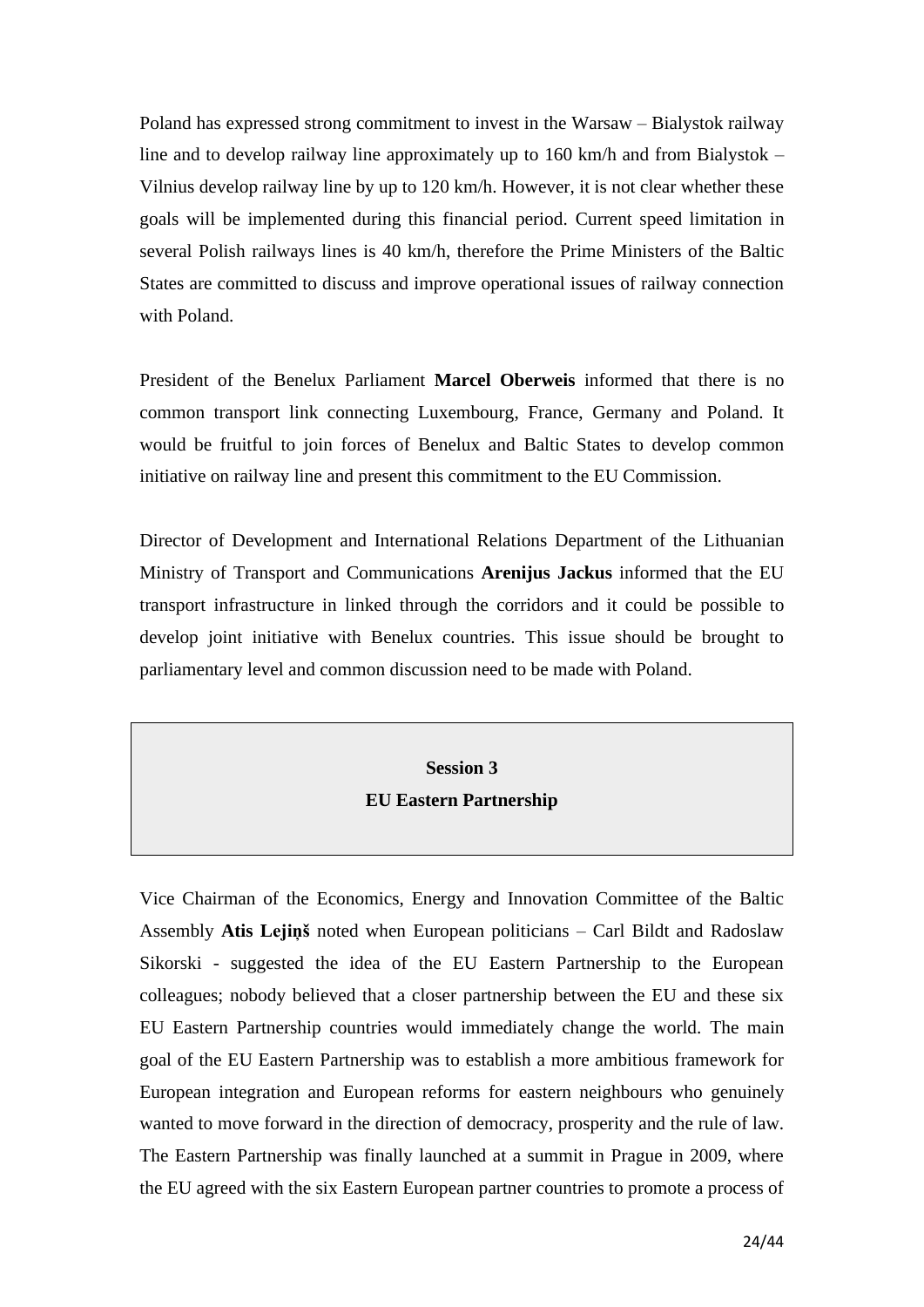ever closer relations, based on shared interests and a community of values. Since then, some of Eastern Partnership partner countries have made progress. Ukraine was the frontrunner, but Georgia and, even more so, Moldova are catching up, and perhaps even moving ahead. Other partners are standing still or falling behind. The continued absence of any form of democracy in Belarus is disappointing in this respect. A mixed record is no reason to give up. It is rather a call to all who believe in the vision of the Eastern Partnership to try harder. Over the five years that have passed since the Prague Summit, development of relations has been observed. Cooperation in a wide range of areas, bilaterally as well as through regional projects is made. The EU has increased the assistance. Obstacle by obstacle and the remaining barriers are being removed. Through the adoption of new legislation, through complex bureaucratic processes and through the unification of regulations and standards, gradual conditions for free travel and free trade are made. Since a year or more back, the Eastern Partnership has run into challenges. The massive external pressure directed against closer cooperation between the EU and the countries of Eastern Europe is visible. The Russian Federation seems intent on using all instruments at its disposal to persuade Eastern partners to abandon European path. What Russia has done is unacceptable from the point of view of European security and global stability. The next EU Eastern Partnership Summit will take place in the first half of 2015 under the Latvian presidency of the Council of the European Union.

Chairman of the Saeima Foreign Affairs Committee **Ojārs Ēriks Kalniņš** informed that since its inception the programme has been often debated, questioned and sometimes criticized. However, until last year it was never challenged as in the situation made by Russia with respect to Ukraine. In terms of security, everyone has reconsidered the rules and international relations. Actions by Russia have changed the policy with regard to Eastern Partnership and divided Russia from Europe and NATO. Several discussions about the Third World War have been raised. The ironic aspect of this situation is that the NATO member states and Europe have become more united than ever before. Eastern Partnership remains one of the most important elements of the EU common foreign policy goals and challenges.

The main aims for Latvian upcoming EU Presidency will be the following: 1) to keep high Eastern Partnership on the agenda; 2) to send strong signals to the Eastern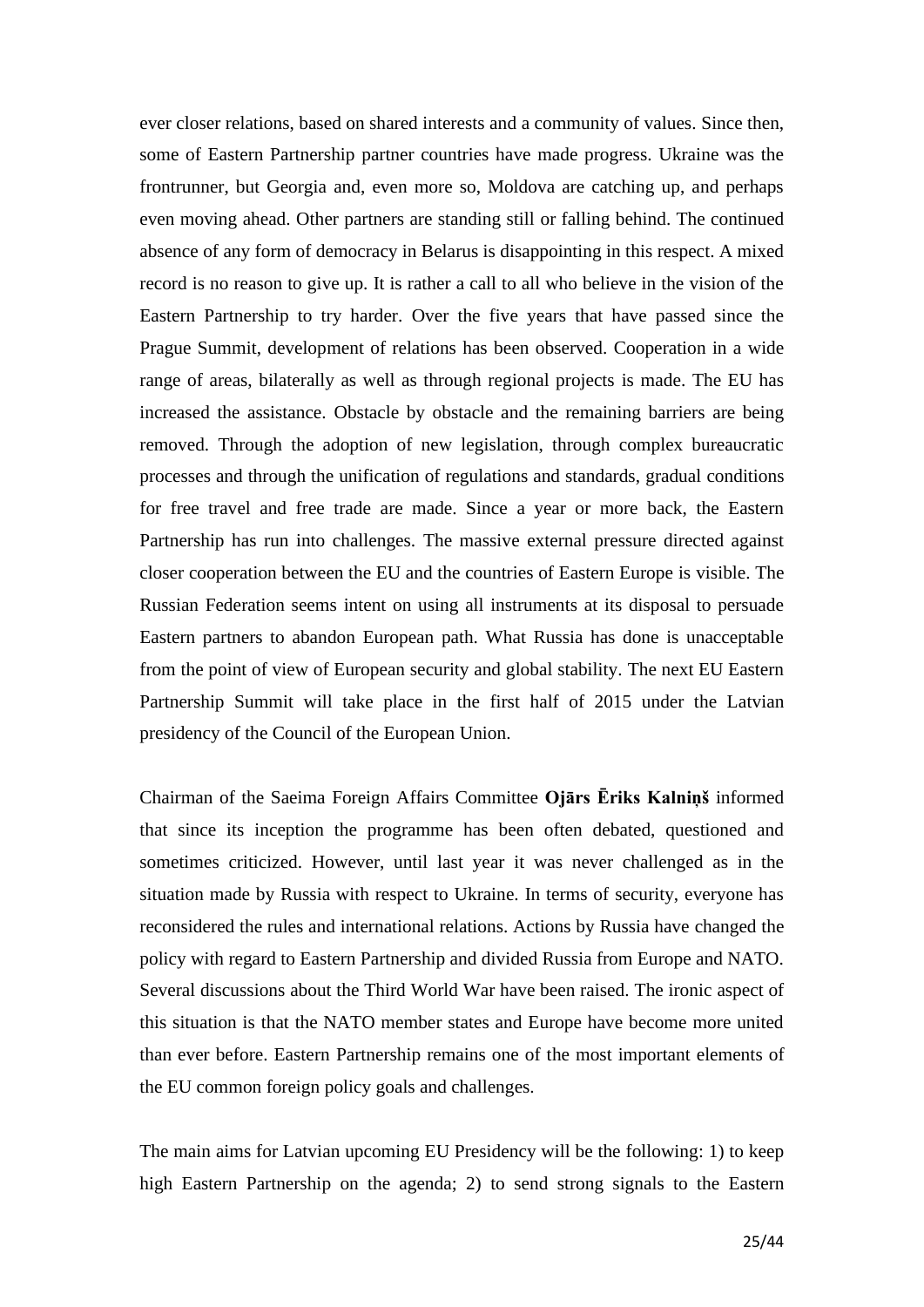Partnership members; 3) to achieve high participation of the stakeholders in the Eastern Partnership Summit; 4) to redefine the purpose of the Eastern Partnership. One-size fits all approach should be avoided, every Eastern Partnership country needs particular approach and support policy.

Countries like Belarus, Azerbaijan and Armenia need to be on focus. These countries are still sending strong signals to continue cooperation and contacts. These opportunities need to be used. President of Belarus, Alexander Lukashenko indicates an interest to open broader dialogue; this interest needs to be supported in order to keep regional contact and dialogue.

Association Agreements are the key on further development with Eastern Partnership countries.

All possible support to Ukraine, Azerbaijan, Moldova and Georgia should be given. Moldova is the front-runner in terms of Association Agreements, and Georgia has implemented everything with regard to foreign policy indications. In Georgia, several problems exist in regard to internal policy. Ukraine is the most complex case that needs particular attention. There exists a possibility that next year a Ukraine-EU Summit will be held.

In the scope of the upcoming Latvian Presidency of the European Council, a proposal to organize Ministerial meeting together with Eastern Partnership countries is made. Ministerial meeting is not yet approved by the EU headquarters, however the aim of meeting would be improvement of economic relations and visa free travel.

An important point in Riga Summit will be the Second European Youth Forum, which is important for addressing the issues about youth employment and future possibilities in the EU. Another initiative is to hold a Free Media Day and address free media in broad perspective. The way in which Russia manipulates the media in West is a pure presentation of tyranny and information warfare by means of democracy. It is not likely, that people in America know that Russian stakeholders control "Russia Today" channel. This channel operates with the means commonly accepted in America, nevertheless information is provided from particular point of view. Transparency of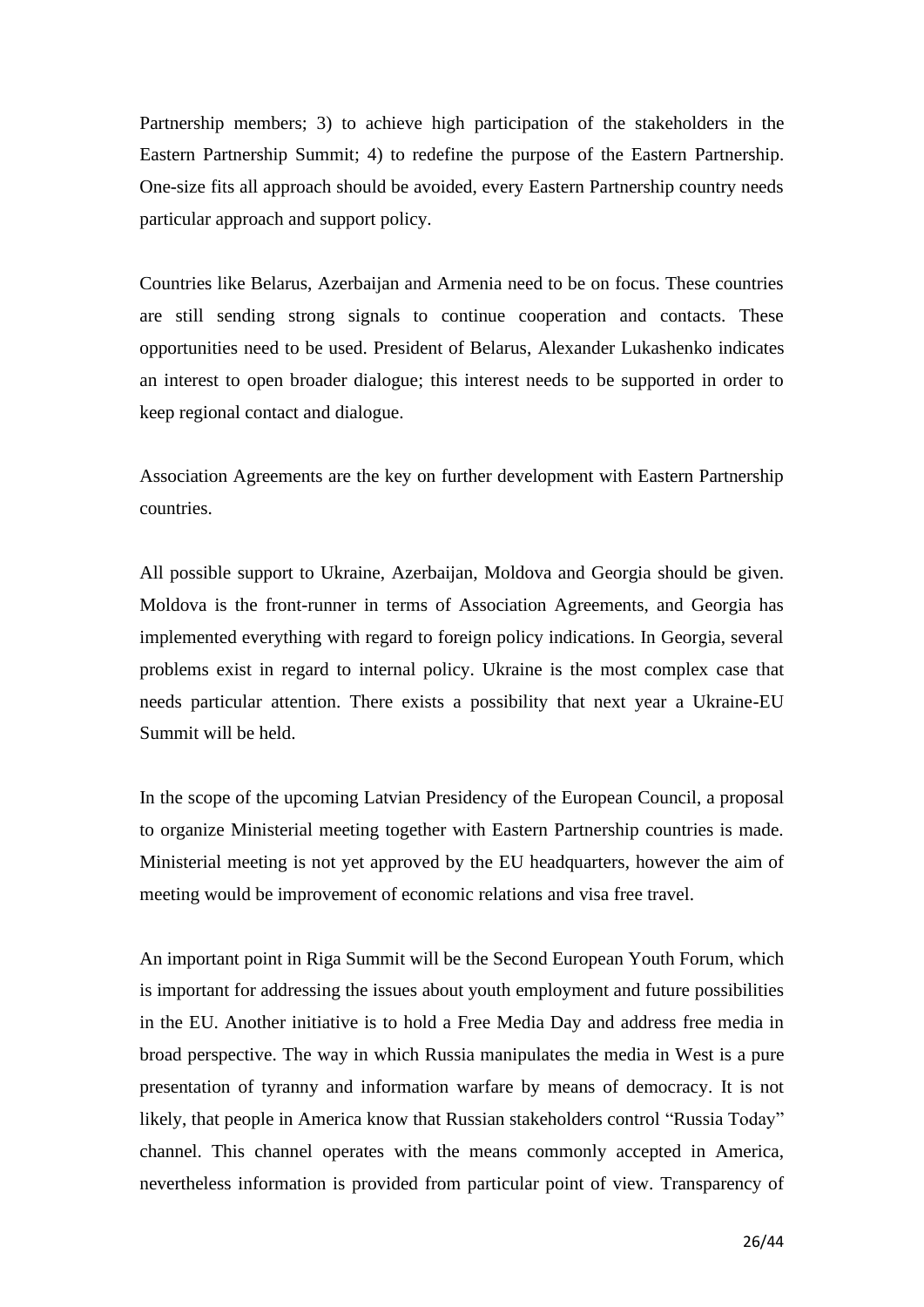media, transparency of stakeholders, aspects of information warfare and concerns of stakeholders need to be discussed.

Vice Chairman of the Economics, Energy and Innovation Committee of the Baltic Assembly **Atis Lejiņš** noted that the US, EU, Australia have made strong commitment and are engaged to take sanctions against Russia. The impact of the war in Ukraine is global.

Chairman of the Azerbaijan delegation to the GUAM PA **Elton Mammadov** informed that Azerbaijan follows all processes of the EU interactions and actions by the Baltic States. Recent events in Ukraine show the fragility of the international system and process of fast escalation of a problem. The EU should demonstrate its will in all conflicts of the Eastern Partnership countries. As a result of Armenian aggression, 20% of Azerbaijan was occupied; more that 1 million Azerbaijani people became refugees. More than 20 years Azerbaijan community tolerates situation despite number of international documents which are demanding withdrawal of Armenian forces from Azerbaijan territory. European colleagues should not use selective approach in dealing with problems. The EU applies unequal approach when imposes sanctions about one country, but ignores fact of occupation of another country.

Vice President of the Nordic Council **Phia Andersson** noted that with regard to Ukrainian crisis, Nordic Council delegation visited Poland and the Baltic States to demonstrate support and learn about concerns. After intervention in Crimea a different international system and different international relations exist. Closer cooperation between the Baltic and Nordic countries should contribute to find common solutions. The Nordic Council is focused on promotion of democracy and establishment of cooperation with GUAM countries.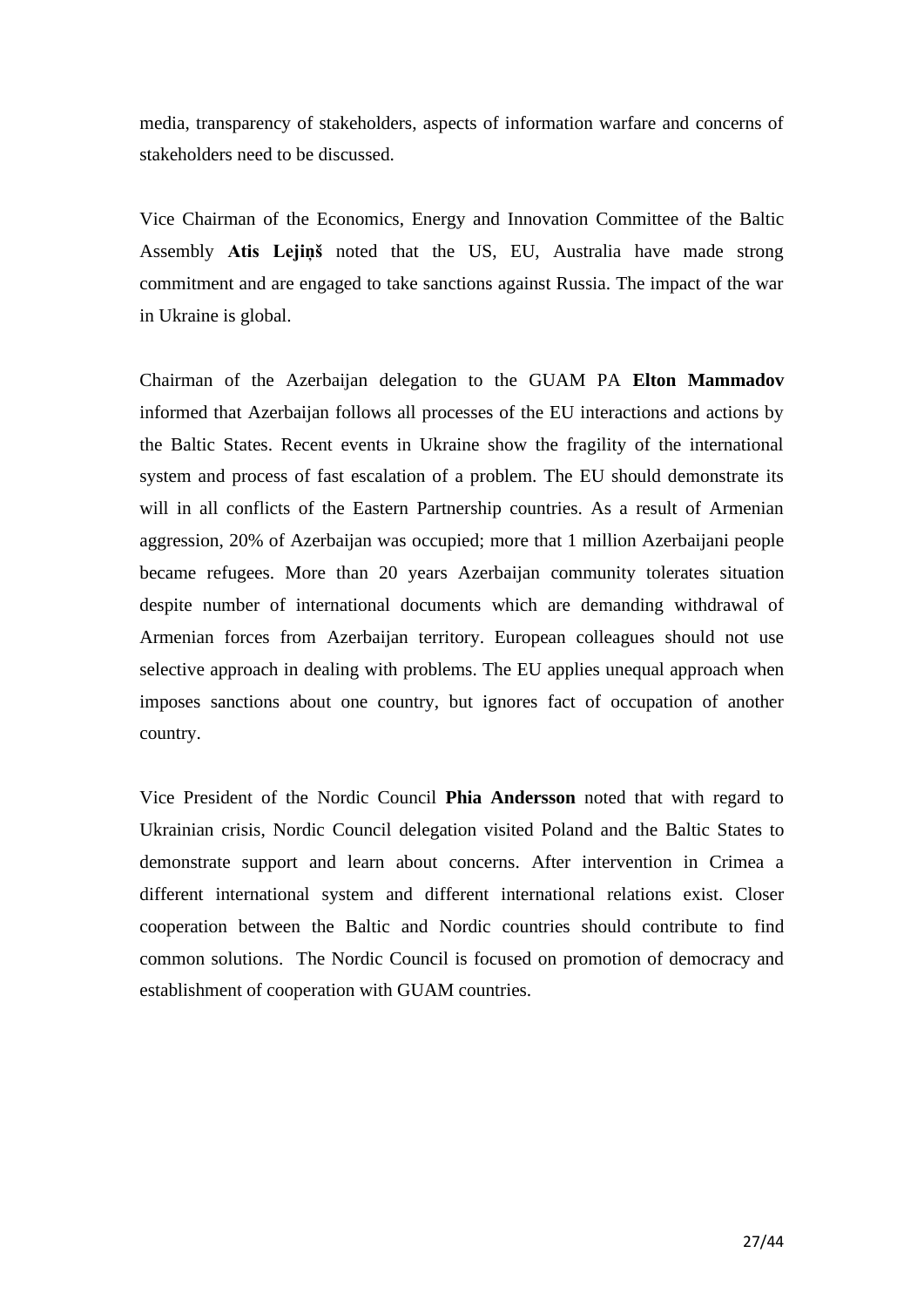### **Safe societies and regional security**

President of the Baltic Assembly **Laine Randjärv** underlined that security environment has substantially changed. Everything that is happening should remind that security cannot be taken for granted.

During the years since the Baltic States regained the independence, enormous efforts to guarantee the security of citizens have been made. The decisions made in favour of democracy, the rule of law and membership of the European Union and NATO represent the best protection that currently could be achieved. NATO is and will remain a source of stability and security in transatlantic area.

Decisions of the NATO Summit in Wales 2014 and Statement of the President Barack Obama in Tallinn clearly and directly indicate that Tallinn, Rīga and Vilnius are just as protected as London, Berlin and Paris.

As the security situation has changed, the Baltic States have to redefine concrete aims and tasks to implement in the future. Therefore, the issues of the safe societies and regional security are in the agenda of the Session to discuss joint actions and to increase security of people. This session is divided into three sub sessions. Firstly, focus will be put on NATO membership, defence capabilities, pooling and sharing. Secondly, defence and security at a time of fiscal, operational and strategic transition will be analysed. Thirdly, the focus will be put on the soft power and joint responses to it.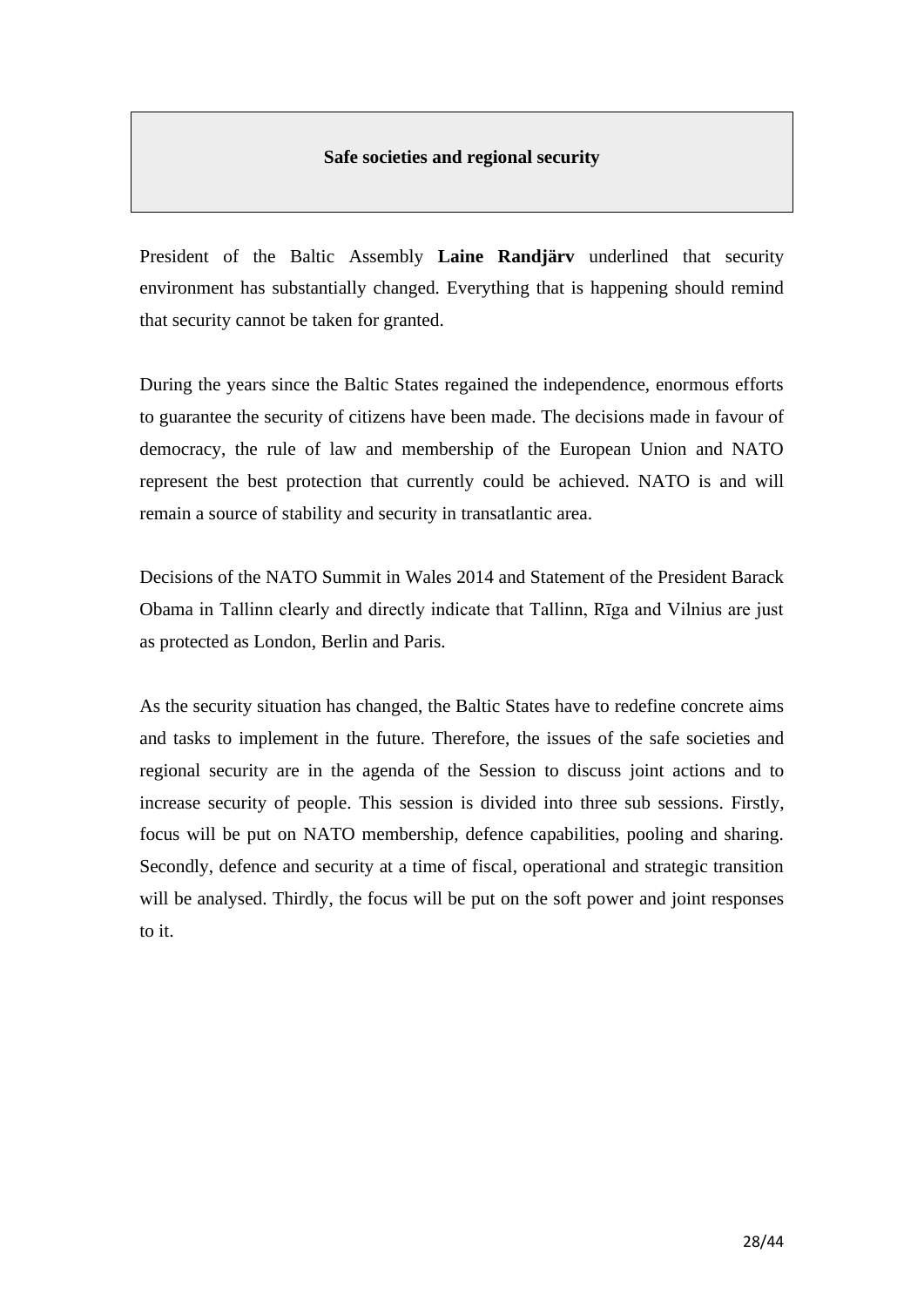# **Session 1 10 years of the Baltic States in NATO: defence capabilities, pooling and sharing**

Minister of Defence of Latvia **Raimonds Vējonis** noted that the Baltic States admission to NATO more than 10 years ago has been a great success not only for the Baltic States, but also for NATO as the most powerful security organization in the world. Today's security situation, changes in the international order and emerging threats once again confirm that this was a critical and wise decision.

Accession to NATO was one of the Baltic States primary strategic foreign policy goals symbolizing re-joining to the family of Western nations after more than half a century of occupation. During last 10 years, the Baltic States have grown from security receivers to providers. Together with allied countries, the Baltic States have played a significant role in helping to deal with international crises. Participation in NATO-led operations in Iraq and Afghanistan and EU-led operations ATALANTA, EUFOR as well as participation in the NATO Rapid Response Forces and EU Battle Groups show the Baltic States contribution to global security and commitment to NATO's collective defence. At the same time current events make clear that NATO as an Alliance should re-focus its attention on self-defence and re-engage in the territorial defence of Europe.

Multinational cooperation for the Baltic States has been on the political agenda since the restoration of independence in 1991. Through cooperation with allies the Baltic States have developed a number of contemporary military capabilities: special operations forces, joint terminal attack controllers, EOD specialists, as well as training, mentoring and provincial reconstruction teams have been valued highly by allies. Estonia, Latvia and Lithuania are well known for the development of so called 'niche' capabilities such as cyber defence, energy security and from this year also for strategic communication.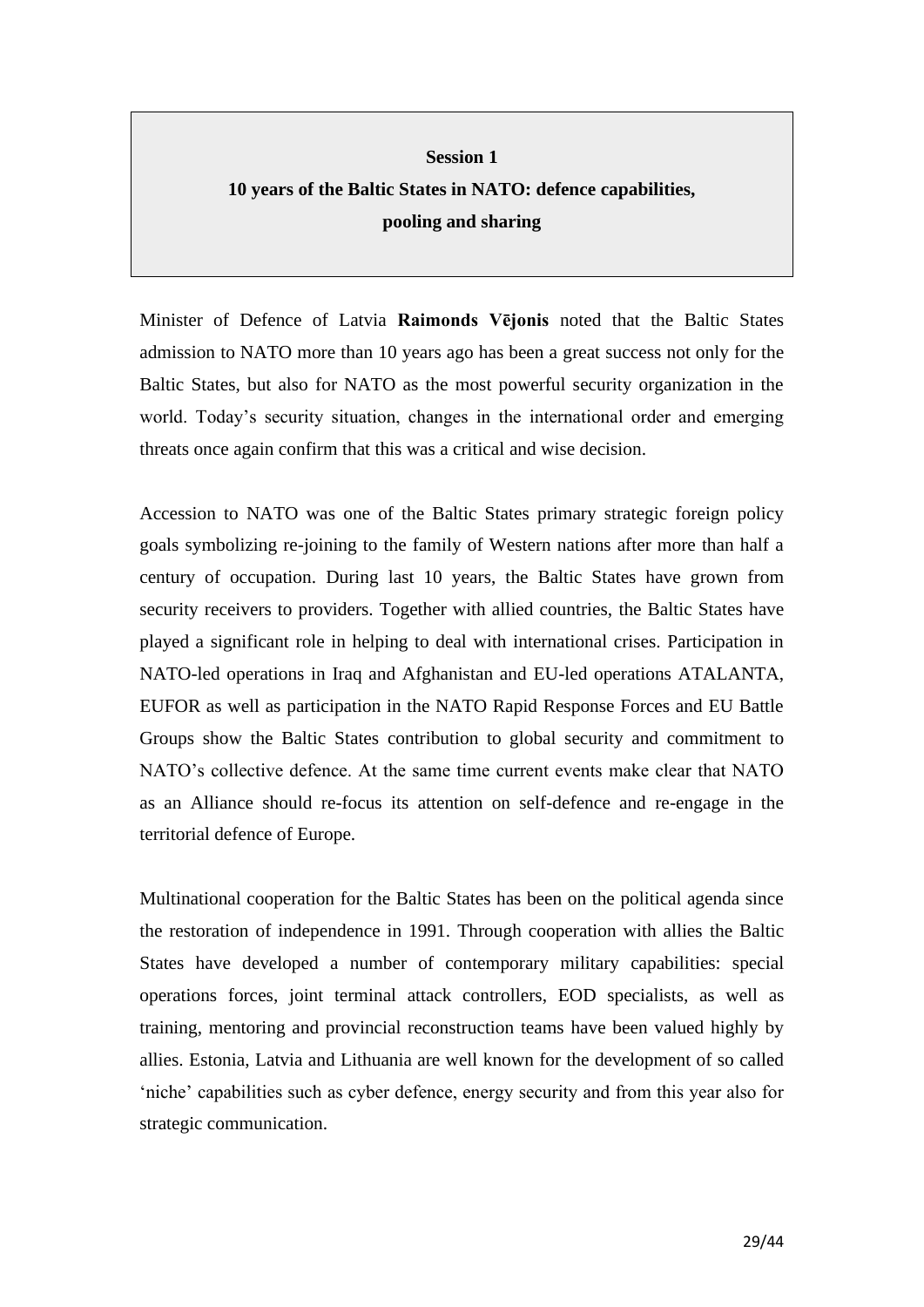Smart Defence, as well as Pooling & Sharing appeared on the political agenda of NATO and the EU only 3 years ago. However, the Baltic States have successfully used the same principle already for more than 20 years. Cooperation on capabilities development has resulted in well-established common Baltic projects leading to arguably the most enhanced cooperation format in Europe. The Baltic Air Surveillance Network BALTNET, the Baltic Defence College BALTDEFCOL, the Baltic Battalion BALTBAT and the Baltic Naval Squadron BALTRON are only the most visible cooperation projects. Joint procurement projects such as the common procurement of Carl Gustav ammunition is another area of cooperation.

While a lot has been done, there are still challenges to be addressed, especially now when Russia's invasion in Ukraine earlier this year has changed the global security order. Notwithstanding many different challenges and priorities, the current situation forces to pay more attention to self-defence and to improving cooperation in order to address emerging security threats.

Military cooperation between Lithuania, Latvia and Estonia can be characterised as effective and well established. However, the biggest security crisis since the end of the Cold War forces to adopt a long-term vision for cooperation. In this case political decisions are crucial.

Further cooperation and closer integration can't be implemented without political will. Therefore, the Baltic Assembly should be the right place to initiate the development of common defence planning for the Baltic States. Moreover, it is not only a question of military planning and cooperation. Stability and security are the pre-requisites for long-term economic growth and welfare. Without investing, the appropriate level of resources in defence and security exists a risk of losing everything that has been achieved, including statehood.

A long-term vision of security and political will to implement it are crucial in order to move forward with improved cooperation. The focus should be put on increasing interoperability by enhancing current projects and developing new ones. On the basis of successful cooperation in situational awareness of the air space above the Baltics, improvement of information sharing on sea surveillance and the situation near and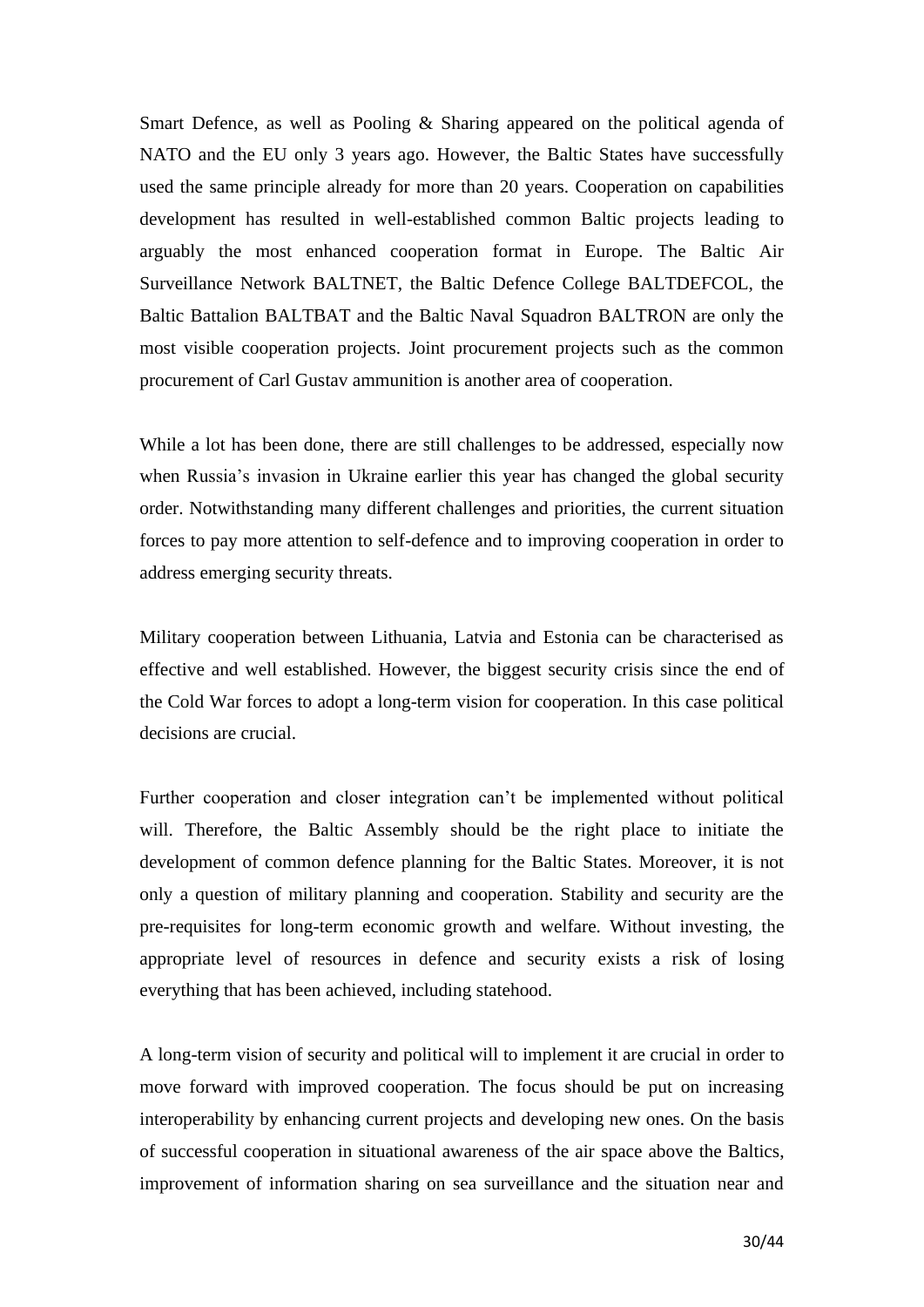within the Baltic States borders should be carried out. Long-term vision should include not only cooperation, but also common elements of command and control. If the Baltic States will have to defend independence then coordinated command and control will be vital.

The current security situation shows that military capabilities do matter and countries should do more to explain this on the EU level. Quite often EU officials try to reduce the importance of issues related to military development, for example, border protection and its military dimensions. But now is the right time to bring this to the fore.

Improved military capability can't be achieved without an adequate level of resources allocated to defence. Latvia's defence budget has been increased and the Law on State Defence Spending now stipulates a gradual yearly increase to the defence budget reaching 2% of GDP by 2020.

The Baltic States geo-political situation and limited capacity to act separately show that the Baltic States can be secure only by working together. Self-defence capabilities depend on ability to cooperate; therefore there is no place for complacency or rivalry.

With regard to green men strategy, Ministers of Interior had two meetings in September. On 5 September, Ministers of Interior decided to establish joined interior forces to respond on any internal threat, including green men. Memorandum of Understanding to establish special commission that will coordinate responsible authorities in the Baltic States was signed.

Undersecretary for Defence Policy in Estonian Ministry of Defence **Sven Sakkov** reminded that in a statement issued on December 1993, the President of the Baltic States declared that NATO membership will be the main guarantee of the Baltic security. Ever since, NATO has remained the most important security and defence policy outside. NATO has guarded European security for more than 65 years. Looking on the situation in Ukraine, this decision was right.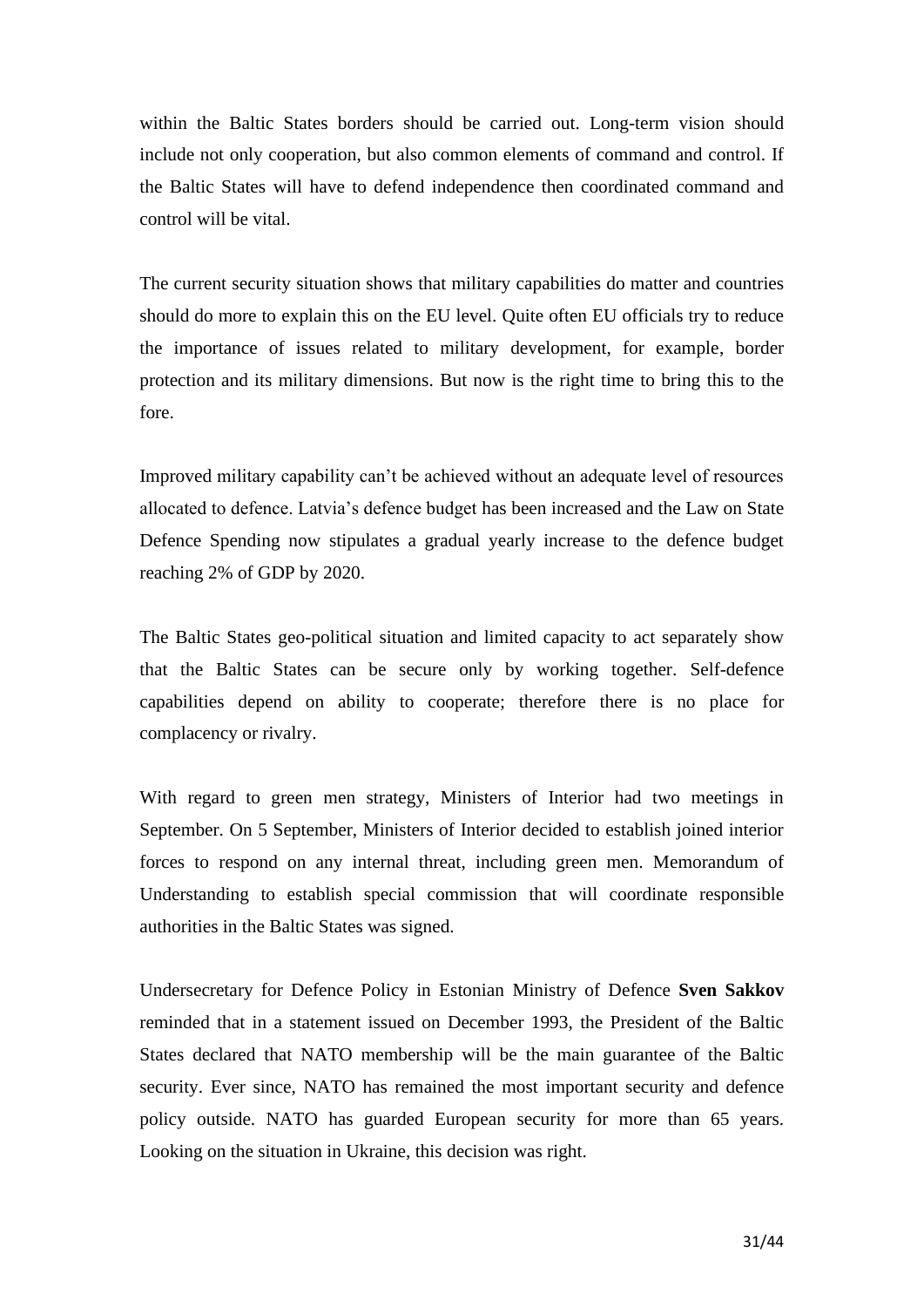In 2004, NATO began air space missions over the Baltic States. In 2012, air-policing missions were continued without any deadline. Knowledge, expertise and information of the Baltic States should be shared. The contribution of the Baltic States through the work performed in the research centres is important for NATO to cope with the current and future challenges. The Baltic Defence College is an example of the Baltic States pooling and sharing abilities. The Baltic forces are also preparing the Baltic battalion to be part of NATO response forces in 2016 and preparations to support UK expeditions in future are being made. A huge potential for the Baltic and Nordic defence cooperation exists.

During the last eight months, a fundamental change in security environment has been viewed. In 2008, the war in Georgia should have served as an alarm clock for Europe. The war in Ukraine is already a fire alarm. On 21 October Russian aircraft, IL 20 intruded into Estonian airspace. This was the sixth intrusion within the year. To compare there were only two intrusions in 2013 and none in 2011. Moreover, Russian military training near to the Baltic States borders were nothing near to friendly.

NATO presence in the Baltic States has become a norm. Article 5 trainings are being exercised often. Therefore, the Estonian government recently approved extra funds for hosting support. Today, only three NATO members spend at least 2% of GDP, those are United Kingdom, Unites States and Estonia. At the main time Russia spends around 4,5% of GDP and this amount seems to increase. Estonia welcomes Latvia's and Lithuania's decision to increase the budged for security and defence matters by 2020.

> **Session 2 Defence and security at a time of fiscal, operational and strategic transition**

Lithuanian Vice-Minister of National Defence **Antanas Valys** noted that security and defence is vitally important both for the Baltic region as well to the transatlantic community in order to ensure lasting stability and prosperity.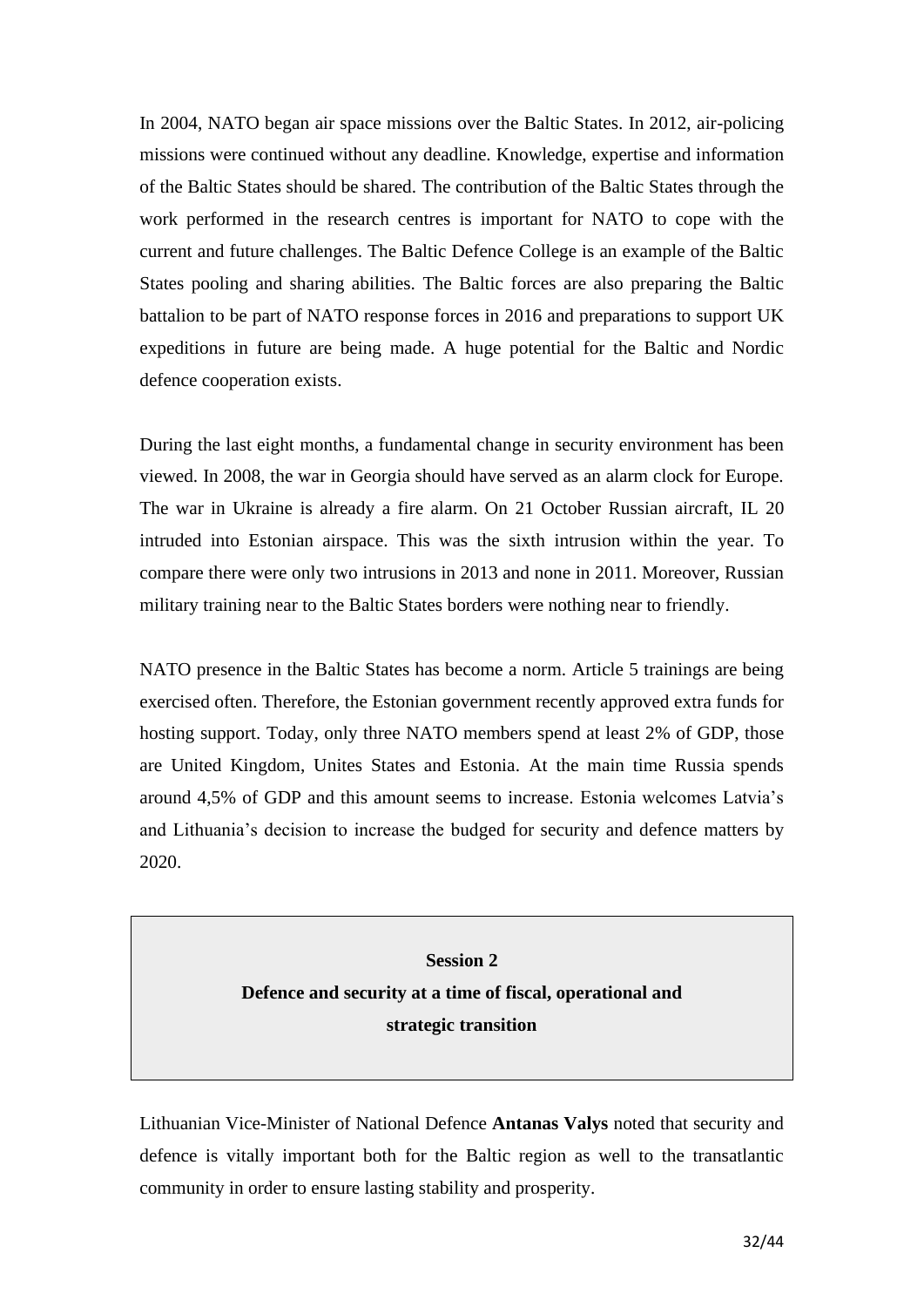The recent events have proved that Russia has achieved full readiness to provoke a conflict and act in targeted places. Everyone should acknowledge that Russia has already reached full capacity and capability to bring a chaos to any region of its interest. It is becoming more difficult to predict and anticipate the further actions and scope of this power. Alliance is forced to reconsider its strategy in relations with Russia and firmly commit on full range defence of its members. This will require the Alliance's reorganization and improvement of military capabilities. From Lithuanian point of view, Wales Summit has marked a new chapter in the ongoing story of Alliance. Long expected and essentially strategic transition in regard to security concerns has been achieved. Leaders of NATO member states approved a new, practical plan for dealing with challenges and a new approach in regard to Russia. The Baltic States need to be strong, united and demonstrate unfailing commitment to collective defence.

Threats to the Baltic States national security are heavily determined by current geopolitical conditions. Foreign countries desire to control and influence decisions of the Baltic States invokes policy and processes that threatens energy, economic, social and information security. Moreover, new types of threats have been emerged: integration on national minorities, provocations, violations of military transit procedures, unrest in neighbouring countries. Threats can emerge quickly without advance indications. Therefore, national armed forces of the Baltic States should be capable to respond without delay and have the right capabilities in place.

In today's rapidly evolving security environment, the need for further efforts in security and defence is increasing. Parliamentarians of the Baltic States should demonstrate political will to defend the Baltic States and allies. Readiness means expensive capabilities, well trained personnel that costs and a firm support of society. Parliamentarians of Lithuania voted unanimously to increase the defence budget in 2014 by EUR 38 millions. Strong commitment to increase the defence budget by 2% of GDP has been expressed.

Moreover, new legal and practical measures for response to possible unconventional threats have been developed. Firstly, a draft project on more efficient activation mechanism of armed forces and broader limit of using and authorizing military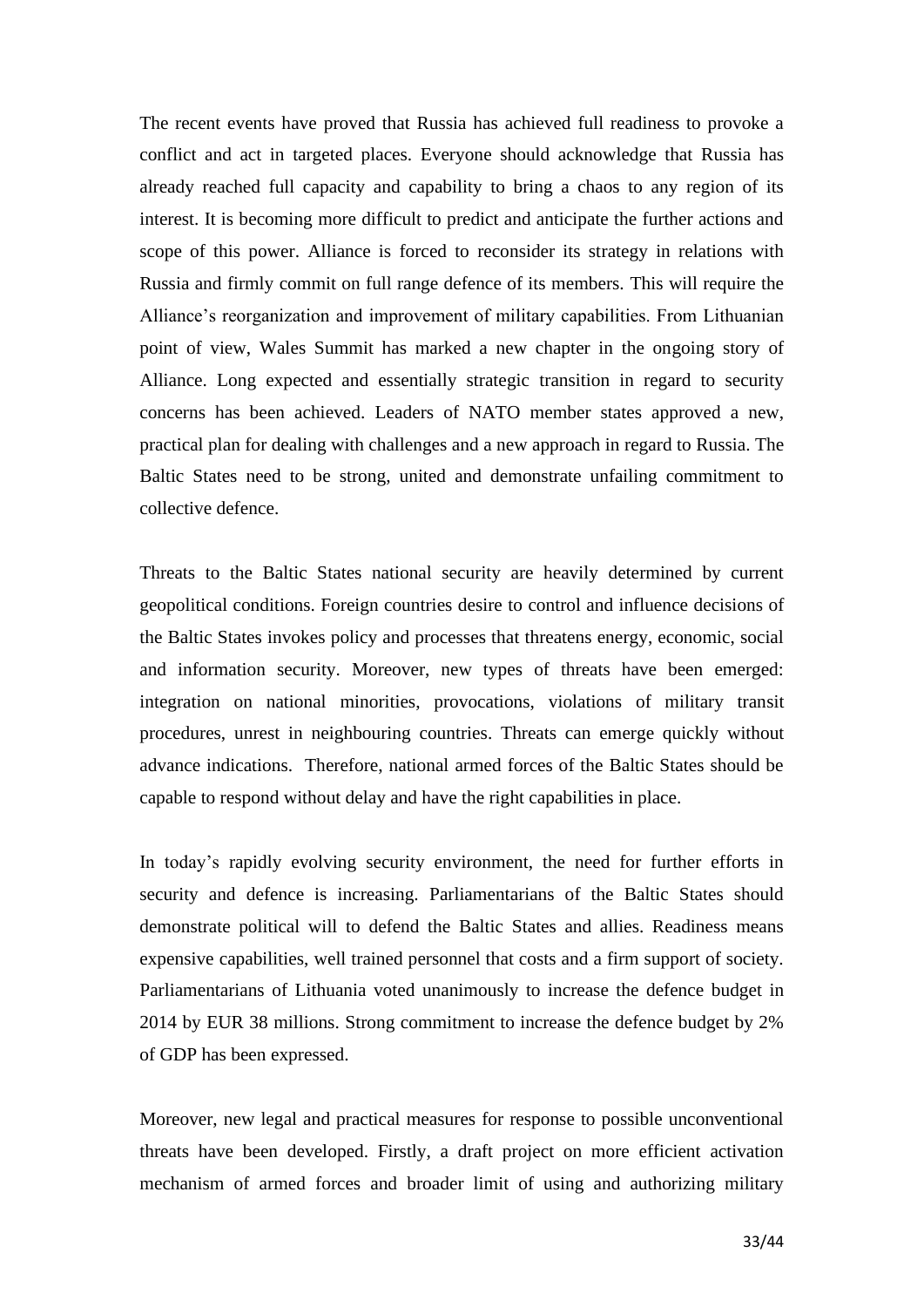armaments is introduced. Secondly, Lithuanian armed forces are looking to concentrate certain capabilities and form a response force that could react at short notice and have sufficient combat capacity to prevent hostile actions.

Lesson from the recent situation in Ukraine is that not only the right capabilities to protect stability, but also the right relationship is needed The Baltic Assembly provides possibility to reassess unity and exceptional friendship, to develop cooperation and discover new ideas. The Baltic States are one region that faces common challenges, internal cooperation and joint action is essential.

> **Session 3 Soft power – can we jointly respond to it?**

Director of the NATO STRATCOM Centre of Excellence **Jānis Kārkliņš** informed that Centre of Excellence was established on 1 September 2014. Main aim of the centre is to strengthen NATO capabilities in strategic communication and ensure information support to NATO military actions and operations.

Information flows within the society have an important role. Through the information available to larger society groups, certain political goals and matters can be achieved. Information is one of the soft power tools; therefore synthesis of joint actions to reduce wrongful flows of information should be used. Three pillars defined by Joseph Nye are: culture, societal values and foreign policy objectives. The most important principle introduced to reduce the impact of soft power is cooperation by all at whom the soft power is aimed.

Everyone is using soft power and it is very often used by raising the image of particular country, brand, good, etc. To understand why countries use soft power there is a need to unveil the motivation that drives the intention. By projecting the real motivation of the Eastern neighbour several signals should be noticed. Statement by President Putin, that the breakup of the Soviet Union is the biggest geopolitical tragedy of the  $20<sup>th</sup>$  century, in not an innocent statement. For several times this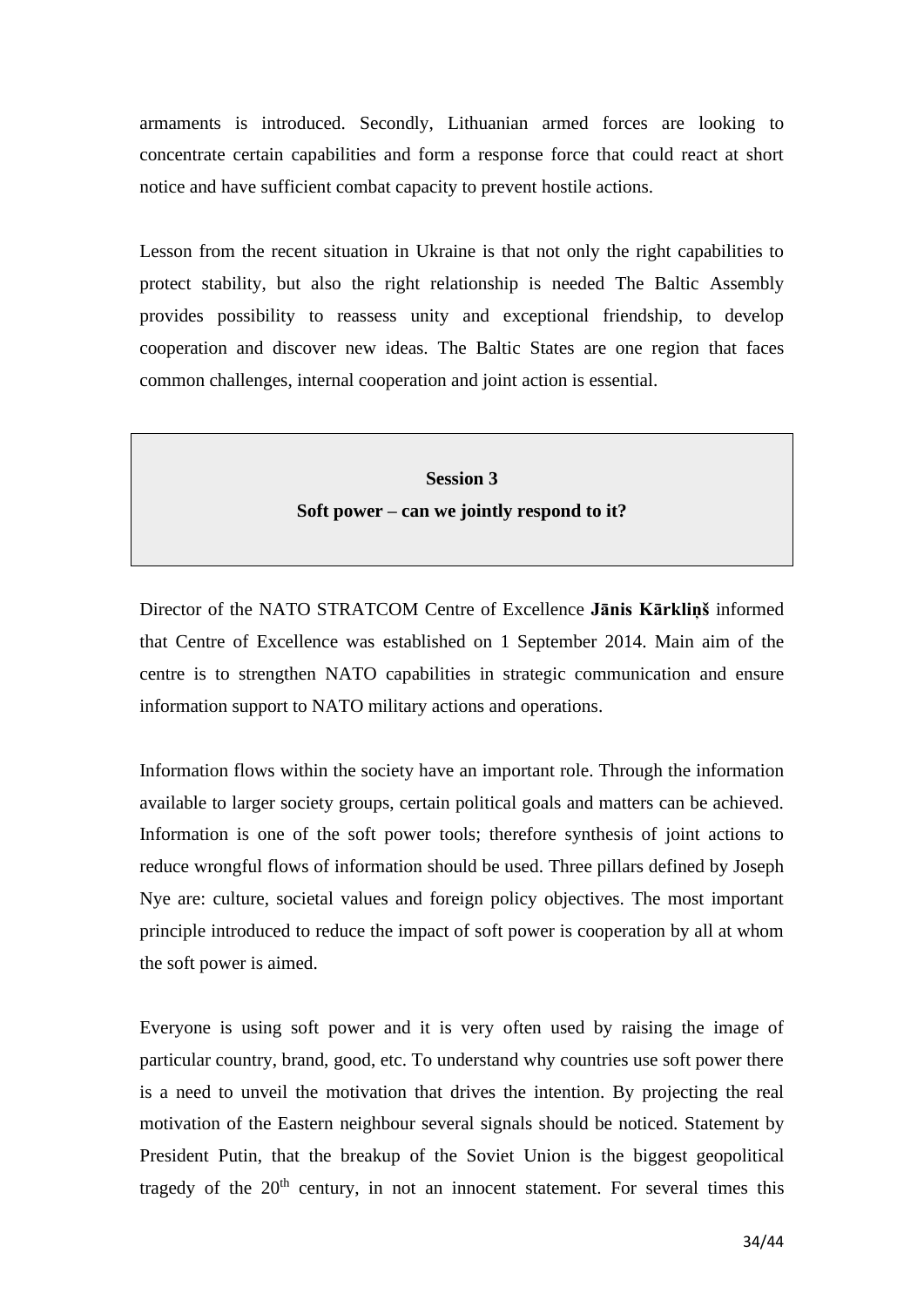statement has appeared in social media. President Putin is the first leader of Russia who does not consider the Second World War or Great Patriotic War as the biggest geopolitical tragedy of  $20<sup>th</sup>$  century where country lost 20 million people.

Asymmetric actions by Russia largely affect the Baltic States. Elements of projection of soft power in the Baltic States are the following: 1) facts that the Baltic States live in Russian information space; 2) subject of compatriots' policy; 3) subject of multicultural policy.

In Russia, there is no independent audio and visual media, all main channels are either directly state-owned or belong to companies, which are owned by Gazprom or oligarchs close to President Putin. Since coming to power, President Putin has ensured gradual change of media ownership from independent to state policy interlinked. Currently, television is the most important source of information for many people, including inhabitants of Russia. The same change of ownership is seen with regard to second most influential source of information-internet. One example is the fact, that the owner of "ВКонтакте" internet portal, which is equivalent to "Facebook", was forced to sell the shares to oligarch close to President Putin. It is also known that there are weekly meetings about the content of media policy lines. During meetings the message, which will be translated during the following week has been discussed. Strong synchronization of messages delivered through all Russian channels and means of media is observed. Russian channel "RT" (Russia Today) has unlimited funding, therefore it is cheaper than channels from other television packages in the Baltic States markets. Information sources confirm, that internal channels of Russia are seven times cheaper, that foreign channels in cable packages available for purchase.

The few remaining independent information sources in Russia are intimidated. Recently, the Chief Editor of television station "ДОЖДЬ" was heavily beaten nearby her home when she returned from office.

Methods of Russian propaganda involve total partiality of information, direct disinformation, falsification of facts; synchronization on media means ("вброс информации"), translation of targeted psychological information to Ukrainian and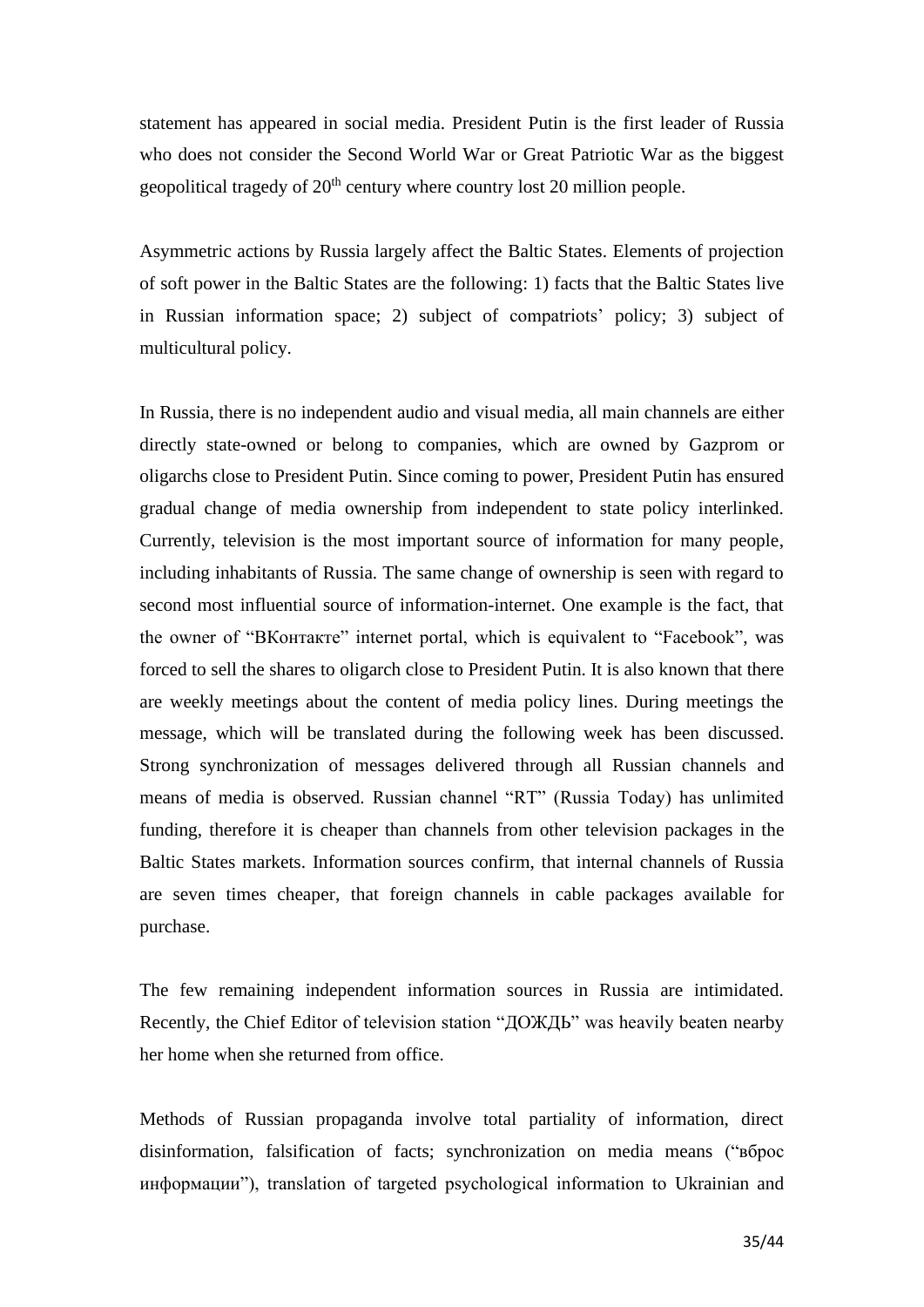Russian population. In social media, a phenomenon called "internet trolling" was observed. Internet trolling means that specially trained people are paid to response negatively on all negative information targeted towards Russia, also producing cyberattacks and popular hash tags on popular media. People acting in media are no more journalists, but people considered to be agents of Russian propaganda.

These information phenomena are new and it is hard to grasp the flows of all possible information means and used policies. All governmental institutions and society needs to be informed that information available on particular events may not be innocent in its means, it is targeted to change one mind and thinking. Investments should be made to understand the psychological pressure in case of kinetic action. Counter propaganda is not efficient. It is better to ignore propaganda and provide truthful information. Professional and free media needs to be supported. Full and diverse information flows are needed and special focus should be put on minority media and media self regulation.

Younger generations should be informed about the literacy on modern media. Analysis shows, that kids are introduced to different sources of media at the age of 2, therefore it would be logical to establish introduction to information courses already in the early stages of one's life.

The response of the Baltic States to the means used by Russia should be based on the cultural and ethical values of Estonia, Latvia and Lithuania.

President of the Baltic Assembly **Laine Randjärv** noted that recently discussions on whether to establish a national channel for Russian speaking population were held. She asked what could be the solution for minority speaking population, what information or what shows should be introduced?

Director of the NATO STRATCOM Centre of Excellence **Jānis Kārkliņš** noted that there is no simple answer. Even if the Baltic States would join funds and establish television for minorities it would be difficult to compete with hundreds of millions that are allocated by Kremlin to support government all policy of Russia. There is no use to invest in counterpropaganda. There is rather a need to develop a very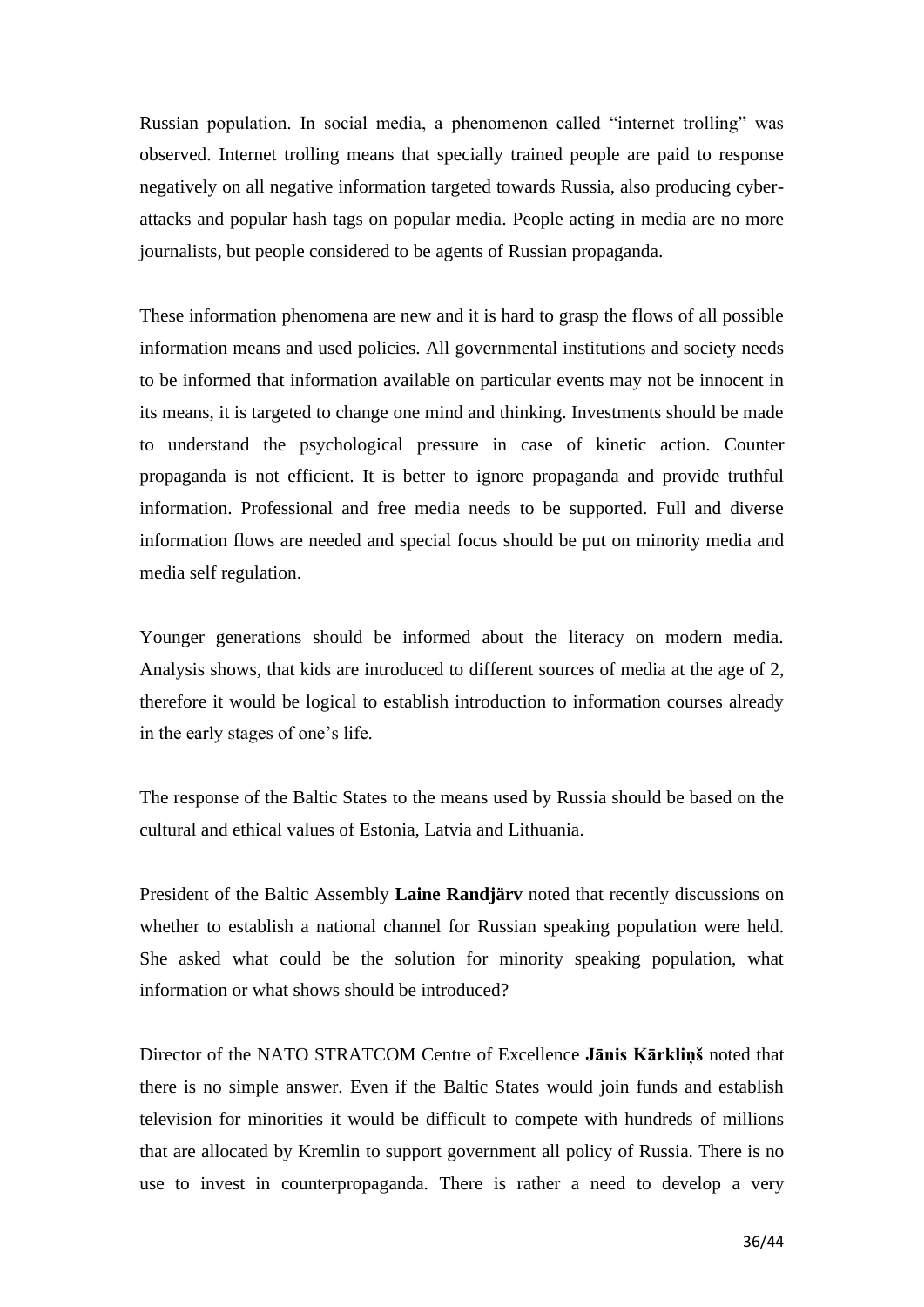compelling story that will not contradict reality and actions taken by states. This way the right perception in minds of people will be created.

### **Addresses by international guests**

President of the Benelux Parliament **Marcel Oberweis** underlined that cooperation remains highly important in order to strengthen the position of parliaments on national level. During the past four years in the Benelux Parliament discussions about European migration policy have been made. The Benelux countries experience labour migration from the new EU countries.

Foreign Affairs Committee of the Benelux Parliament has examinated several reasons under which military cooperation between the Benelux and Baltic countries could be fined. Benelux and Baltic countries can be players in international area. By joining forces Baltic and Benelux countries can speak in one voice, thus influencing the EU legislative framework. Benelux countries consider that it is important to join positions in a form of memorandum and present it as a common matter. The EU will take into account strong commitment and position presented by cooperating countries.

Chairman of the Georgian delegation to the GUAM PA **Zurab Abashidze** noted that the Baltic States strongly support Georgia. Legislative cooperation between Georgia and the Baltic States is an example of good exchange of information and cooperation. Through the cooperation new political partners like Visegrad group, Benelux countries and the Nordic Council have been found. Good tradition of holding seminars and parliamentary meetings with participation of GUAM PA should remain. Various formats of cooperation give new opportunities and initiatives in order to enrich already existing cooperation. GUAM PA is grateful to the Baltic Assembly for continuous support to the GUAM countries.

Georgia appreciates the Baltic States support with regard to integral policy, sovereignty and admitting the occupation of Georgian territories. Latvia and Lithuania have been among those countries who first ratified the EU-Georgian Association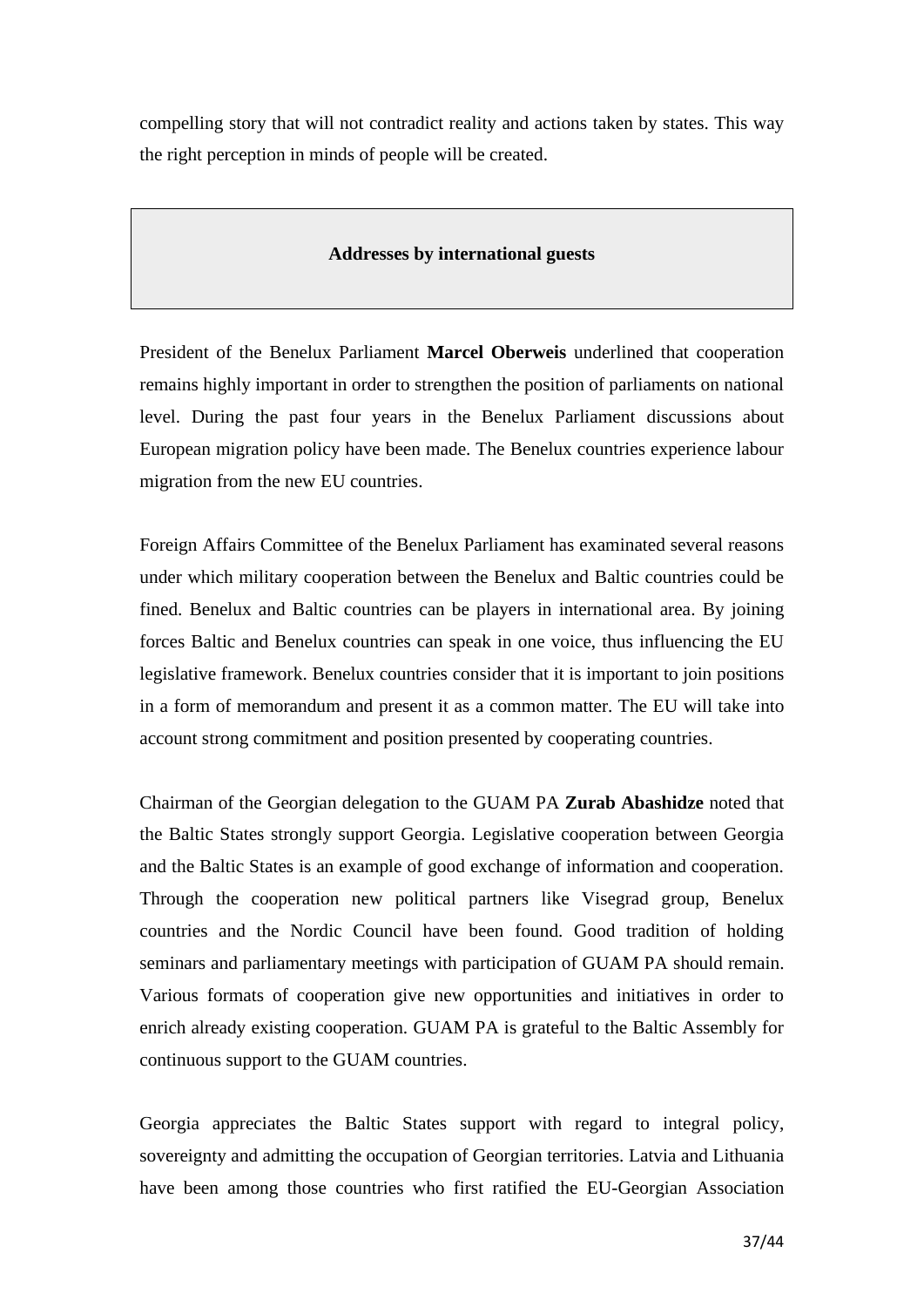Agreement, shortly after it was signed. Magnificent steps have been made towards visa liberalisation process.

Deputy Head of the Ukrainian delegation to the GUAM PA **Rustam Raupov** expressed appreciation to the Baltic States for supporting Ukrainian aspirations and hopes. Situation in Ukraine is difficult due to aggression of Russia. This conflict can be resolved not only by military actions but also by participation of international society and peaceful means. If Russia would not have intervened with military actions, this conflict would have been resolved. Ukraine is ready to perform all necessary steps to join the EU, however with regard to the current situation it will not happen so soon.

### **Report of the Presidium of the Baltic Assembly**

President of the Baltic Assembly **Laine Randjärv** introduced to the main achievements during the Estonian presidency in the Baltic Assembly. The first achievement is a progress towards **joint procurement of medicines**. It is a general truth that discount is given on quantity. Baltic markets are small and medicines cost more if purchased separately by national 1–2 million-large markets. Therefore, the first joint procurement of BCG vaccine for infants will be not only financially beneficial – it will prove that joint procurement mechanism is functional. She invited not stop at that. After this first pilot project is implemented, members of the Baltic Assembly will continue "pressuring" the governments for other joint projects in health care, such as further joint procurement, expanding of cross-border cooperation, joint e-health system. Second, the Baltic States also moved forward with implementation of *Rail Baltic/Rail Baltica* project*.* Baltic Assembly has urged national governments to foster application of the project for EU funding and to start building the railway line because modern world demands faster movement of people and goods by railroads and highways. She invited to continue follow-up work of the Baltic Assembly in regard to the railway project as well as in regard to highway networks that links Baltic region. Thirdly, the Baltic Assembly continued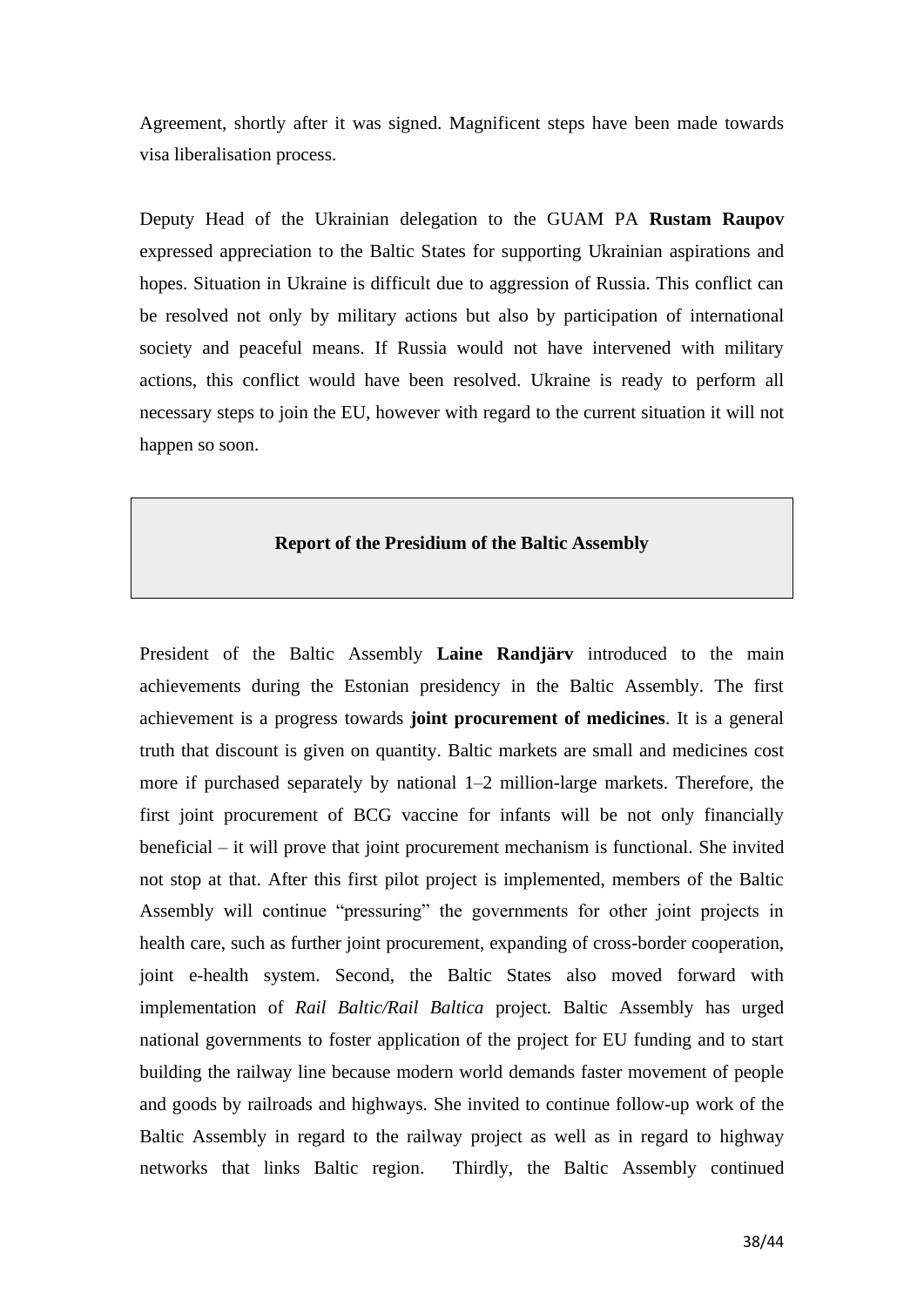negotiations on the common Baltic energy market and presented recommendations to the governments. Energy independence is not a goal that can be achieved in a day. To meet the future energy needs of the Baltic States there is a need for regionally coordinated energy policies and investments. The path towards energy security and independence will be difficult and long, and steps the Baltic States have made so far are small but either parliaments or governments must not give up for the sake of stability of our future generations. Fourth, Estonian presidency launched several new initiatives, which will have to be carried out in years to come. Parliamentarians have come up with very concrete ideas on how to increase coordination among services working in food safety and environmental protection. The Baltic Assembly has started to look for more coordinated cooperation in the field of education and research – joint grants for students, joint marketing strategy for education, specialisation of expensive higher and vocational study programmes, and innovative start-ups through pan-Baltic venture capital.

The Estonian parliament has once again come up with a proposal to improve the work of the Baltic Assembly. Estonian proposals on changes in the Baltic Assembly stem from a desire to strengthen Baltic parliamentary cooperation. There is a need a truly powerful model of Baltic parliamentary cooperation. The Baltic Assembly needs more tools at its disposal to make all these practical initiatives. She expressed satisfaction about reached consensus in regard to the composition of the Estonian delegation. In the period between 2015 and 2019, the Estonian parliament will have the right to form the Estonian delegation to the Baltic Assembly at its own discretion. If the assessment of efficiency conducted by the Presidium afterwards reveals that this approach is successful, it will be incorporated into the Statutes of the Baltic Assembly. To a certain extent, the Estonian delegation will be a pioneer for this new approach. She underlined that there will be a stable and permanent Estonian delegation which will ensure direct interaction between Baltic Assembly' committees and Riigikogu' standing committees.

This year the 20<sup>th</sup> anniversary of the Baltic Assembly Prizes for Literature, the Arts and Science was celebrated. Last year, all delegations of the Baltic Assembly agreed to review principles and procedure for awarding the BA Prizes. According to the decision, the *ad hoc* group consisting of 2 parliamentarians from each of the Baltic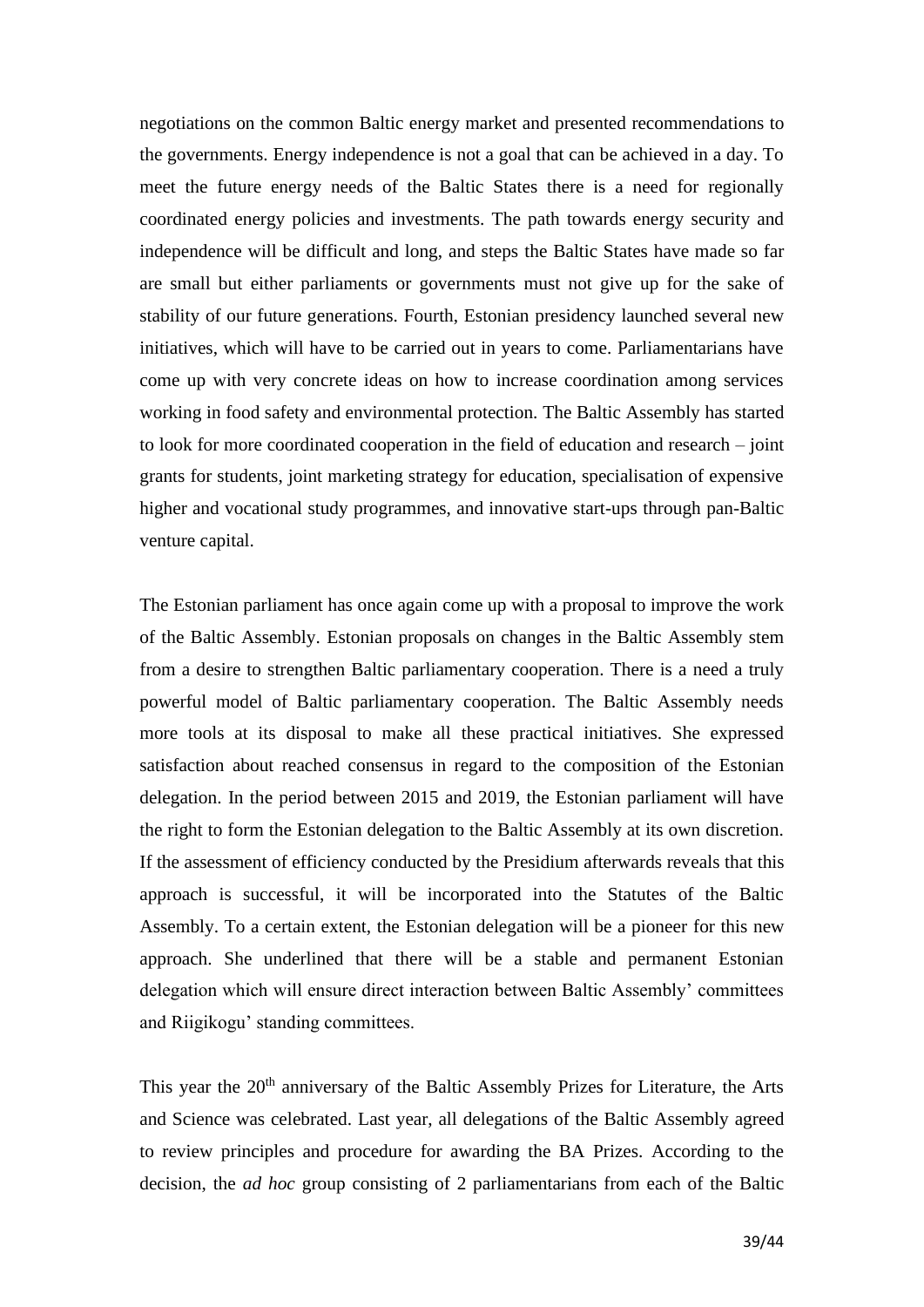States was established. Views differed and opinions clashed. Some of parliamentarians are still defending the old system while some parliamentarians want to go further. *Ad hoc* group worked very well and trough disputes members of the *ad hoc* group found agreements. She thanked members of the *ad hoc* group for their work. After careful analysis members of the *ad hoc* group devised a new procedure and principles for awarding the Prizes and submitted results to the Presidium prior 1 June. Based on these decisions of the *ad hoc* group, Presidium submitted proposals on amendments to the Statutes on the Prizes. She expressed regrets that the Presidium did not find consensus In regard to these new amendments to the Statutes on the BA Prizes because Lithuanian delegation decided to vote against the changes. She invited Lithuanian delegation to introduce all members of the Baltic Assembly with reasons of such decision. She invited to continue debates about changes in regard to the BA Prizes next year. She emphasised that Estonia did carry out the task it was given. In the work of national parliaments it happens that draft legislation might not end in the same shape as it was planned in the beginning.

President of the Baltic Assembly **Laine Randjärv** thanked all for their support extended to the Estonian presidency during this year. She underlined that some may be disappointed with the slow progress in some of the areas.

Vice Chairman of the Lithuanian delegation of the Baltic Assembly **Rytas Kupčinskas** noted that tasks and goals set for2014 have met expectations of parliamentarians. He underlined that Lithuanian delegation is delighted and proud about the fact that the BA has established these four Prizes which shows the continued interest of the BA in the accomplishments in the field of culture, the arts, science, research and innovation The Baltic States have many talented people who will be awarded with the Prize during next years. The Baltic Assembly can show these accomplishments of Baltic nations to international community.

Vice Chairman of the Lithuanian delegation of the Baltic Assembly **Rytas Kupčinskas** underlined that support to Georgia and Ukraine shows the human solidarity and respect for international order. The Baltic Assembly is convinced that justice will be implemented and territorial integrity will be re-established. Twenty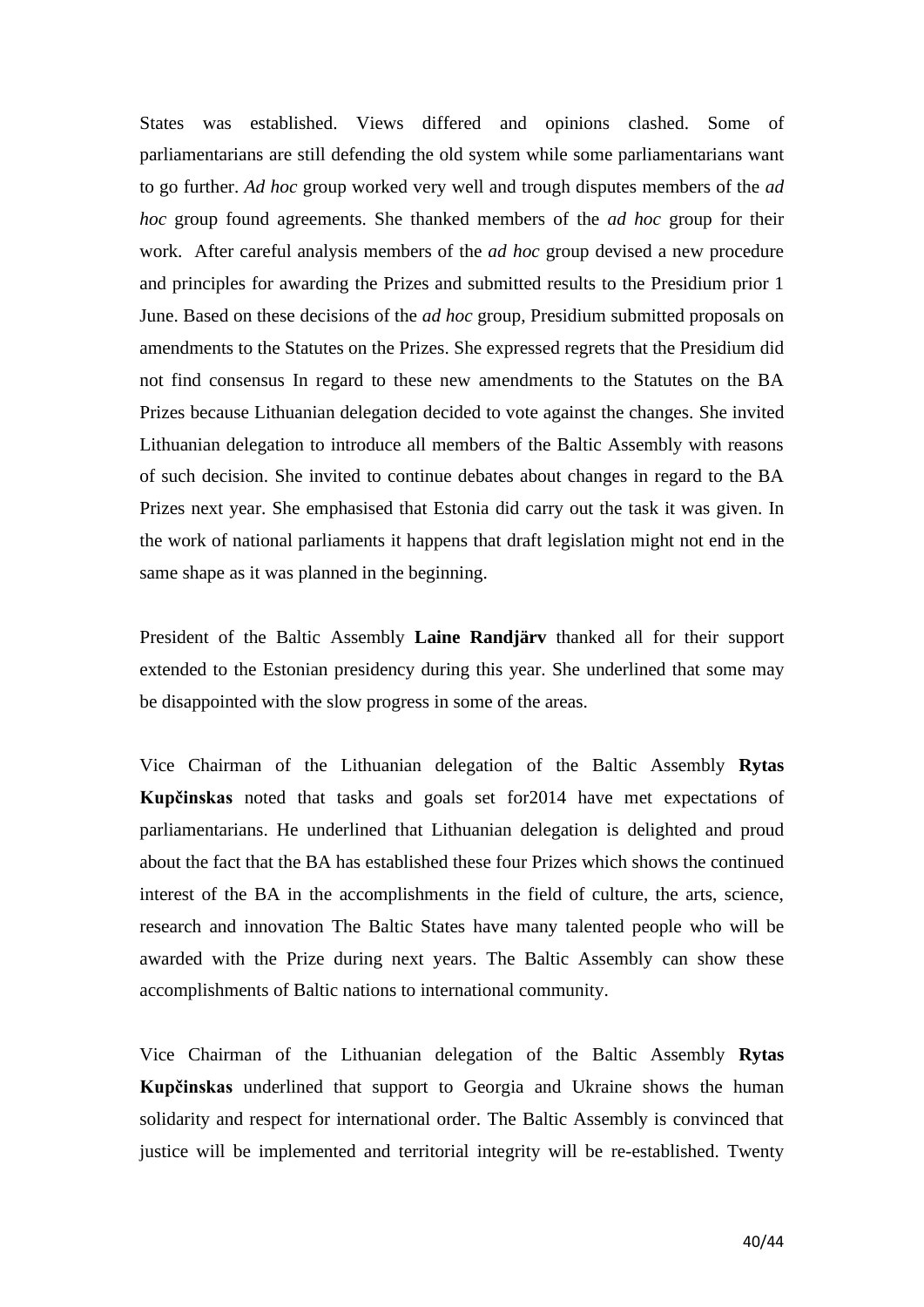years ago Russia has started aggression against Chechen region. The Baltic Assembly expressed solidarity for several times.

Chairman of the Budget and Audit Committee of the Baltic Assembly **Sven Sester** introduced to the implementation of the Budget of the Baltic Assembly 2013 and draft Budget of the Baltic Assembly 2015, which has been submitted for consideration to all members of the Baltic Assembly.

Members of Budget and Audit Committee and Presidium have examined the Budget report on implementation for 2013. Source of Baltic Assembly budget in 2013 were the membership fees from the national parliaments of Estonia, Latvia and Lithuania in amount of EUR 274,140 in total. According to the report, EUR 247,189 has been used to ensure the work of the Baltic Assembly in 2013.

As some of the planned events have been postponed to 2014 residual part of the budget in amount of EUR 26,951 has been included in the Budget of 2014. Budget of the Baltic Assembly has been used to ensure the following activities of the Baltic Assembly: 1) international parliamentary seminars of the Presidium and Committees; 2) cooperation with the Nordic Council, the Benelux Parliament, the GUAM Parliamentary Assembly; 3) participation in the work of the Standing Committee of the Baltic Sea Parliamentary Conference; 4) organisation of the Session and the Baltic Council; 5) Baltic Assembly Prizes in Literature, the Arts and Science; 6) the Secretariat.

Detailed report on the expenses is to found in draft documents which have been submitted to all members of the Baltic Assembly.

It needs to be underlined that since the beginning of the financial crisis when the Baltic States have decreased expenses for more then 20%, the same level of the BA Budget is remained.

In regard to the membership payments of the national parliaments then for the next year the membership payment of the national parliaments of the Baltic States will remain on the same level as since 2009 and will amount to EUR 91,380. With the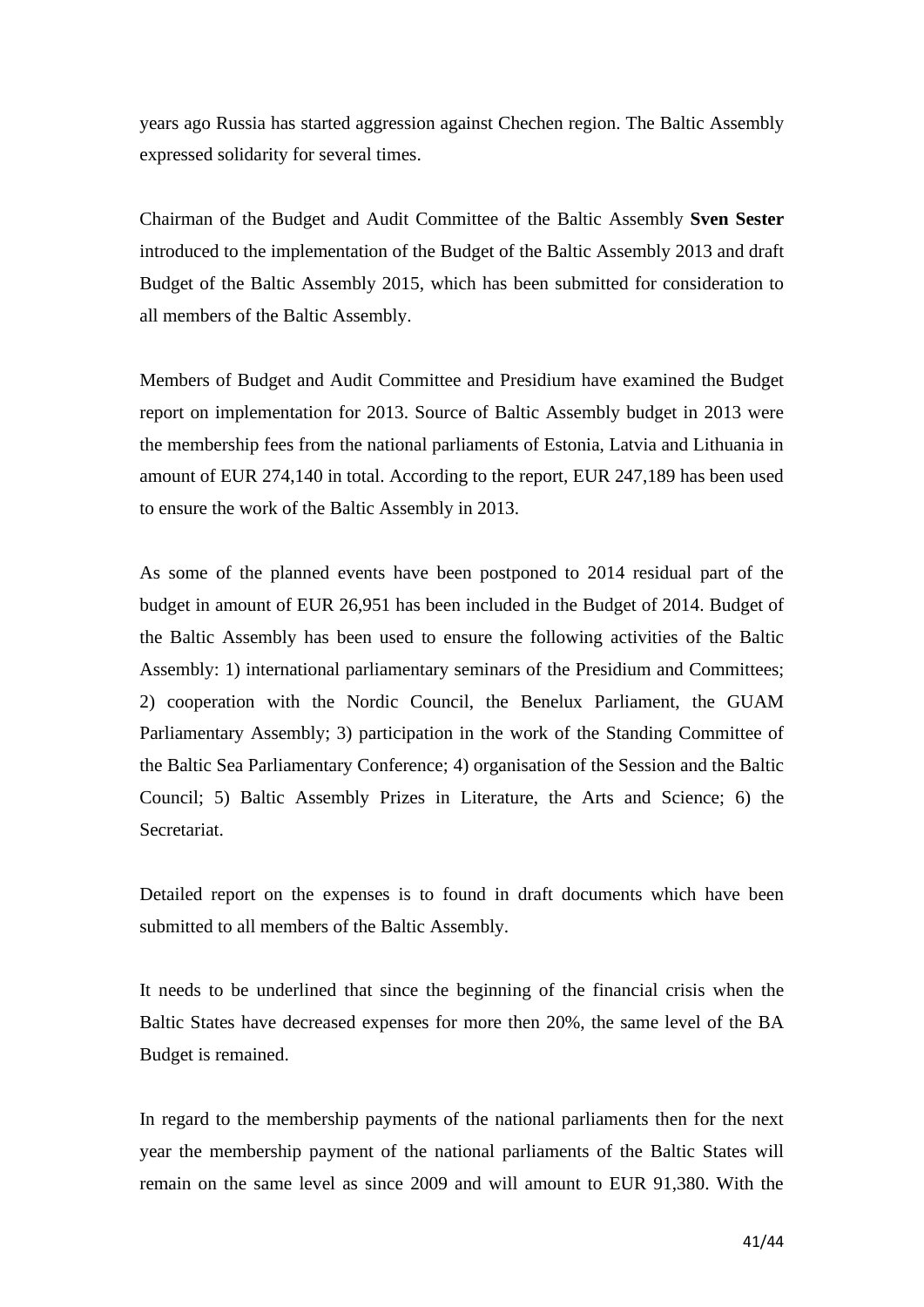decision of the Presidium and the Budget and Audit Committee, funding in amount of EUR 5,000 from the BA Budget 2014 to the BA Budget 2015 has been transferred.

Lithuanian presidency programme has been used in drafting the Budget for 2015. The total of the BA Budget for 2015 is EUR 279, 140. The main budgetary positions are the following: 1) the  $34<sup>th</sup>$  Session of the Baltic Assembly and the  $21<sup>st</sup>$  Baltic Council approximate expenses will compound EUR 38,000; 2) the work of the BA Presidium is agreed to compound EUR 13,260; 3) international cooperation EUR 99,112, which is 36% of the total of the BA Budget will be allocated; 4) medals of the Baltic Assembly, BA basketball tournament and the website operation amount of EUR 9,733 will be used; 5) the Baltic Assembly Prizes in Literature, the Arts and Science and the Baltic Innovation prize EUR 43,327 have been allocated; 6) for the BA Secretariat of EUR 73, 208 will be spent.

Detailed overview on the estimated expenses is to be found in draft documents, which have been submitted, to members of the Baltic Assembly.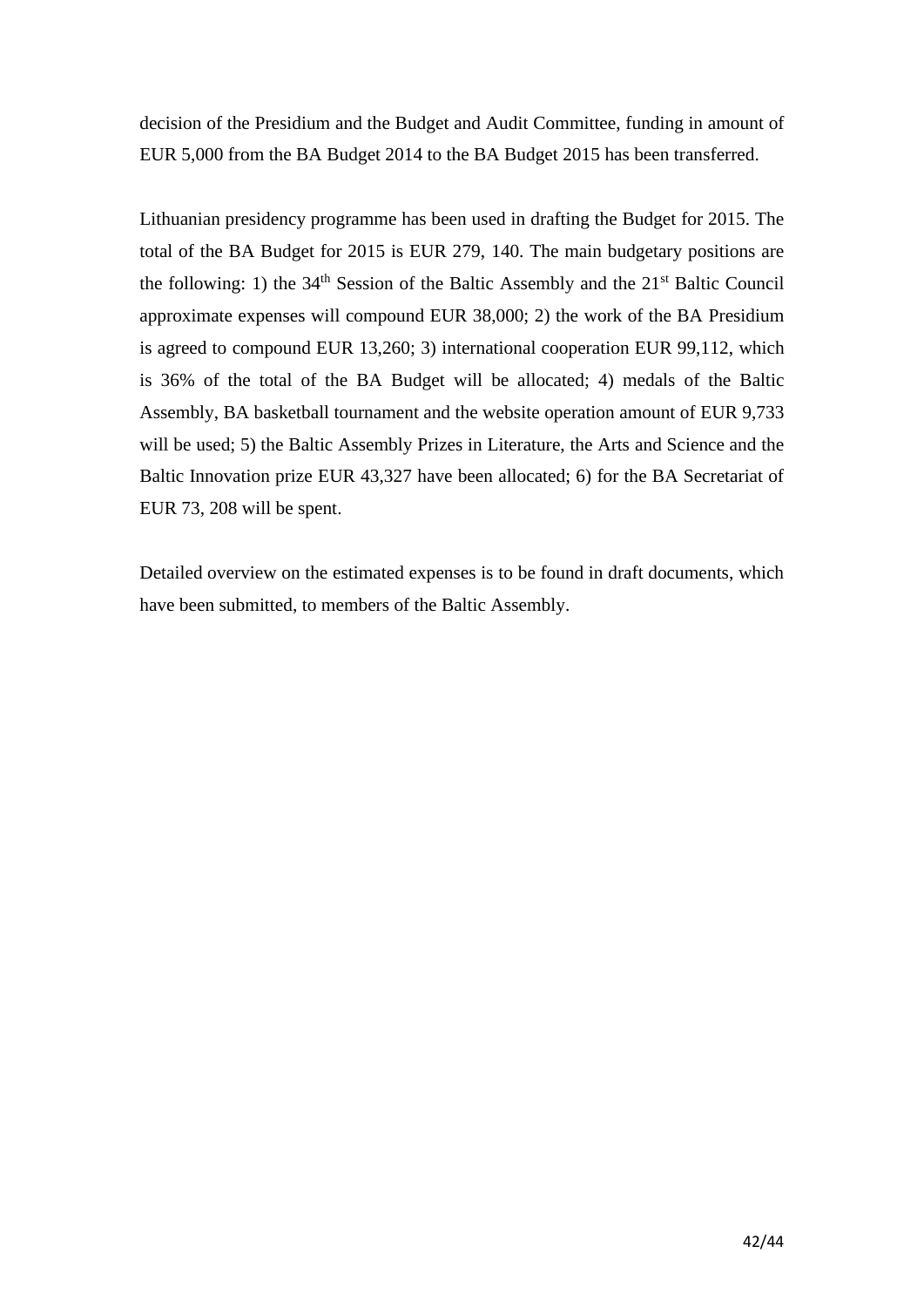# **Adoption of the Final Document of the 33rd Session of the Baltic Assembly**

President of the Baltic Assembly **Laine Randjärv** introduced to the draft documents which have been submitted to the 33<sup>rd</sup> Session of the Baltic Assembly:

- Resolution of the Baltic Assembly, which contains recommendations of the Baltic Assembly in regard to the joint infrastructure and transport projects, cooperation in energy sector and health sector, coordination of activities in education, science and innovation. Parliamentarians have submitted recommendations in regard to the food safety, regional security and safe societies as well as in regard to the development of regional networks.
- Decision on the Regulations in regard to the composition of the Estonian delegation to the Baltic Assembly for a period of 2015 – 2019. This decision confers the right to the Estonian Parliament to form the Estonian delegation to the Baltic Assembly at its own discretion in the period between 2015 and 2019; afterwards, the Presidium of the Baltic Assembly shall assess the results and efficiency of this approach. In case the approach is identified as successful, it will be incorporated into the Statutes of the Baltic Assembly.
- Decision on the implementation of the Report of the Budget of the Baltic Assembly for 2013. Chairman of the Budget and Audit Committee Sven Sester has already introduced to this report.
- Decision on the Budget of the Baltic Assembly for 2015. Chairman of the Budget and Audit Committee Sven Sester has already introduced to the budget.
- Decision on the Secretary General of the Baltic Assembly. Presidium of the Baltic Assembly proposes to appoint Marika Laizāne-Jurkāne as the Secretary General of the Baltic Assembly from 24 October 2014 for the next four years.
- Final document of the  $33<sup>rd</sup>$  Session of the Baltic Assembly in which the Baltic Assembly defined priorities for the next year under the presidency of Lithuania.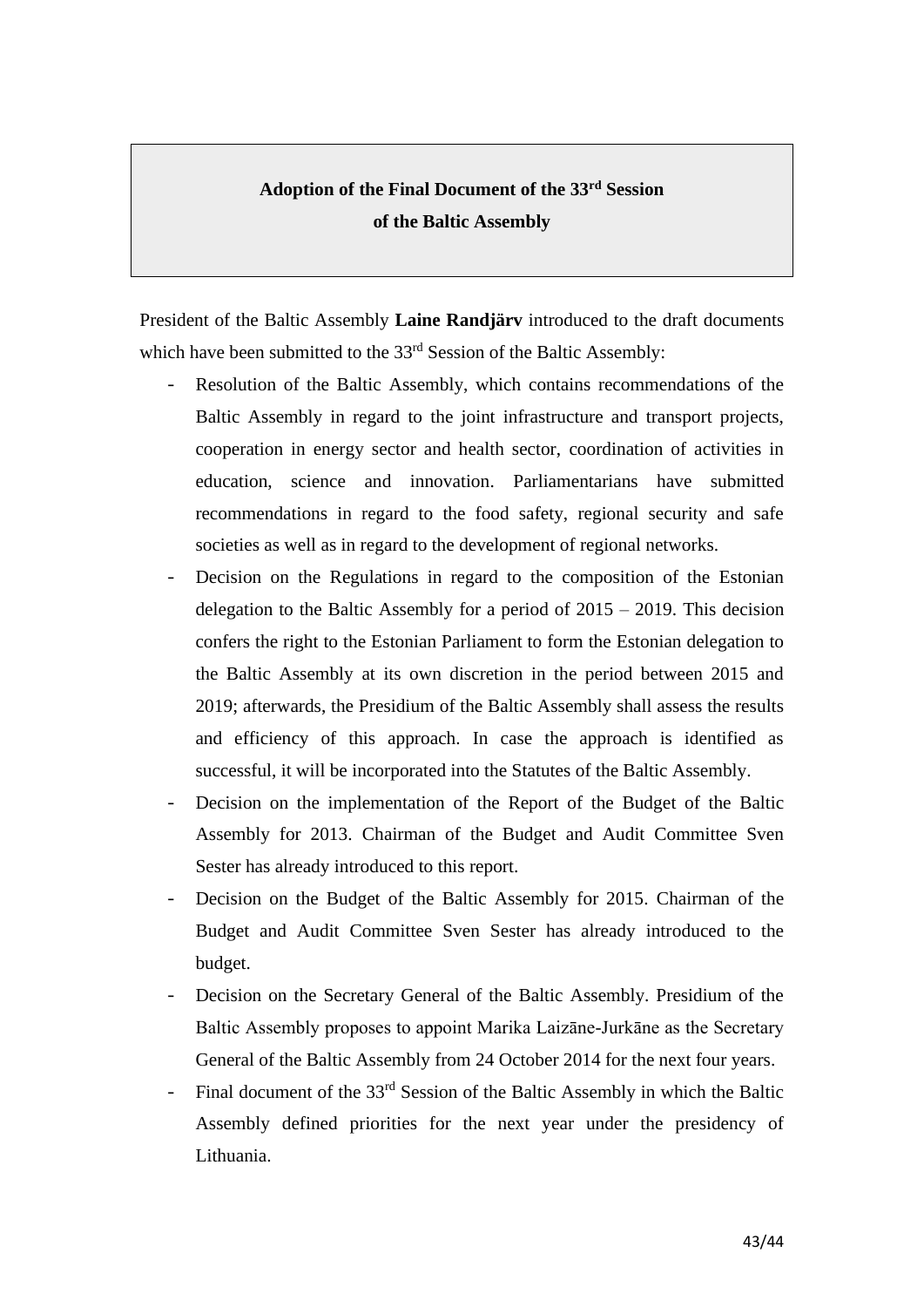President of the Baltic Assembly reminded that Amendments to the Statutes on the Baltic Assembly Prizes for Literature, the Arts and Science have been excluded from the list of draft documents. Such decision was taken as Lithuanian delegation decided to vote against these Amendments to the Statutes on the Baltic Assembly Prizes for Literature, the Arts and Science.

With unanimous decision, the Baltic Assembly adopted the following documents of the 33rd Session of the Baltic Assembly:

- Final Document of the 33<sup>rd</sup> Session of the Baltic Assembly:
- Resolution of the 33<sup>rd</sup> Session of the Baltic Assembly;
- Decision on the Amendments to the Baltic Assembly Statutes;
- Decision on the Regulations in regard to the composition of the Estonian delegation to the Baltic Assembly for a period of 2015 – 2019;
- Decision on the implementation of the Report of the Budget of the Baltic Assembly for 2013 and Report of the Budget of the Baltic Assembly for 2013;
- Decision on the Budget of the Baltic Assembly for 2015 and Budget of the Baltic Assembly for 2015;
- Decision on the Secretary General of the Baltic Assembly.

## **Election of the President and Vice Presidents for 2015**

Members of the Baltic Assembly unanimously adopted the following leadership of the Presidium of the Baltic Assembly:

- President Giedrė Purvaneckienė, Lithuania;
- Vice President Jānis Vucāns, Latvia;
- Vice President Laine Randjärv, Estonia.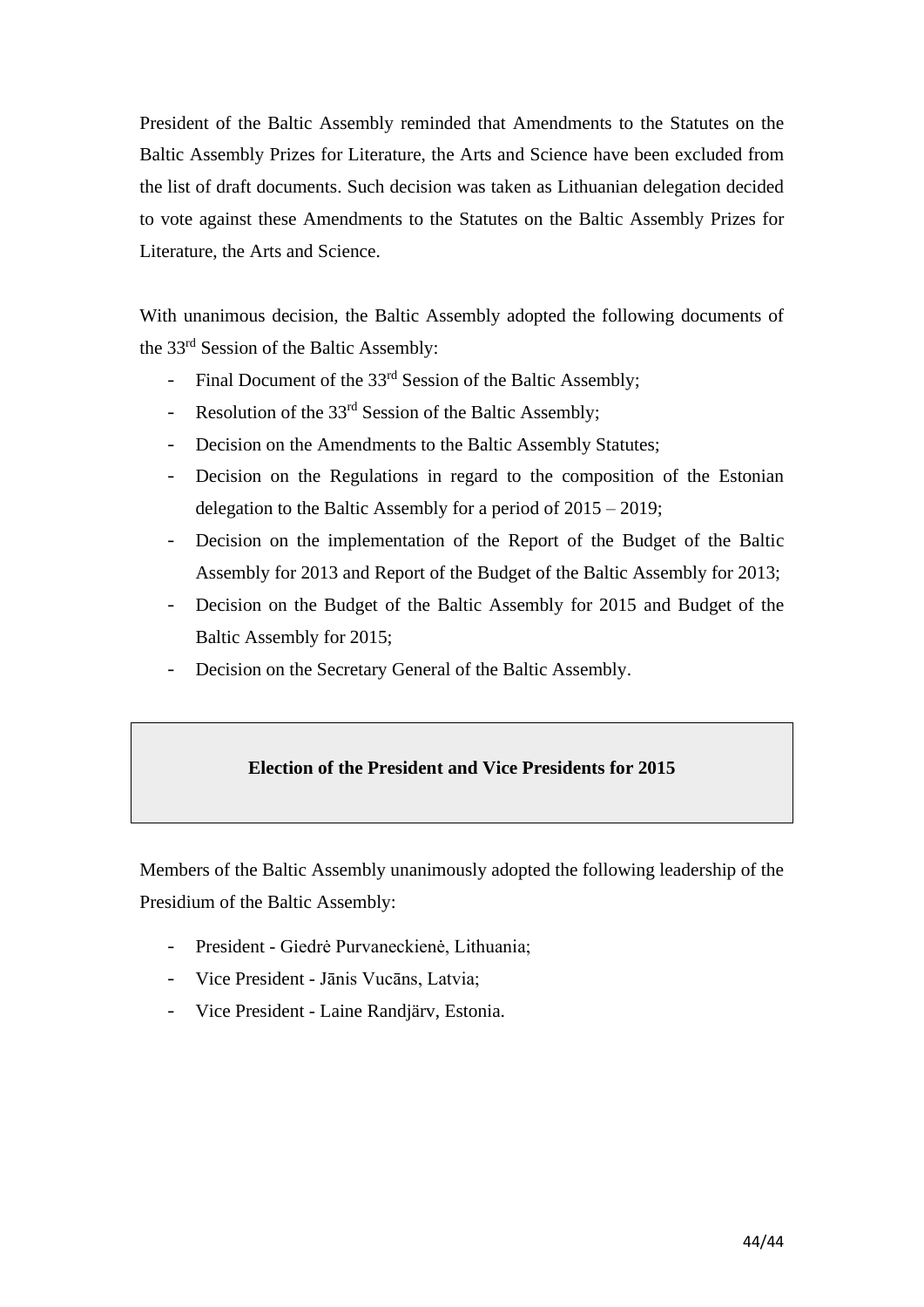### **Election of the Chairpersons and Vice Chairpersons of the committees**

Members of the Baltic Assembly unanimously adopted the following leadership of the Committees of the Baltic Assembly:

Economics, Energy and Innovation Committee:

- Chairman: Bronius Pauža, Lithuania;
- Vice Chairman: Atis Lejiņš, Latvia;
- Vice Chairman: Sven Sester, Estonia.

Education, Science and Culture Committee:

- Chairman: Valerijus Simulik, Lithuania;
- Vice Chairman Juris Viļums, Latvia;
- Vice Chairman Aivar Kokk, Estonia.

Natural Resources and Environment Committee:

- Chairman: Paulius Saudargas, Lithuania;
- Vice Chairman: Romualds Ražuks, Latvia;
- Vice Chairman Peep Aru, Estonia.

Legal Affairs and Security Committee:

- Chairperson: Dalia Kuodytė, Lithuania;
- Vice Chairman: Jānis Ādamsons, Latvia;
- Vice Chairman: Väino Linde, Estonia.

Welfare Committee:

- Chairperson: Jolita Vaickienė, Lithuania;
- Vice Chairman: Vitālijs Orlovs, Latvia;
- Vice Chairman: Andre Sepp, Estonia.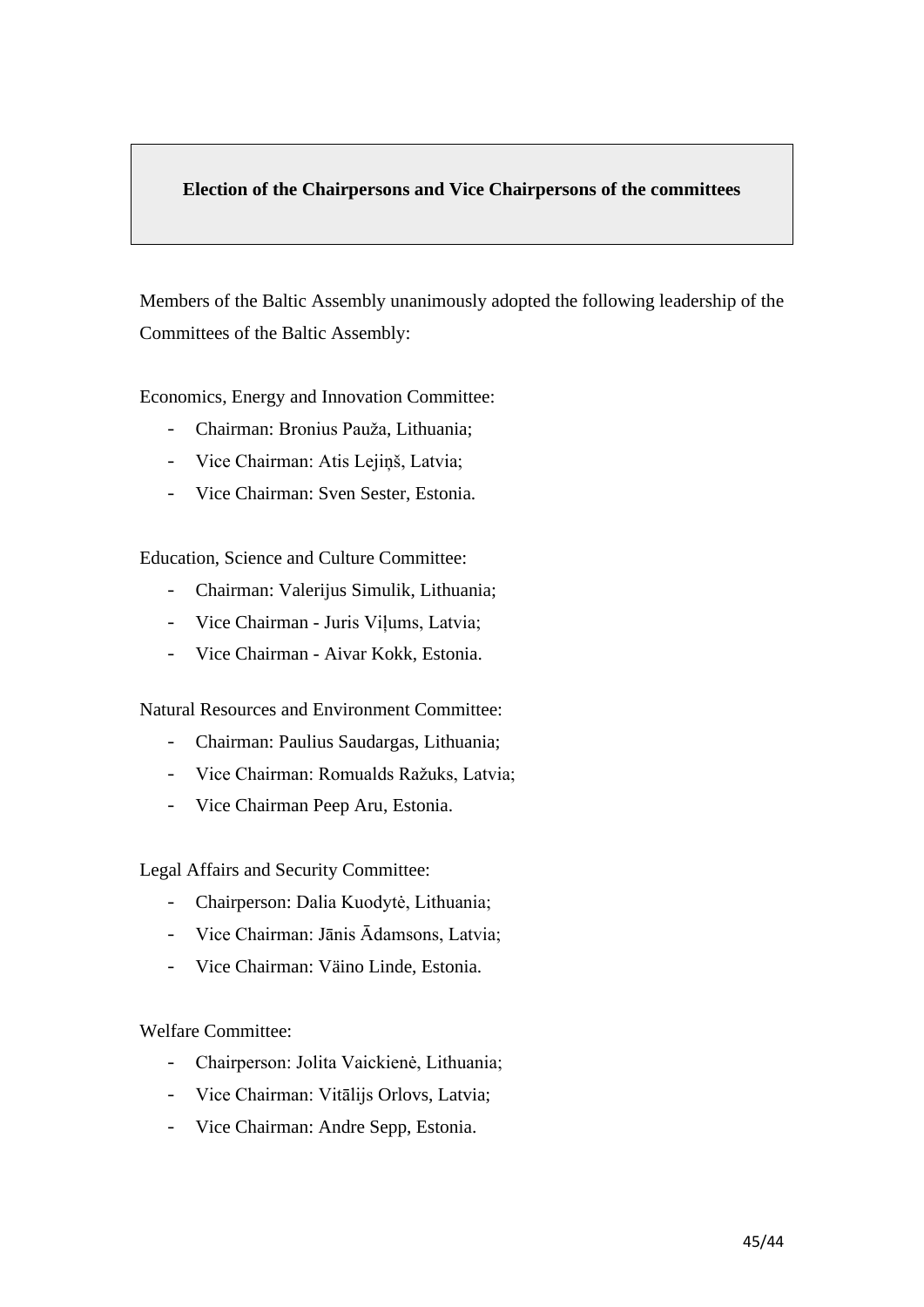Budget and Audit Committee:

- Chairperson: Irena Degutienė, Lithuania;
- Vice Chairman Ivans Ribakovs, Latvia;
- Vice Chairman: Sven Sester, Estonia.

#### **Address by the newly elected President of the Baltic Assembly**

Vice President of the Baltic Assembly **Giedrė Purvaneckienė** expressed gratitude to the Estonian delegation with the successful Presidency of the Baltic Assembly and extended sincere gratitude to the members of the Latvian delegation for their term in office.

Lithuanian Presidency will continue to fulfil duties with the highest sense of responsibility, because the Baltic Assembly is one of the most successful Baltic cooperation platforms. The main goals of the Lithuanian Presidency will be to achieve tangible results, search for pragmatic solutions and establish new partnerships in areas of mutual interest. Lithuania will focus its efforts on enhancing the ability of the region to respond to economic, financial, social and energy challenges in a coordinated manner. Back in 2012, the former Icelandic Minister of Foreign Affairs, Jan Baldvin Hannibalsson addressed Session of the Baltic Assembly. He said that humanity is characterised by two choices: to do nothing or to do everything it can to succeed. He emphasised that it is also characteristic of humanity to learn from mistakes by neglecting them. The Lithuanian Presidency of the Baltic Assembly will make every effort to implement these two ideas. Firstly, the focus will be put on the Baltic interparliamentary cooperation on areas that can increase security and competitiveness of Baltic region and welfare of Baltic nations.

The Lithuanian delegation believes that by focussing too much on an ideal model of Baltic interparliamentary cooperation, which is already an effective tool – the Baltic Assembly – that can be used to bring governments together and encourage addressing concrete cooperation plans in a determined and open manner, is forgotten. Among many others, these matters of cooperation include development of health-care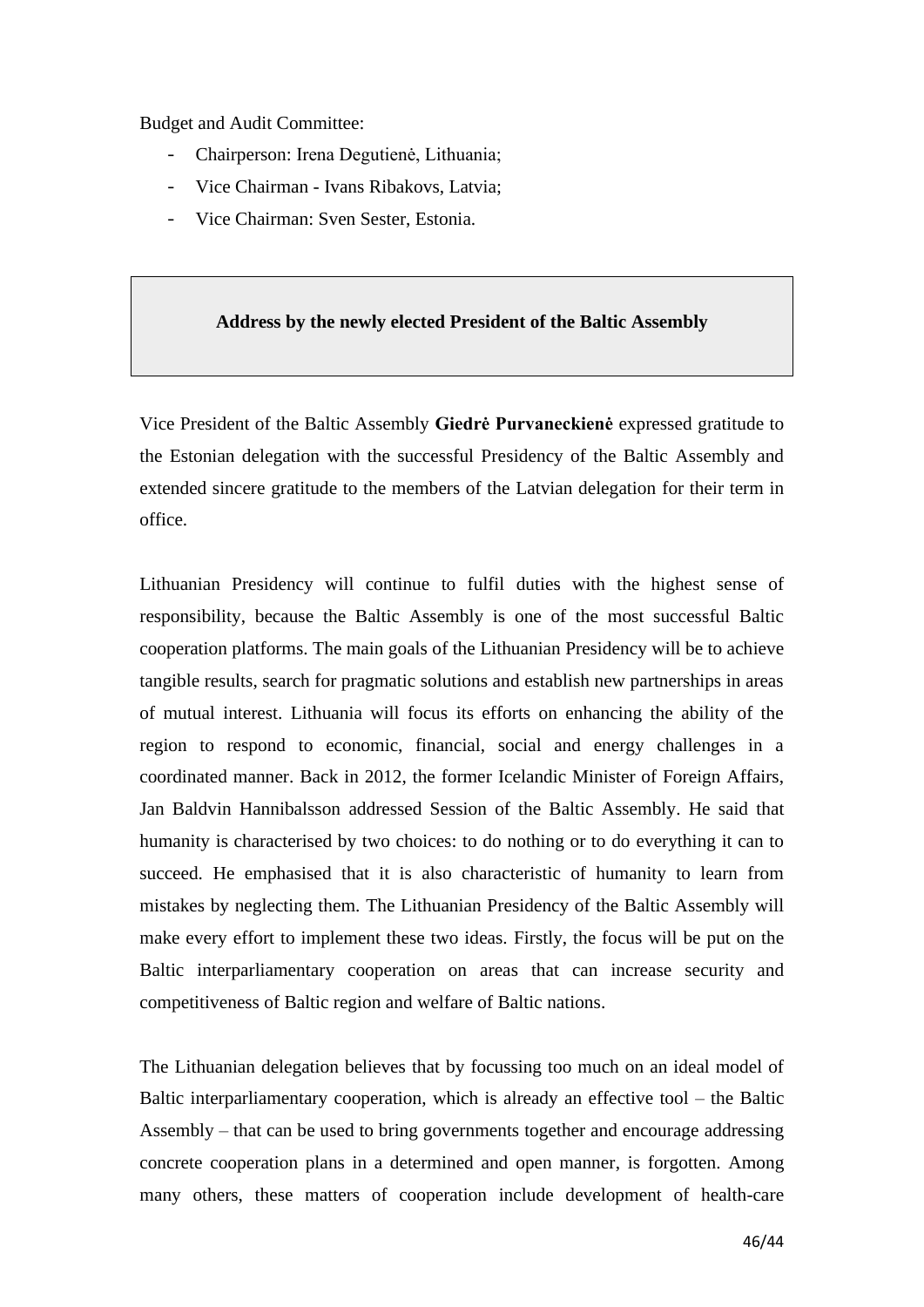projects, joint approach in penetrating third country markets, joint approach to and position on innovation and research, and representation of our national interests at the EU level. So far, all these initiatives have looked good on a paper. However, in reality, governmental reports during the meetings of the Baltic Assembly often leave impression that governmental representatives have not even given a thought to some very specific cooperation projects.

During the meeting of Baltic Assembly Natural Resources and Environment Committee in Vilnius at the beginning of June this year, issue of food safety was addressed. Governmental representatives from the Baltic States came up with many feasible proposals for further cooperation in this area. It seemed that until that meeting, the Baltic Council of Ministers had not considered these proposals that could reduce the costs related to food safety and control. Therefore, recommendations regarding joint laboratories, joint procurement of equipment as well as reduction of costs of food and environmental pollution analyses were included in the Resolution of the Baltic Assembly.

Firstly, during the Lithuanian Presidency, the follow-up activity of the BCM on these recommendations will be monitored. Furthermore, the committees of the Baltic Assembly will assess the progress achieved by the Baltic Council of Ministers in implementing the Baltic Assembly's recommendations in the period between the previous and the upcoming Lithuanian Presidencies. Secondly, the other leitmotif of the Lithuanian Presidency will be learning from mistakes and not by neglecting them. Many golden opportunities in the past while competing among ourselves for investments, better ratings on international markets or being the first to join the EU and NATO were missed.

The Baltic States need to act together as a group of sisters and a group of states concerned about the future of the international community and the world. The Baltic States should never abandon the values and the history that holds together. The same applies to the platform of interparliamentary cooperation. A lot of time has been lost while searching for an ideal model of cooperation. Therefore, it is now time for parliaments and governments to show their political will and build mutual trust. The Baltic States must act, even if sometimes fail to be perfect. The Baltic States must act,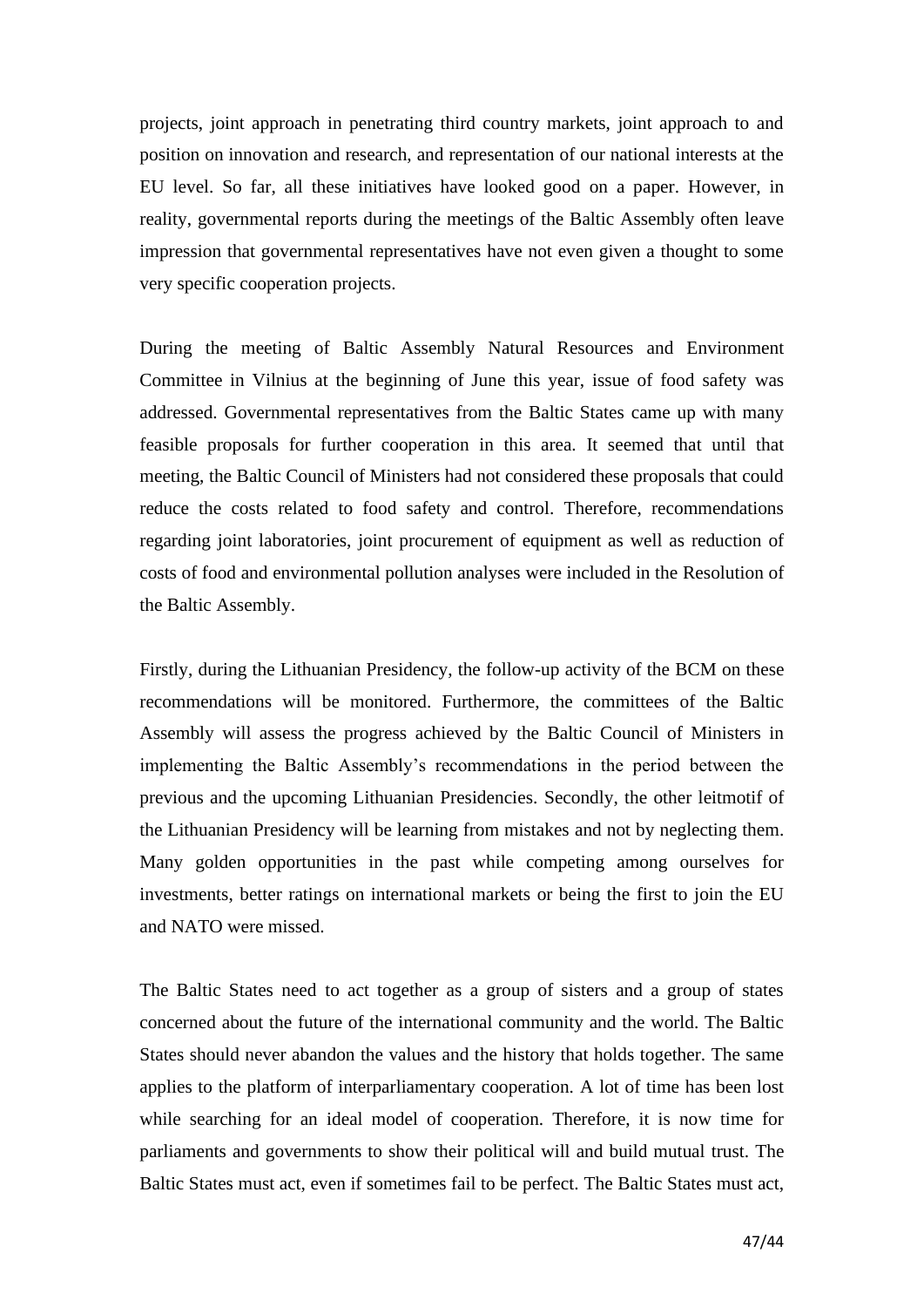because it is not permissible to throw away the ideals of those who stood on the Baltic Way 25 years ago.

The Lithuanian Presidency will attempt to intensify the interaction among the Baltic States, aimed at ensuring cohesive, effective, outreaching and inclusive Baltic regional cooperation, as well as to raise the region's profile and strengthen the position of the Baltic States in both Europe and the global arena.

Today, the global security and peace are once again challenged by forces willing to rewrite the history and rules of the international order. Russia's aggression in Ukraine has defied the very basic principles of security and stability of our continent. The "ghosts" of the Cold War have returned to haunt interstate relations. Therefore, unity once again becomes crucially important and the activity of the Baltic Assembly is once again gaining a special role. Concerted efforts to achieve peace and stability in Europe and restore the credibility of international law are needed. Strengthening of cooperation on Baltic foreign, defence and security policy will be one of the key areas of activity of the Lithuanian Presidency next year. Moreover, other security aspects will join efforts to face the risks of the African swine fever and the Ebola epidemic.

The Lithuanian delegation has taken into account the state of play in the Baltic States and the international environment and has elaborated the Presidency Programme aimed at four main priorities: 1) development of a growing and credible Baltic region; 2) secure Baltic region; 3) sustainable and competitive society in the region; 4) the Baltic region in the world: development of regional networks.

Mistakes should not be forgotten. The objective of the Lithuanian Presidency is to make the Baltic region more secure, more prosperous and more competitive.